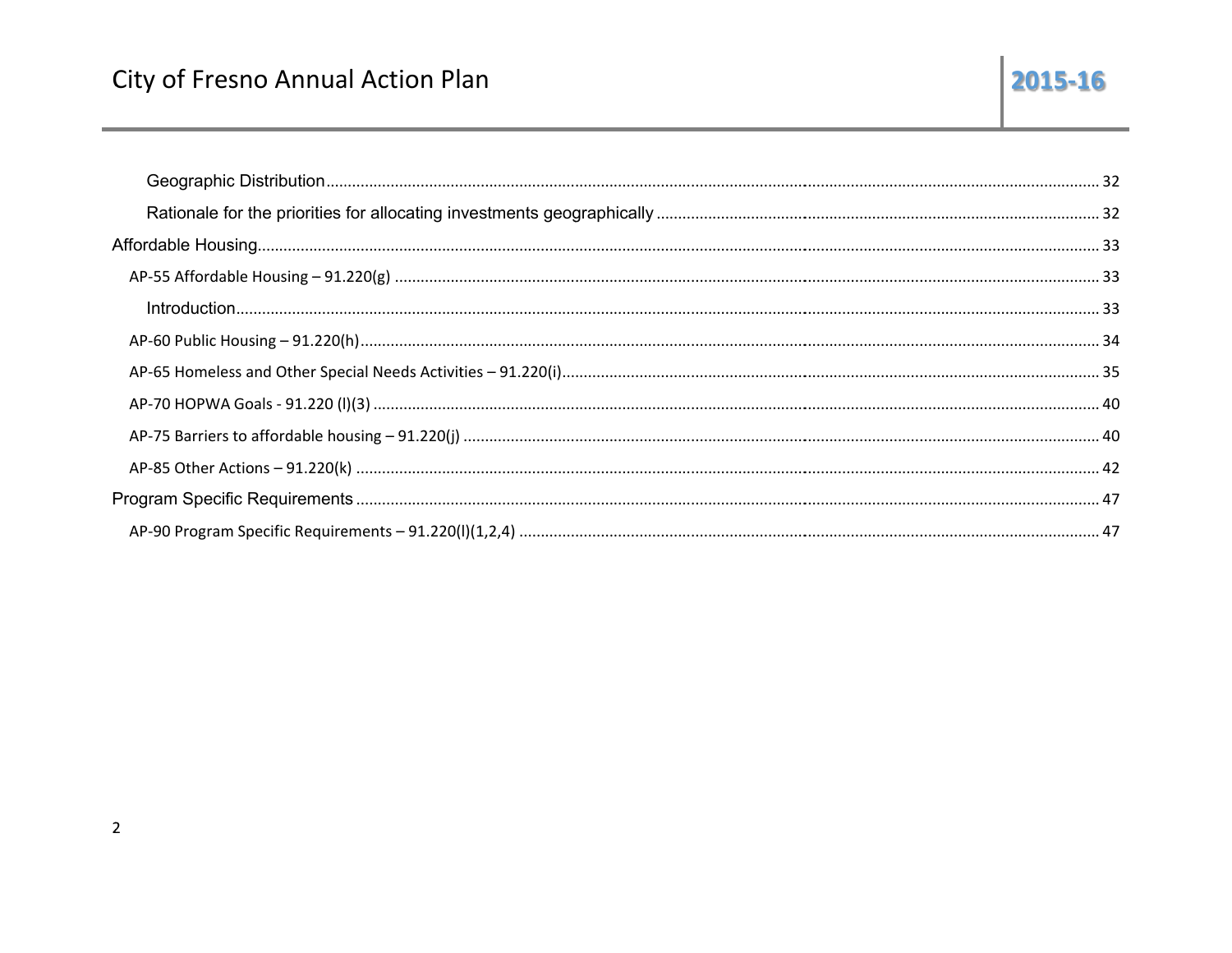#### **Expected Resources**

## AP-15 Expected Resources  $-91.220(c)(1,2)$

#### **Introduction**

The City of Fresno has been the recipient of CDBG since the inception of the program. The HOME program was added to the portfolio of affordable housing funding in the 1990s and subsequently ESG was added to provide assistance to homeless individuals and families. In Year 1 of the new Consolidated Plan cycle, the City will be administering HOPWA for the first time.

The combined programs have experienced a decline since the last ConPlan period of 30% from \$12.9 million in 2010 to \$9 million in 2014. The lack of resources combined with Fresno's extreme poverty and limited local resources, constrains the City's ability to fund the entire spectrum of needs in the community.

The City has chosen to focus its limited resources on four key goals:

- 1. Safe and Affordable Housing
- 2. Homelessness and the Prevention of Homelessness
- 3. Community Services
- 4. Public Facilities and Public Improvements

These were identified in the ConPlan as high priorities by the community. The City will continue to seek additional resources to improve economic and property conditions in established neighborhoods within the City's historic core comprised of a high concentration of poverty.

## **Anticipated Resources<sup>1</sup>**

<sup>&</sup>lt;sup>1</sup> The Annual Action Plan was developed based upon the priorities and goals established in the draft Consolidated Plan. Additional and more up-to-date estimates of program income and prior year resources were used in this table. The Consolidated Plan SP-35 Anticipated Resources (table 65) will be updated following a 30-day public comment period on the Annual Action Plan to correspond to the more current estimates reflected in AP-15.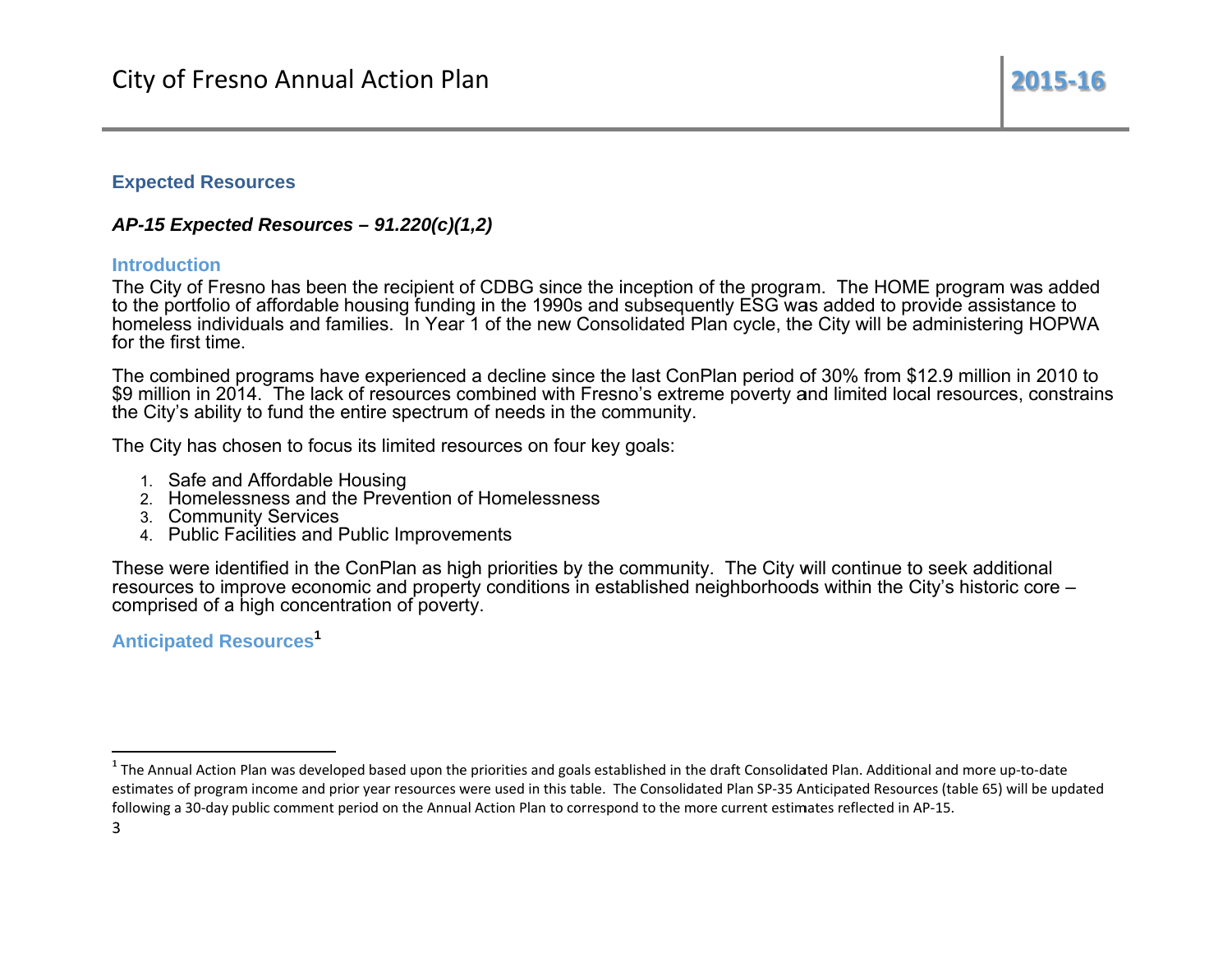| Program     | <b>Source</b>            | Uses of                                                                                                                                                          |                                    |               | <b>Expected Amount Available Year 1</b> |           | <b>Expected</b>                                   | <b>Narrative</b>                                                                                                                                                                      |
|-------------|--------------------------|------------------------------------------------------------------------------------------------------------------------------------------------------------------|------------------------------------|---------------|-----------------------------------------|-----------|---------------------------------------------------|---------------------------------------------------------------------------------------------------------------------------------------------------------------------------------------|
|             | <b>of</b>                | <b>Funds</b>                                                                                                                                                     | Annual                             | Program       | <b>Prior Year</b>                       | Total:    | <b>Amount</b>                                     | <b>Description</b>                                                                                                                                                                    |
|             | <b>Funds</b>             |                                                                                                                                                                  | <b>Allocation</b><br>$\mathbf{.}\$ | Income:<br>\$ | <b>Resources:</b><br>P                  | \$        | <b>Available</b><br><b>Reminder</b><br>of ConPlan |                                                                                                                                                                                       |
| <b>CDBG</b> | <b>Public</b><br>federal | Acquisition &<br>Rehabilitation,<br>Housing,<br>Admin &<br>Planning,<br>Economic<br>Development,<br><b>Public</b><br>Improvements<br>, Public<br><b>Services</b> | 6,279,643                          | 282,100       | 1,072,000                               | 7,633,743 | 22,000,000                                        | The City's CDBG<br>allocation has been<br>reduced 24% over<br>the past 5-year plan.<br>The City anticipates<br>an annual reduction<br>of 5% per year for<br>the next 5-year<br>cycle. |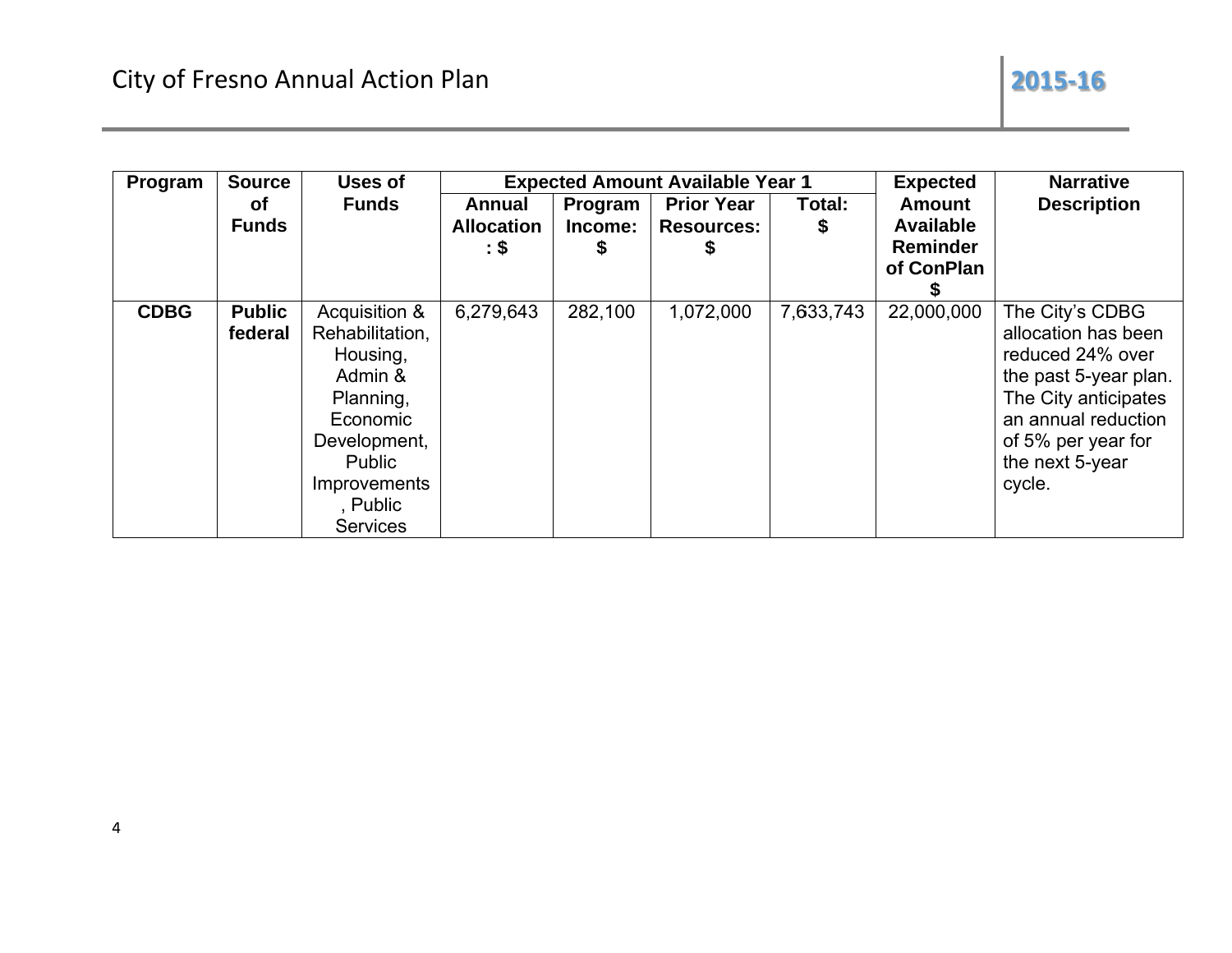| Program     | <b>Source</b> | Uses of            |                   |         | <b>Expected Amount Available Year 1</b> | <b>Expected</b> | <b>Narrative</b> |                       |
|-------------|---------------|--------------------|-------------------|---------|-----------------------------------------|-----------------|------------------|-----------------------|
|             | <b>of</b>     | <b>Funds</b>       | Annual            | Program | <b>Prior Year</b>                       | Total:          | <b>Amount</b>    | <b>Description</b>    |
|             | <b>Funds</b>  |                    | <b>Allocation</b> | Income: | <b>Resources:</b>                       | \$              | <b>Available</b> |                       |
|             |               |                    | $\mathbf{.}\$     | \$      |                                         |                 | <b>Reminder</b>  |                       |
|             |               |                    |                   |         |                                         |                 | of ConPlan       |                       |
|             |               |                    |                   |         |                                         |                 |                  |                       |
| <b>HOME</b> | <b>Public</b> | Acquisition,       | 1,663,214         | 200,000 | 2,500,000                               | 4,363,214       | 5,862,000        | The City's HOME       |
|             | federal       | Homebuyer          |                   |         |                                         |                 |                  | allocation has been   |
|             |               | assistance,        |                   |         |                                         |                 |                  | reduced 53% over      |
|             |               | Homeowner          |                   |         |                                         |                 |                  | the past 5-year plan. |
|             |               | rehab,             |                   |         |                                         |                 |                  | However in the past   |
|             |               | <b>Multifamily</b> |                   |         |                                         |                 |                  | three years the       |
|             |               | rental new         |                   |         |                                         |                 |                  | allocation decline    |
|             |               | construction,      |                   |         |                                         |                 |                  | has slowed to 14%     |
|             |               | Multifamily        |                   |         |                                         |                 |                  | or a 5% per annum     |
|             |               | rental rehab,      |                   |         |                                         |                 |                  | rate. The City        |
|             |               | <b>New</b>         |                   |         |                                         |                 |                  | anticipates an        |
|             |               | construction       |                   |         |                                         |                 |                  | annual reduction of   |
|             |               | for ownership,     |                   |         |                                         |                 |                  | 5% per year going     |
|             |               | TBRA               |                   |         |                                         |                 |                  | forward.              |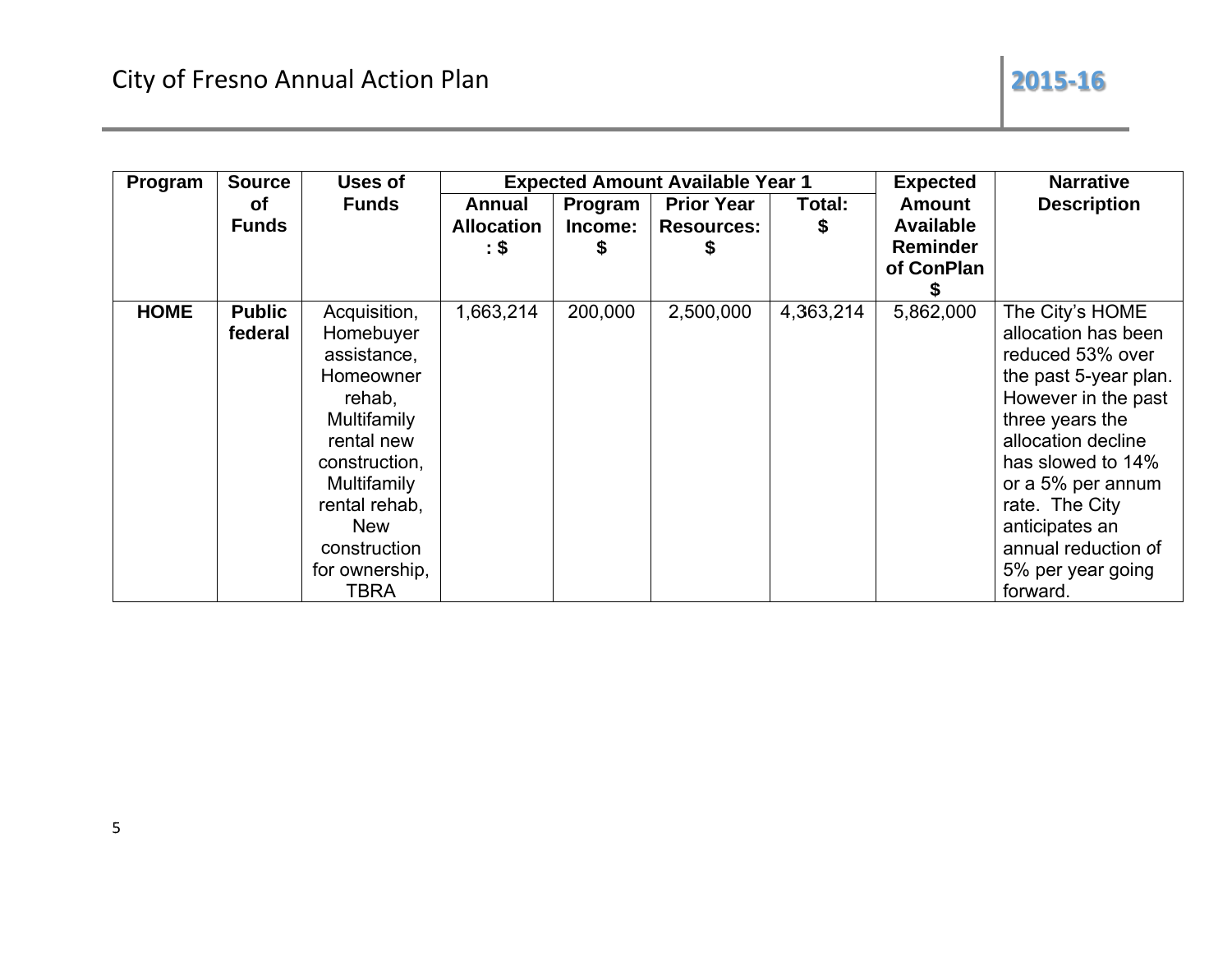| Program    | <b>Source</b> | Uses of        |                   |         | <b>Expected Amount Available Year 1</b> |           | <b>Expected</b>  | <b>Narrative</b>     |  |
|------------|---------------|----------------|-------------------|---------|-----------------------------------------|-----------|------------------|----------------------|--|
|            | <b>of</b>     | <b>Funds</b>   | Annual            | Program | <b>Prior Year</b>                       | Total:    | <b>Amount</b>    | <b>Description</b>   |  |
|            | <b>Funds</b>  |                | <b>Allocation</b> | Income: | <b>Resources:</b>                       | S         | <b>Available</b> |                      |  |
|            |               |                | : \$              | \$      |                                         |           | <b>Reminder</b>  |                      |  |
|            |               |                |                   |         |                                         |           | of ConPlan       |                      |  |
|            |               |                |                   |         |                                         |           |                  |                      |  |
| <b>ESG</b> | <b>Public</b> | Conversion     | 559,850           |         | 517,584 <sup>2</sup>                    | 1,077,434 | 1,760,000        | The City's ESG       |  |
|            | federal       | and rehab for  |                   |         |                                         |           |                  | allocation has       |  |
|            |               | transitional   |                   |         |                                         |           |                  | increased over 50%   |  |
|            |               | housing,       |                   |         |                                         |           |                  | in the past 5-year   |  |
|            |               | financial      |                   |         |                                         |           |                  | plan cycle.          |  |
|            |               | assistance,    |                   |         |                                         |           |                  | However, the annual  |  |
|            |               | overnight      |                   |         |                                         |           |                  | average has          |  |
|            |               | shelter, rapid |                   |         |                                         |           |                  | remained at          |  |
|            |               | re-housing     |                   |         |                                         |           |                  | \$440,000 per year.  |  |
|            |               | (rental        |                   |         |                                         |           |                  | The City anticipates |  |
|            |               | assistance),   |                   |         |                                         |           |                  | the 5-year average   |  |
|            |               | Rental         |                   |         |                                         |           |                  | to remain the same.  |  |
|            |               | assistance,    |                   |         |                                         |           |                  |                      |  |
|            |               | Services,      |                   |         |                                         |           |                  |                      |  |
|            |               | Transitional   |                   |         |                                         |           |                  |                      |  |
|            |               | Housing        |                   |         |                                         |           |                  |                      |  |

<sup>&</sup>lt;sup>2</sup> Program Year 2014 was not allocated during the prior program year. A separate workplan to bring ESG into timely performance will be submitted for review.  $\sqrt{6}$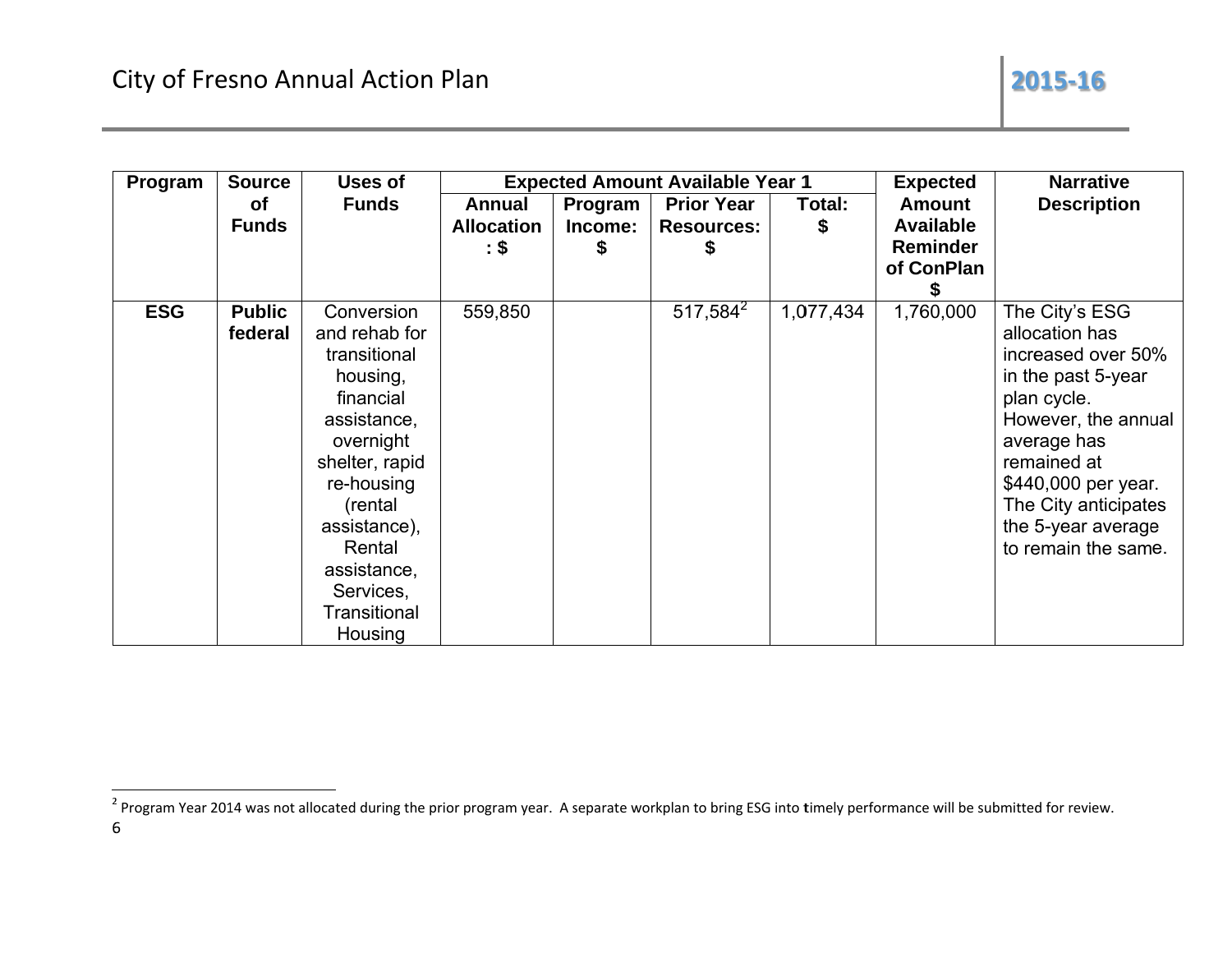## 2015-16

| <b>HOPWA</b> | <b>Public</b> | Permanent    | 383,139 | 3 | 383,139 | 1,400,000 | The State of            |
|--------------|---------------|--------------|---------|---|---------|-----------|-------------------------|
|              | federal       | housing in   |         |   |         |           | California has          |
|              |               | facilities,  |         |   |         |           | previously              |
|              |               | Permanent    |         |   |         |           | administered the        |
|              |               | housing      |         |   |         |           | City's HOPWA            |
|              |               | placement,   |         |   |         |           | allocation but          |
|              |               | STRMU, Short |         |   |         |           | beginning in July       |
|              |               | term or      |         |   |         |           | 2015, the State will    |
|              |               | transitional |         |   |         |           | not accept new          |
|              |               | housing      |         |   |         |           | allocations on behalf   |
|              |               | facilities,  |         |   |         |           | of the City. The        |
|              |               | Supportive   |         |   |         |           | State will complete     |
|              |               | services,    |         |   |         |           | contracts for existing  |
|              |               | TBRA         |         |   |         |           | assistance prior to     |
|              |               |              |         |   |         |           | closing out the         |
|              |               |              |         |   |         |           | program. The City's     |
|              |               |              |         |   |         |           | <b>HOPWA</b> allocation |
|              |               |              |         |   |         |           | has increased 10%       |
|              |               |              |         |   |         |           | in the past 5-year      |
|              |               |              |         |   |         |           | plan cycle.             |
|              |               |              |         |   |         |           | However, the annual     |
|              |               |              |         |   |         |           | average has             |
|              |               |              |         |   |         |           | remained at             |
|              |               |              |         |   |         |           | \$350,000 per year.     |
|              |               |              |         |   |         |           | The City anticipates    |
|              |               |              |         |   |         |           | the 5-year average      |
|              |               |              |         |   |         |           | to remain the same.     |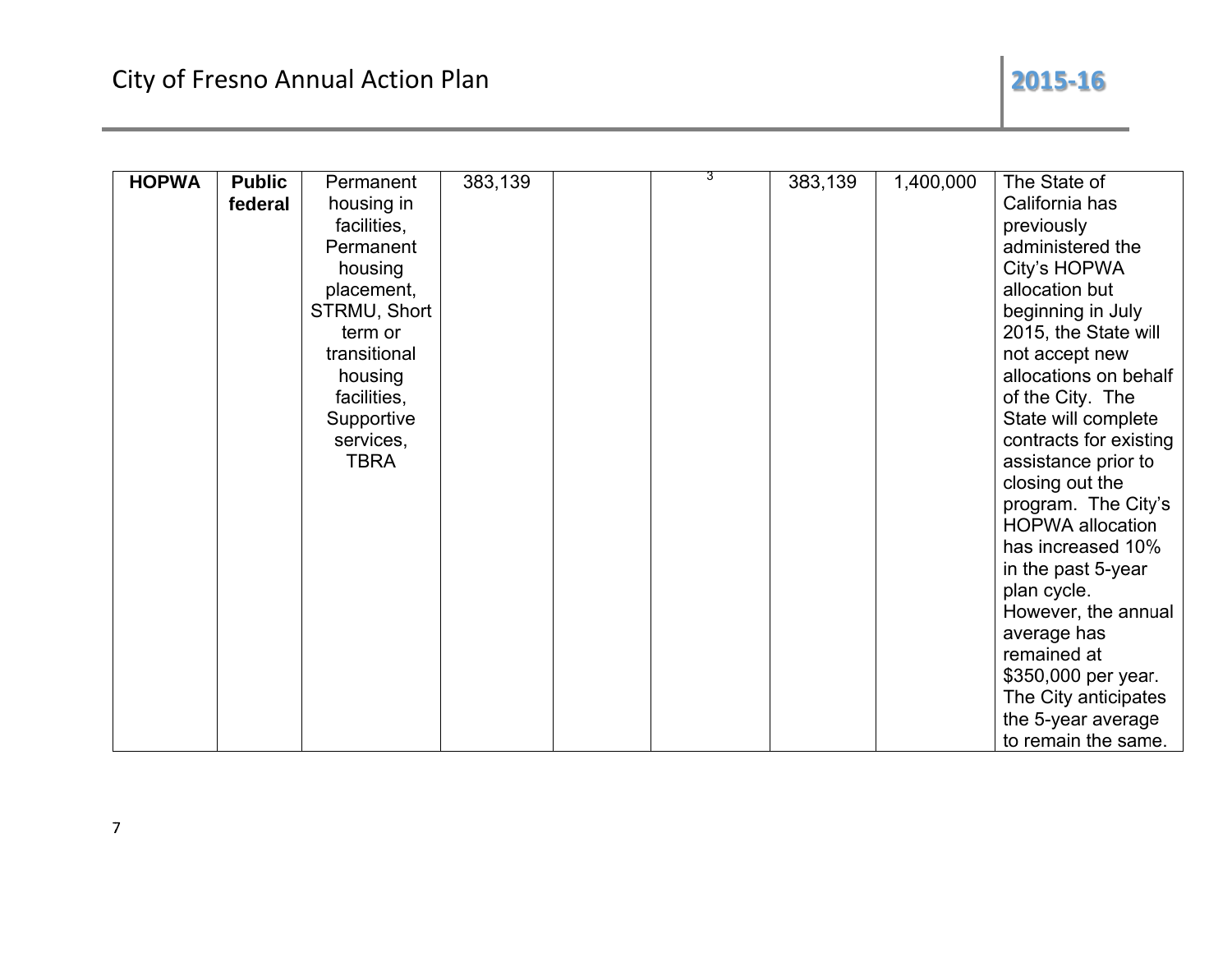## Explain how federal funds will leverage those additional resources (private, state and local funds), including a description of how matching requirements will be satisfied

## **HOME Program**

The HOME program requires a 25% match. However, due to the large poverty population of Fresno, the City's match requirement is waived by HUD. The match continues to be tracked and is met through partnerships with Habitat for Humanity and reductions in city planning fees for infill projects.

Habitat for Humanity, a Private nonprofit agency participates in the construction of new housing, parks development, and neighborhood revitalization activities of the City. Habitat constructs 8 homes per year in Fresno and matches HOME program funds through volunteer hours, donations, grants, and proceeds from the ReStore.

## **Emergency Solutions Grant**

The Emergency Solutions Grant requires a 100% match, which is met by subrecipients for program activities and by the City through both the CDBG homeless activity funds and the City's General Fund through the activities of the City's Homeless Task Force. Additionally, a local nonprofit organization, Fresno First Steps Home has provided a number of grants to reduce the match burden for agencies as part of its Housing First mission. While not quaranteed, it allows agencies to better leverage the ESG contracts.

## Other Grant Programs Providing Investment to LM Areas and Households in Fresno

<sup>&</sup>lt;sup>3</sup> Prior year HOPWA Resources will continue to be administered by the California Department of Health.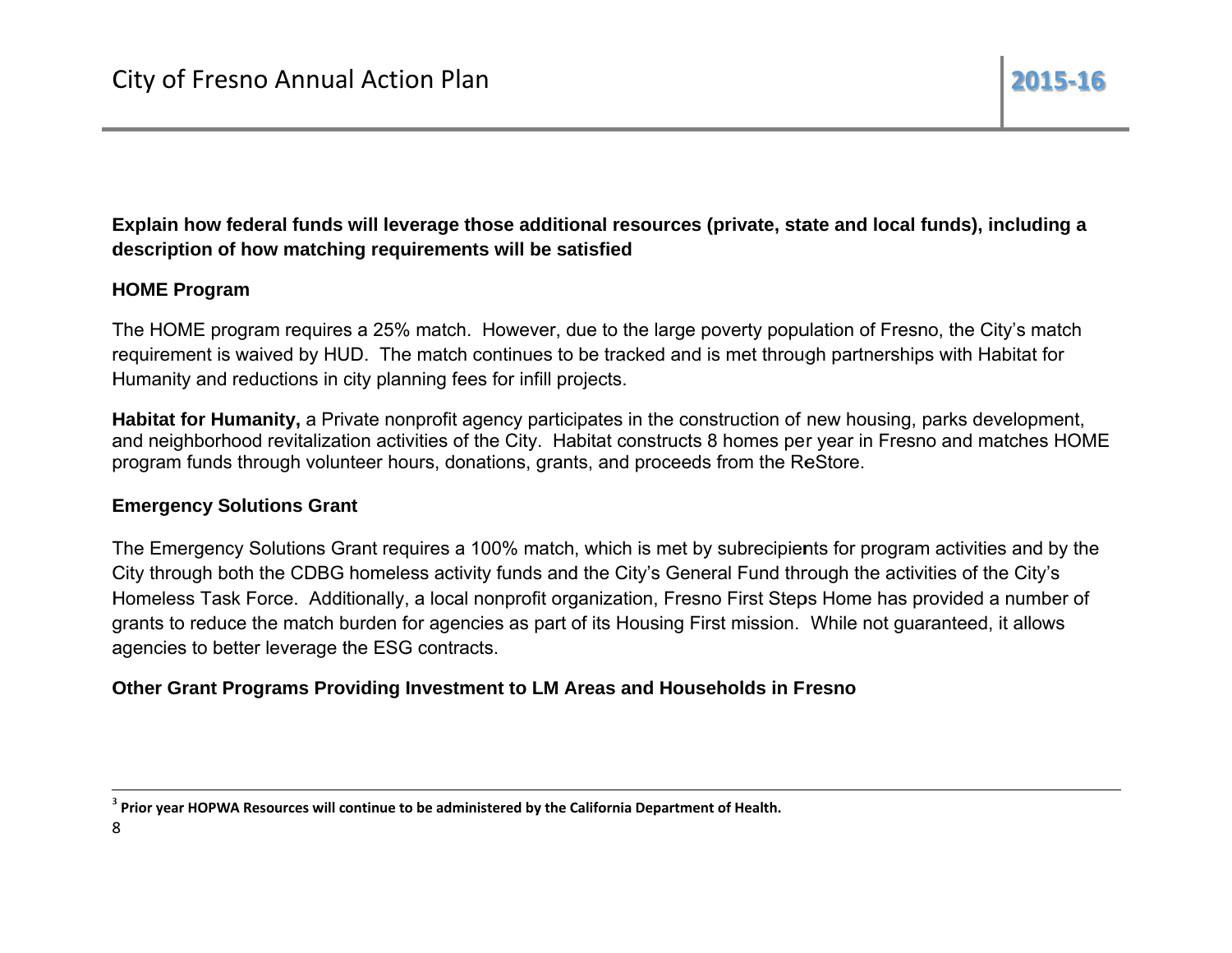CLPPP - Public State - Childhood Lead Poisoning Prevention Program: Education, Outreach, Testing & Remediation -\$145,490

The City has been successful over the past several years to be awarded a series of 3-year grants from the CA Department of Health for the identification, remediation and education regarding Lead Based Paint Hazards. In the past it has served as a match for the City's Healthy Homes Grant. The City has recently accepted a \$436,470 grant for the FY 2015-2017 cycle.

Housing Related Parks Program - Public State - Grants for creation of new parks or rehabilitation or improvements to existing parks. - \$1,300,000

The City has been successful in accessing state funds for capital investments in parks that improve park facilities in low and moderate income neighborhoods, especially in relation to higher density housing built with income restrictions.

Competitive McKinney-Vento Homeless Assistance Act - Public federal - Permanent Supportive Housing, Rapid Rehousing, HMIS, CoC Planning, Transitional Housing, Emergency Shelter - \$7,557,952\*

Annually, the FMCoC applies for competitive/renewal funding for the purposes of serving Homelessness. \*These activities take place across the entire two county region – not just Fresno.

Caltrans Environmental Justice Grant - Public state - Complete Streets planning in low-income target neighborhoods -\$112.000

Along with Habitat for Humanity, the City was awarded funds to conduct complete streets planning, environmental assessments, and engineering work in the Hwy 41 and North corridor; this work will leverage the Southwest Specific Plan and produce funding-ready projects for future funding cycles.

Brownfields Area-Wide Planning Cooperative - Public federal - Brownfields assessment and reutilization planning -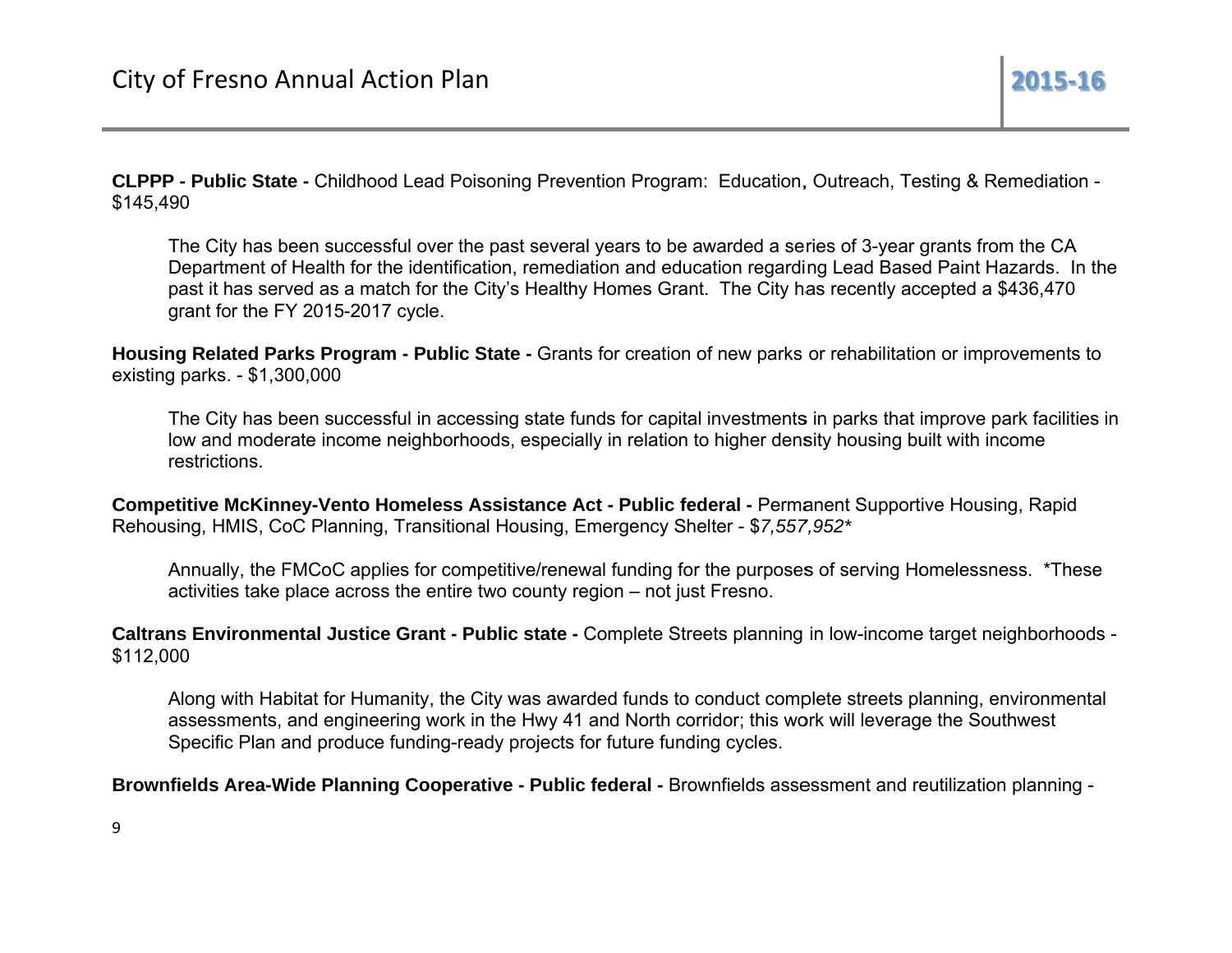## \$175,000

Along Elm Avenue, the City will be the lead agency with three property owners to assess brownfields environmental impacts, determine clean-up requirements and identify appropriate new uses for the sites; in close coordination with the planning work on the Hwy 41 and North project and the Southwest Specific Plan, this grant will create economic development opportunities in a very low income census tract.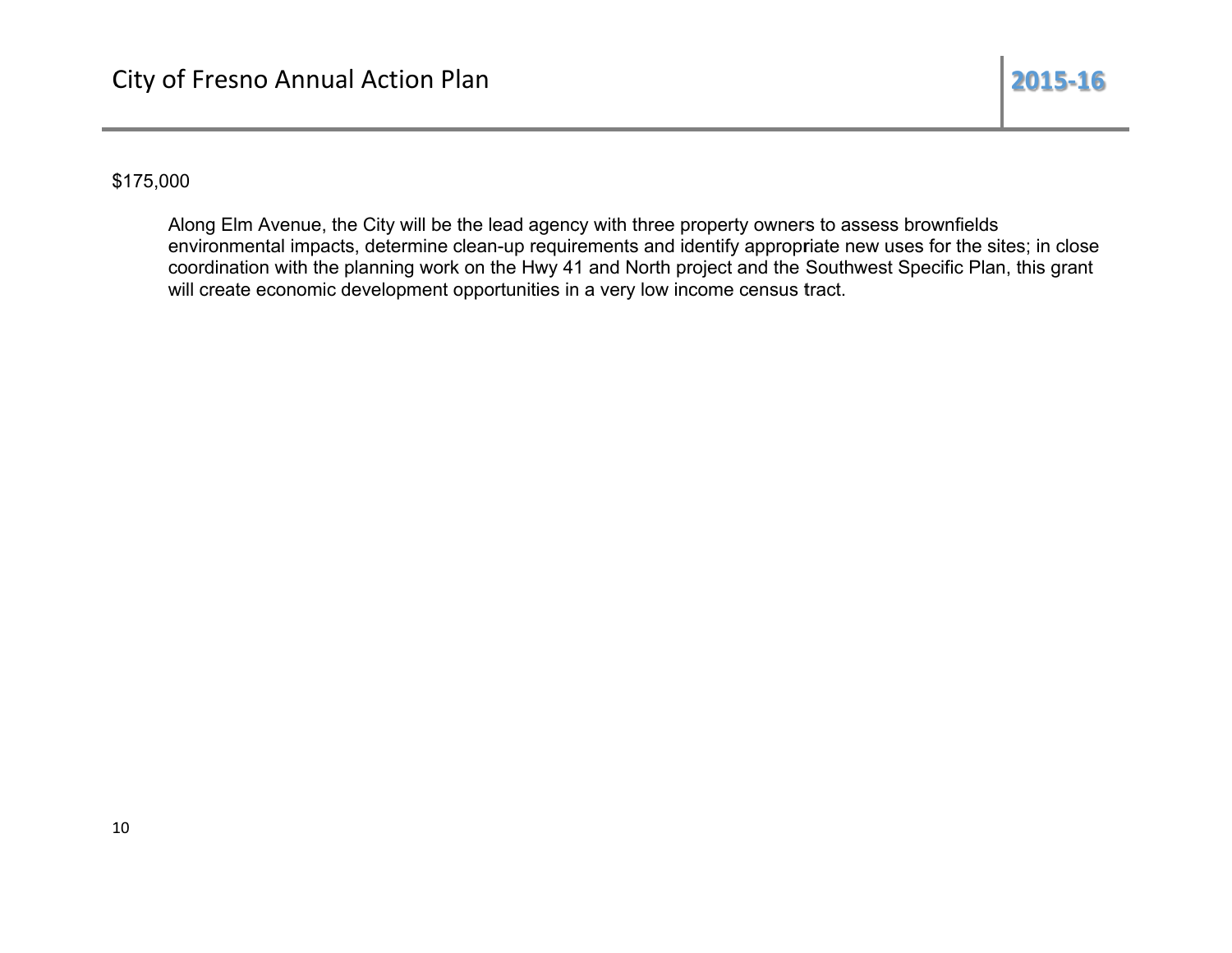## **Fresno Housing Authority**

The Fresno Housing Authority is a key partner in the City's efforts to address safe and affordable housing in our community. The anticipated resources to be used in the City of Fresno this coming year are:

|                                                         |                           |                                                                        |                               |                            | Expected Amount in 2015-2016                   |                     |                                                                                                                                                                                               |
|---------------------------------------------------------|---------------------------|------------------------------------------------------------------------|-------------------------------|----------------------------|------------------------------------------------|---------------------|-----------------------------------------------------------------------------------------------------------------------------------------------------------------------------------------------|
| Program                                                 | Source of<br><b>Funds</b> | Uses of Funds                                                          | Annual<br>Allocation<br>(m\$) | Program<br>Income<br>(m\$) | <b>Prior Year</b><br><b>Resources</b><br>(m\$) | Total<br>(m\$)      | <b>Narrative Description</b>                                                                                                                                                                  |
| <b>Public Housing</b><br><b>Capital Funds</b><br>(HACF) | Federal<br>(HUD)          | Capital<br>improvements<br>for Public<br>Housing                       | $\mathfrak{L}$<br>2.30        | \$                         | $\mathcal{L}$<br>1.90                          | $\mathbb S$<br>4.20 | Capital Funds are used to<br>maintain and rehabilitate public<br>housing units.                                                                                                               |
| Section 8<br>(HACF)                                     | Federal<br>(HUD)          | Rental<br>Assistance for<br>Housing<br>Choice<br>Voucher<br>recipients | \$79.50                       | \$                         | \$<br>3.40                                     | \$82.90             | More than eleven thousand<br>households in the City of Fresno<br>receive vouchers from the<br>Housing Authority of the City of<br>Fresno and the Housing<br><b>Authority of Fresno County</b> |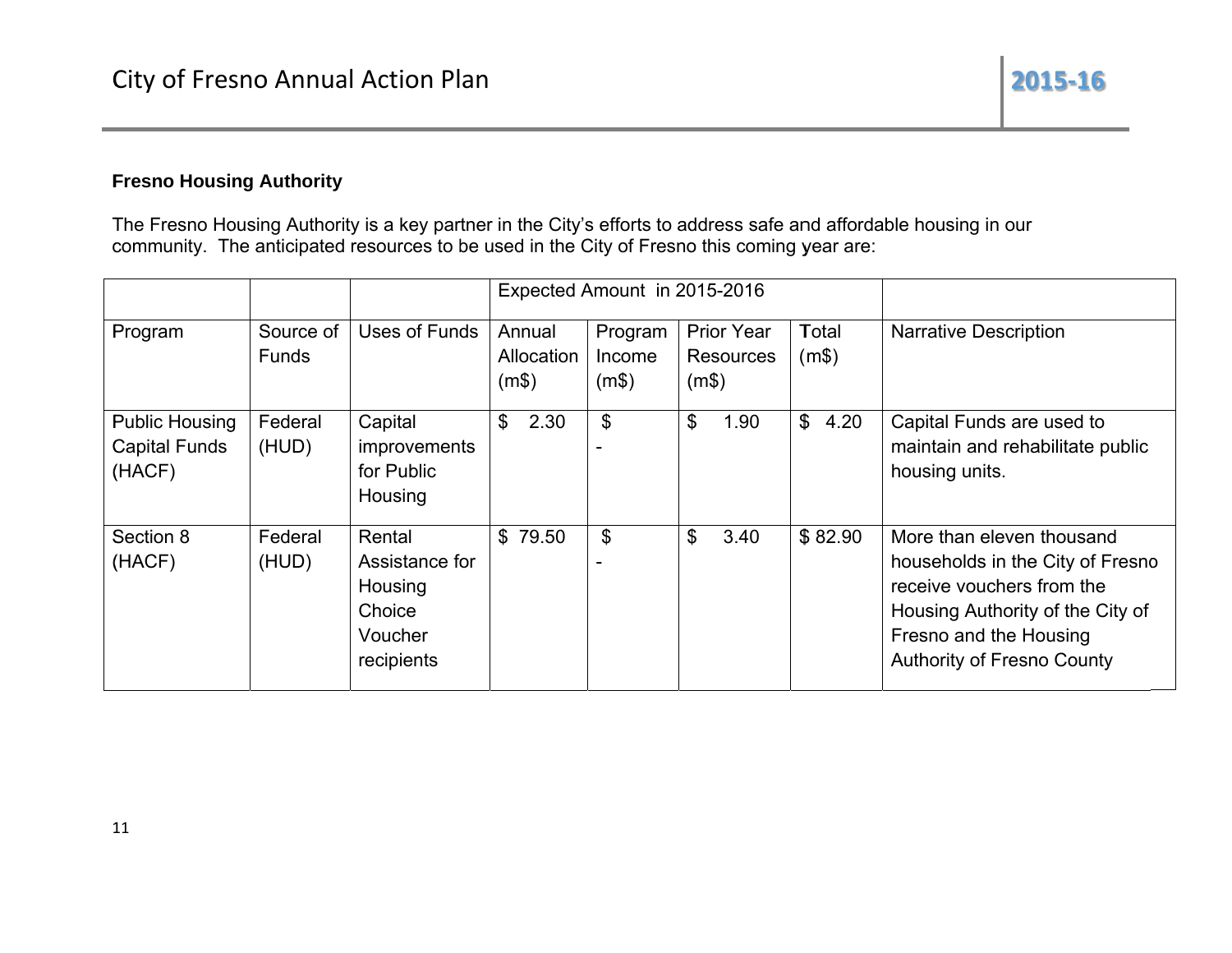| <b>HUD-VASH</b>             | Federal<br>(HUD) | Housing<br>Assistance<br>Payments for<br>chronically<br>homeless<br>veterans  | $\mathfrak{S}$ | 1.02 | \$             | $\mathbf{\$}$ | $\mathbf{\$}$ | 1.02 | We expect to pay \$921k in<br>housing payments for 2015 and<br>HUD will provide that same<br>amount of funds to FHA to match<br>the expenses. The additional<br>\$100k in revenue is tied to<br>administrative expenses to<br>operate the program.                        |
|-----------------------------|------------------|-------------------------------------------------------------------------------|----------------|------|----------------|---------------|---------------|------|---------------------------------------------------------------------------------------------------------------------------------------------------------------------------------------------------------------------------------------------------------------------------|
| <b>Shelter Plus</b><br>Care | Federal<br>(HUD) | Housing<br>Assistance<br>payments for<br>homeless<br>individuals/fa<br>milies | \$             | 1.30 | $\mathcal{S}$  | \$            | \$            | 1.30 | \$1.3 funded in 2015-16. Shelter<br>Plus Care is a HUD funded<br>Continuum of Care program. FH<br>provides tenant based rental<br>assistance to homeless<br>individuals/families. Social<br>service providers such as<br>Behavioral Health provide<br>supportive services |
| <b>TBRA</b>                 | Federal<br>(HUD) | Housing<br>Assistance<br>payments for<br>homeless<br>individuals/fa<br>milies | \$             | 1.00 | $\mathfrak{L}$ | \$            | \$            | 1.00 | HOME TBRA is a tenant based<br>rental assistance program for<br>homeless individuals/families.                                                                                                                                                                            |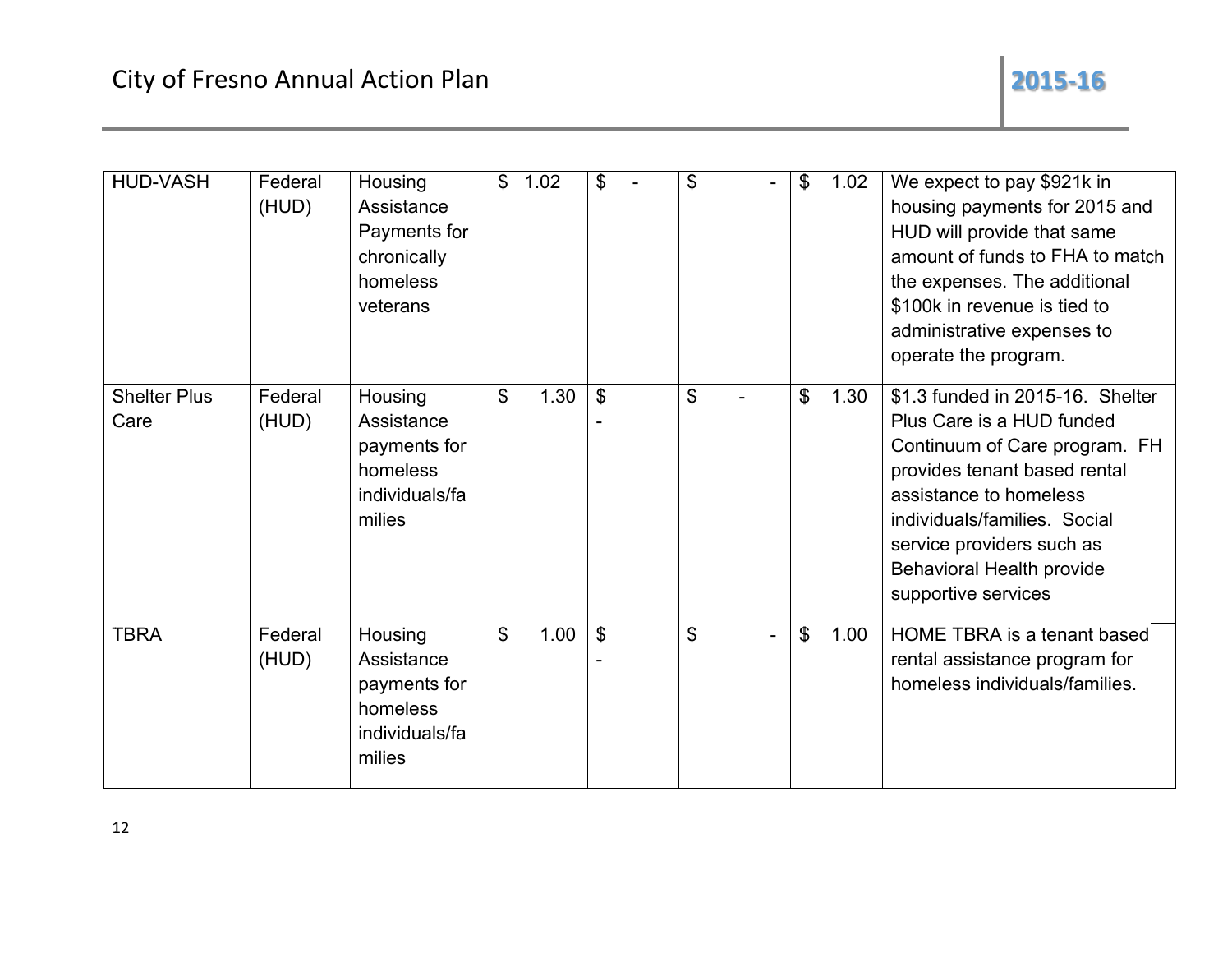| Housing<br>Opportunities<br>for Persons<br>Living with<br><b>HIV/AIDS</b><br>(HOPWA) | Federal<br>(HUD/<br><b>State</b><br>managed | Housing<br>Assistance<br>payments for<br>persons living<br>with HIV/AIDS                    | $\mathfrak{L}$ | 0.24 | $\mathcal{S}$  | $\boldsymbol{\theta}$                 | \$             | 0.24 | HOPWA is a tenant based rental<br>assistance program for homeless<br>individuals living with<br>HIV/AIDS. FH provides rental<br>assistance; services are provided<br>by WestCare California, Inc.                                                                                                         |
|--------------------------------------------------------------------------------------|---------------------------------------------|---------------------------------------------------------------------------------------------|----------------|------|----------------|---------------------------------------|----------------|------|-----------------------------------------------------------------------------------------------------------------------------------------------------------------------------------------------------------------------------------------------------------------------------------------------------------|
| Homeless<br>Management<br>Information<br>System (HMIS)                               | Federal<br>(HUD)                            | <b>HUD</b><br>mandated<br>data collection<br>system for<br>Continuum of<br>Care<br>programs | \$             | 0.21 | $\mathfrak{S}$ | $\boldsymbol{\mathsf{S}}$             | $\mathfrak{P}$ | 0.21 | FH is the Lead Agency for HMIS<br>a management information<br>system mandated by HUD for<br>use by all HUD FMCoC funded<br>agencies.                                                                                                                                                                      |
| <b>COC Planning</b><br>Costs                                                         | Federal<br>(HUD)                            | Planning<br>activities of<br>Fresno-<br>Madera<br>Continuum of<br>Care (FMCoC)              | $\mathfrak{L}$ | 0.72 | \$             | $2014 - 1st$<br>year of this<br>grant | $\mathbb S$    | 0.72 | This grant is to facilitate FH role<br>as the Collaborative Applicant for<br>the FMCoC; responsibilities<br>include coordination of the<br>annual HUD Notice of Funding<br>Availability; execution of biennial<br>Point in Time Count; assurance<br>of compliance with HUD<br>mandates as per HEARTH Act. |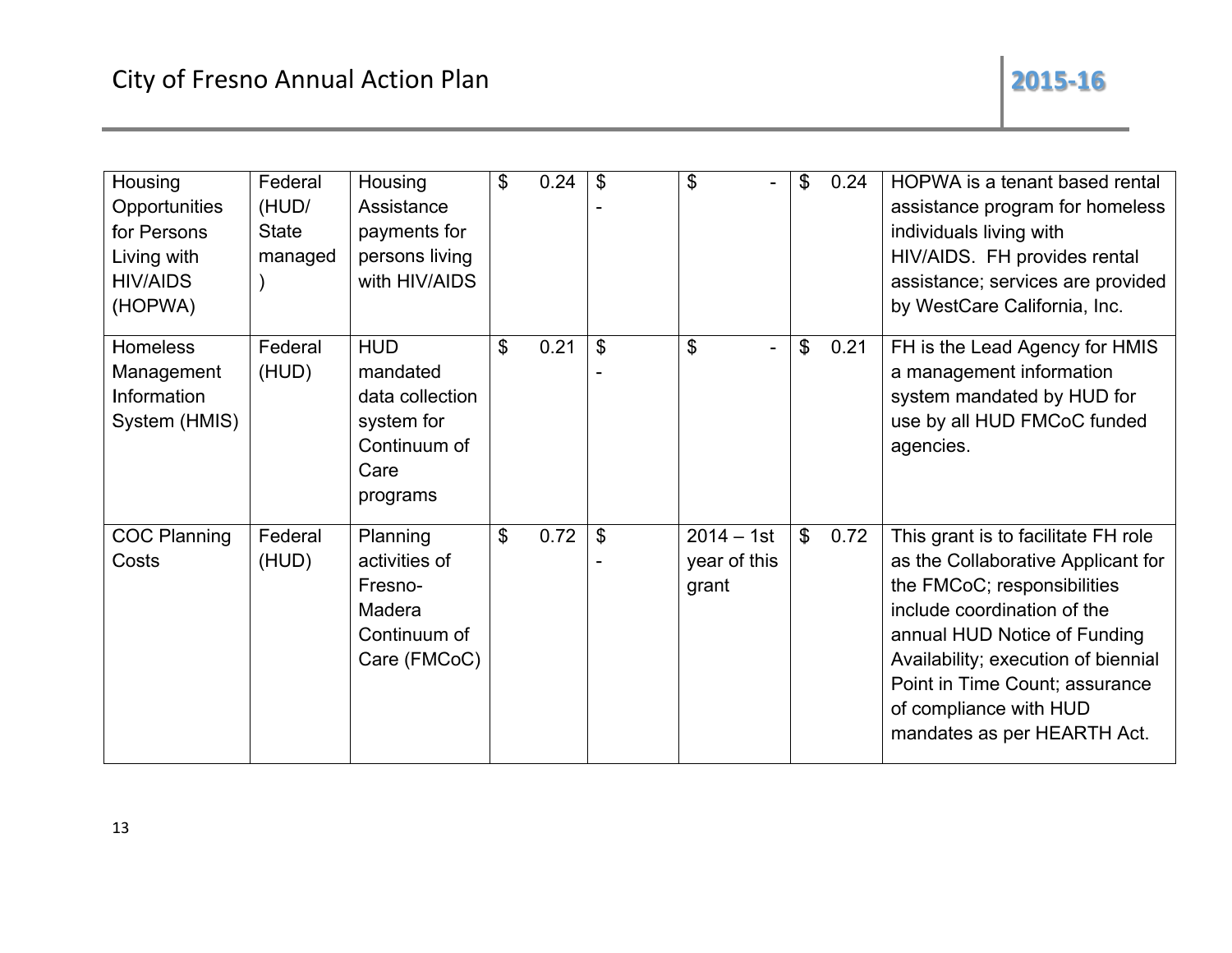| <b>LIHTC Tax</b><br>Equity<br>(awarded +<br>committed) | Federal -<br><b>State</b> | Development<br>of 97 new low<br>income units          | N/A | N/A | See HACF<br>RAD 2014-<br>2015<br>Projects | \$16.52             | The Fultonia West/Cedar Heights<br>project closed on construction<br>finance in March 2015 and the<br>Edison Apartments Phase I is<br>expected to close by December<br>2015                                 |
|--------------------------------------------------------|---------------------------|-------------------------------------------------------|-----|-----|-------------------------------------------|---------------------|-------------------------------------------------------------------------------------------------------------------------------------------------------------------------------------------------------------|
| <b>HRFC Funds</b>                                      | Local                     | Gap funding<br>for two new<br>development<br>projects | N/A | N/A | \$<br>$\overline{\phantom{0}}$            | $\mathbb S$<br>0.54 | In 2015, \$540,500 was<br>committed by the HRFC Board to<br>Edison Apartments Phase I and<br>Fultonia West/Cedar Heights.<br>The HRFC Board is composed of<br>members of the HACF and<br><b>HAFC Boards</b> |
| <b>HACF RAD</b><br>2014-2015<br>Projects               | Federal -<br><b>State</b> | Redevelopme<br>nt of 230 low<br>income units          | N/A | N/A | \$                                        | \$42.30             | Three RAD rehabilitation projects<br>will be completed in 2015. The \$<br>amount in column G reflects the<br>total rehabilitation cost (equity<br>finance + other gap sources)                              |

## If appropriate, describe publically owned land or property located within the jurisdiction that may be used to address the needs identified in the plan

With the dissolution of the State's Redevelopment Agencies, the City has fewer resources for accessing land or property to address the needs identified in the plan. However, the remaining "housing property" inventory of the RDA is limited to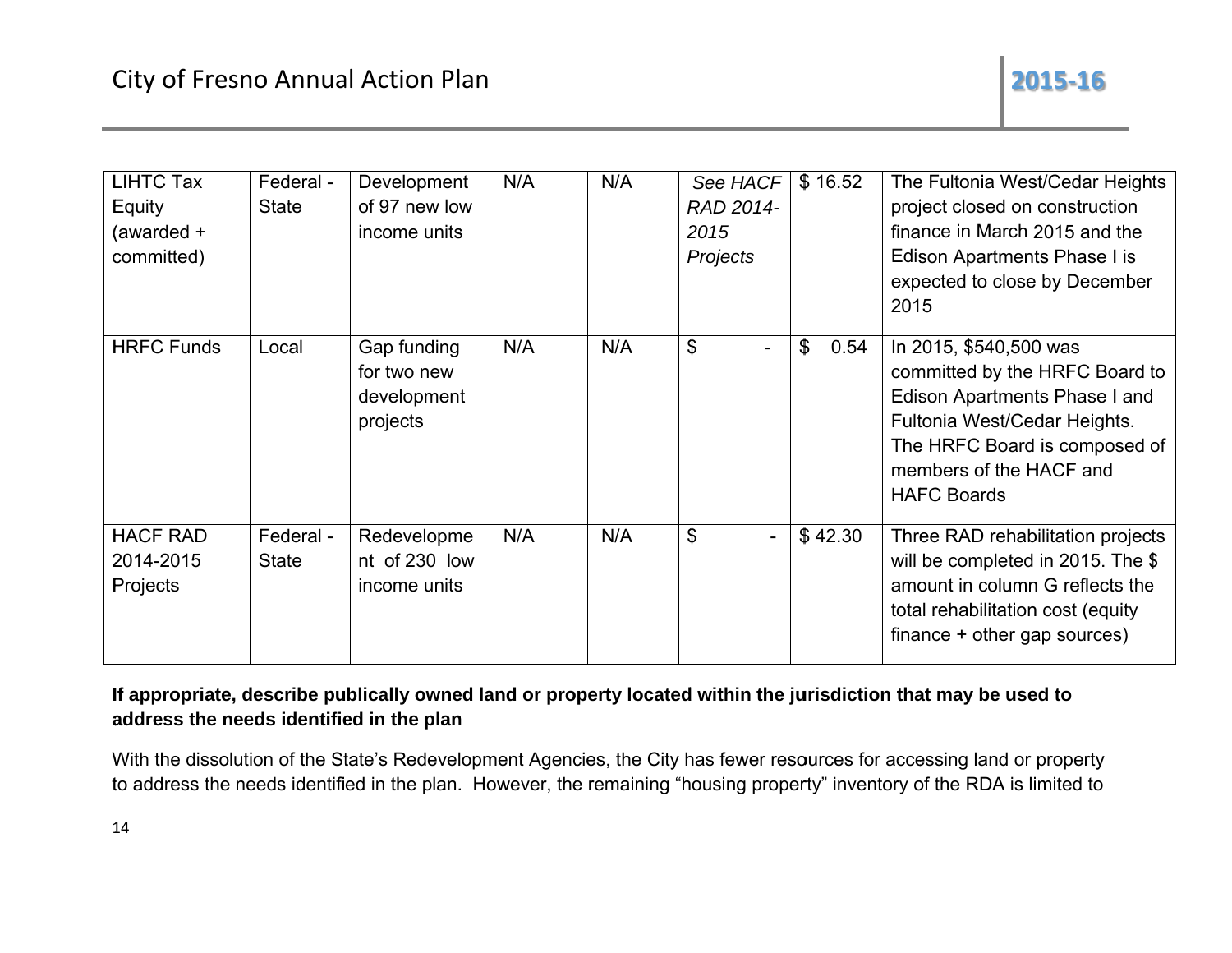affordable housing activities. When these properties are released, they will be utilized for the construction of affordable housing for purchase or rent to low and very low income households and individuals. It is unknown if these properties will be released in this program year.

## **Annual Goals and Objectives**

## **AP-20 Annual Goals and Objectives**

#### **Goals Summary Information**

| <b>Sort</b><br>Order | <b>Goal Name</b> | <b>Start</b><br>Year | <b>End</b><br>Year | Category     | Geographic<br>Area | <b>Needs</b><br><b>Addressed</b> | <b>Funding</b> | <b>Goal Outcome</b><br><b>Indicator</b>                                 |
|----------------------|------------------|----------------------|--------------------|--------------|--------------------|----------------------------------|----------------|-------------------------------------------------------------------------|
|                      | Safe and         | 2015                 | 2016               | • Affordable | N/A                | Affordable                       | HOME:          | Rental units                                                            |
|                      | Affordable       |                      |                    | Housing      |                    | Housing                          | \$4,196,000    | rehabilitated/                                                          |
|                      | Housing          |                      |                    |              |                    |                                  |                | constructed:                                                            |
|                      |                  |                      |                    |              |                    |                                  | CDBG:          | 30 Housing Units                                                        |
|                      |                  |                      |                    |              |                    |                                  | \$2,073,443    |                                                                         |
|                      |                  |                      |                    |              |                    |                                  |                | Homeowner housing                                                       |
|                      |                  |                      |                    |              |                    |                                  | CDBG:          | units rehabilitated:                                                    |
|                      |                  |                      |                    |              |                    |                                  | \$19,200       | 52 Housing Units                                                        |
|                      |                  |                      |                    |              |                    |                                  |                | Homeowner housing<br>units constructed: 2<br><b>Housing Units</b>       |
|                      |                  |                      |                    |              |                    |                                  |                | <b>Housing Code</b><br>Compliance cases<br>opened: 400 housing<br>units |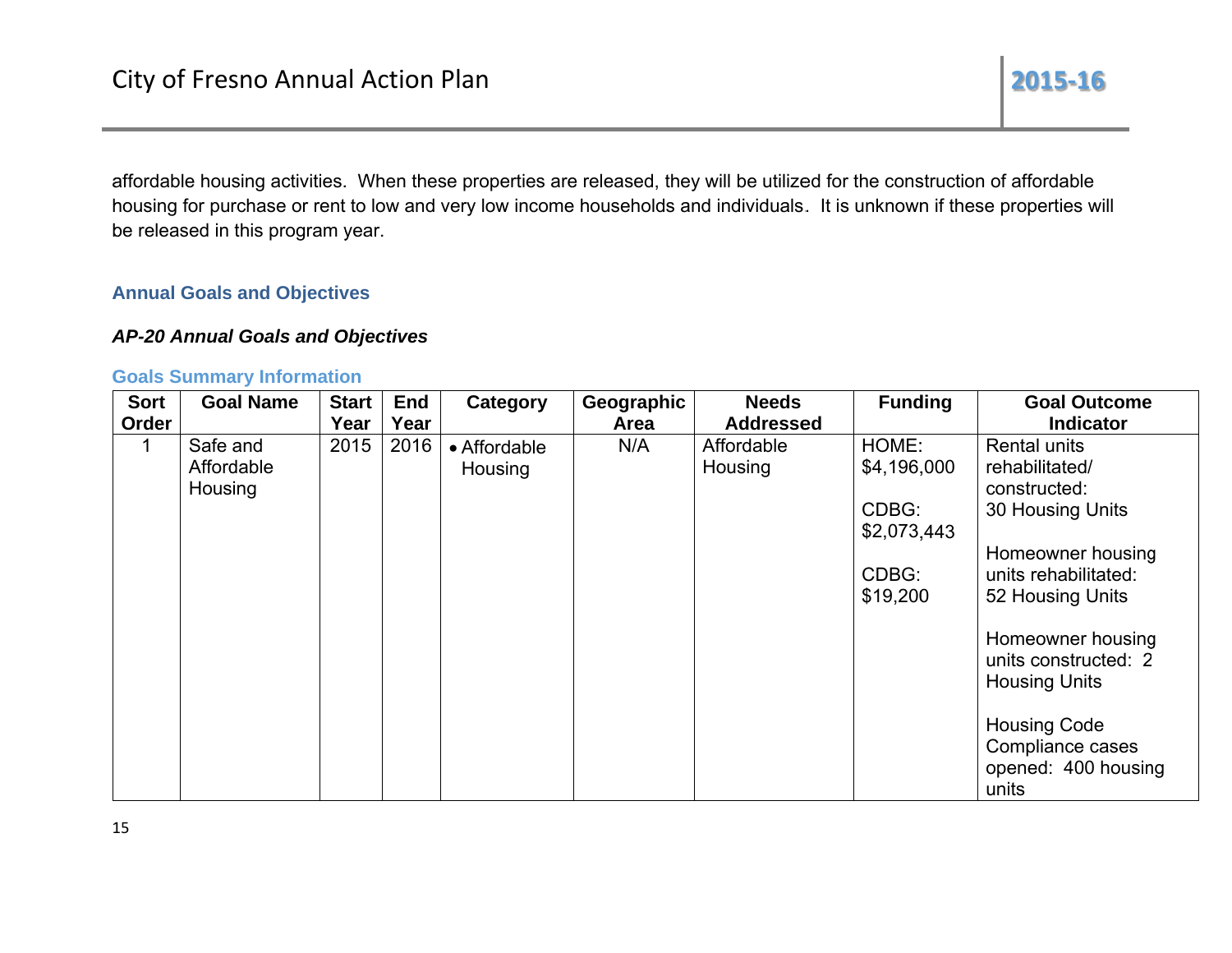| <b>Sort</b><br>Order | <b>Goal Name</b>                                                       | <b>Start</b><br>Year | <b>End</b><br>Year | Category                                                                                                                  | Geographic<br>Area | <b>Needs</b><br><b>Addressed</b> | <b>Funding</b>                           | <b>Goal Outcome</b><br><b>Indicator</b>                                                                                                                                                                            |
|----------------------|------------------------------------------------------------------------|----------------------|--------------------|---------------------------------------------------------------------------------------------------------------------------|--------------------|----------------------------------|------------------------------------------|--------------------------------------------------------------------------------------------------------------------------------------------------------------------------------------------------------------------|
| 2                    | <b>Homelessness</b><br>and the<br>Prevention of<br><b>Homelessness</b> | 2015                 | 2016               | • Homeless                                                                                                                | N/A                | <b>Homelessness</b>              | HOPWA:<br>\$344,825<br>ESG:<br>\$946,626 | Public service activities<br>other than for low/mod<br>income housing benefit:<br>50 Homeless Assisted<br>47 LMC - HOPWA<br><b>Clients Assisted</b>                                                                |
| 3                    | Community<br><b>Services</b>                                           | 2015                 | 2016               | $\bullet$ Non-<br>Housing<br>Community<br>Developme<br>nt<br>$\bullet$ Non-<br><b>Homeless</b><br>Special<br><b>Needs</b> | N/A                | Community<br><b>Services</b>     | CDBG:<br>\$756,100                       | <b>Public service activities</b><br>other than for low/mod<br>income housing benefit:<br>750 LMC - Senior<br><b>Citizens</b><br>1860 LMH - Youth<br>400 LMH - target area<br>5000 incidents of graffiti<br>removed |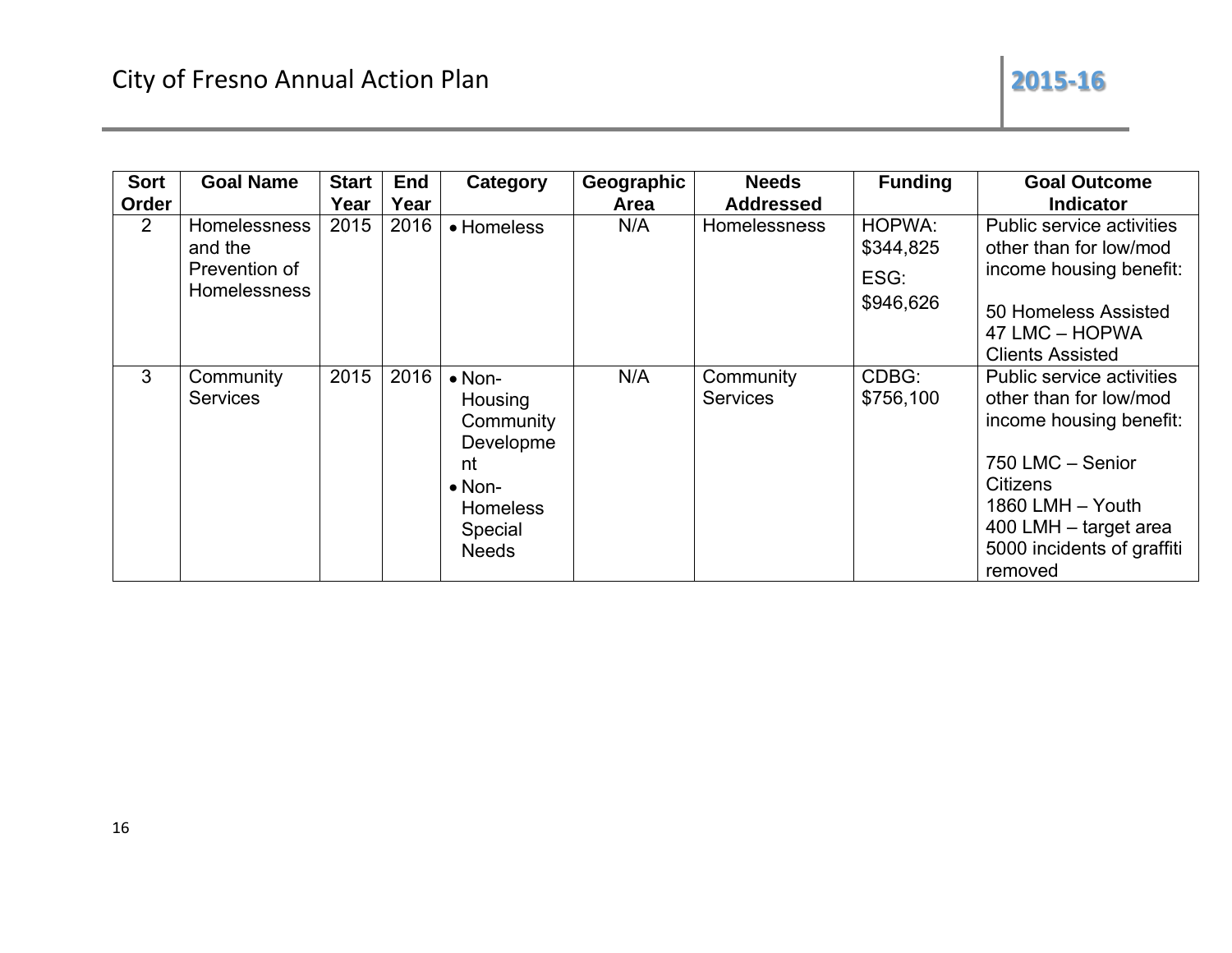| <b>Sort</b><br>Order | <b>Goal Name</b>                                                 | <b>Start</b><br>Year | <b>End</b><br>Year | Category                                                                                                                  | Geographic<br>Area | <b>Needs</b><br><b>Addressed</b>                       | <b>Funding</b>       | <b>Goal Outcome</b><br><b>Indicator</b>                                                                                                                                                                                                                                                        |
|----------------------|------------------------------------------------------------------|----------------------|--------------------|---------------------------------------------------------------------------------------------------------------------------|--------------------|--------------------------------------------------------|----------------------|------------------------------------------------------------------------------------------------------------------------------------------------------------------------------------------------------------------------------------------------------------------------------------------------|
| $\overline{4}$       | Public<br><b>Facilities and</b><br>Public<br><b>Improvements</b> | 2015                 | 2016               | $\bullet$ Non-<br>Housing<br>Community<br>Developme<br>nt<br>$\bullet$ Non-<br><b>Homeless</b><br>Special<br><b>Needs</b> | N/A                | <b>Public Facilities</b><br>and Public<br>Improvements | CDBG:<br>\$2,622,000 | Public facility or<br>infrastructure activities<br>other than for low/mod<br>income housing benefit:<br>20,000 incidents of<br>graffiti removed<br>3813 LMH - Roy & Almy<br>street reconstruction<br>$6554$ LMH $-$<br>neighborhood street<br>improvements<br>5 Neighborhood Parks<br>improved |

\*Amounts listed above do not include funds for administration, Section 108 Loan Repayment, or programmed entitlement reductions.

## **Goal Descriptions**

The Consolidated Plan identified the Goals above and described them in Table 62, Priority Needs Summary.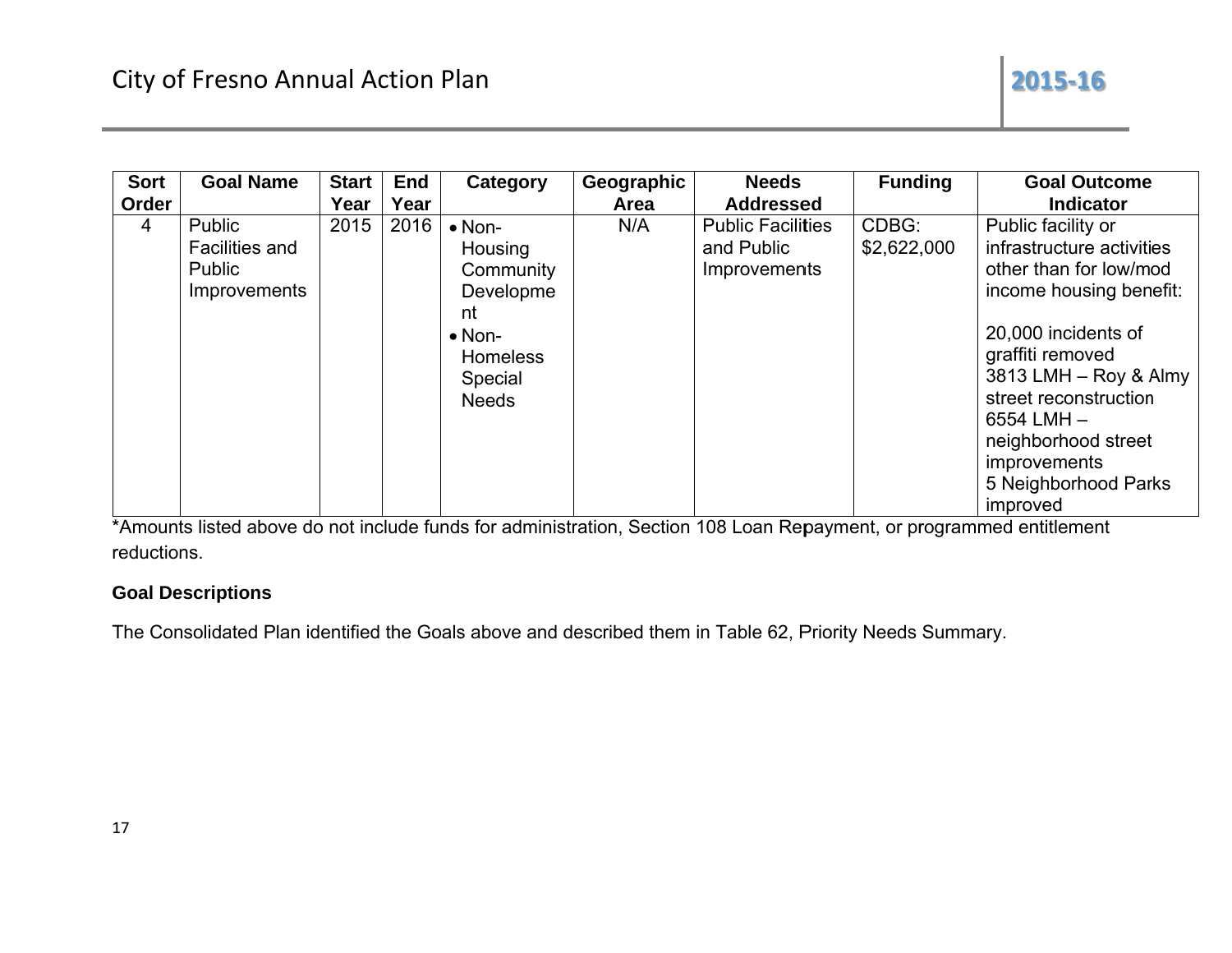## **Projects**

## AP-35 Projects - 91.220(d)

#### **Introduction**

The four Consolidated Plan Goals represent high priority needs for the City of Fresno and serve as the basis for FY2015 programs and activities. These goals are listed below in no particular order or ranking:

- 1. Safe and Affordable Housing Increase development, preservation, and rehabilitation of affordable housing for lowincome and special needs households.
- 2. Homelessness and the Prevention of Homelessness Provide assistance for the homeless and those at risk of becoming homeless through Housing First collaborations.
- 
- 3. Community Services Provide assistance to low-income and special needs households.<br>4. Public Facilities and Public Improvements Provide public facilities improvements to strengthen neighborhood revitalization

The City of Fresno's Consolidated Plan preparation coincides with the development of the first year Action Plan and the annual Notice of Funding Available (NOFA) process. The City awards Community Development Block Grant (CDBG), HOME Investment Partnerships Act (HOME), Emergency Solutions Grant (ESG), and Housing Opportunities for Persons with AIDS (HOPWA) funding to non-profits, public agencies, City departments, and developers that provide public services and housing for low-income and special needs households. The City of Fresno gives priority to NOFA-funded projects that are located in Downtown Fresno and its surrounding neighborhoods.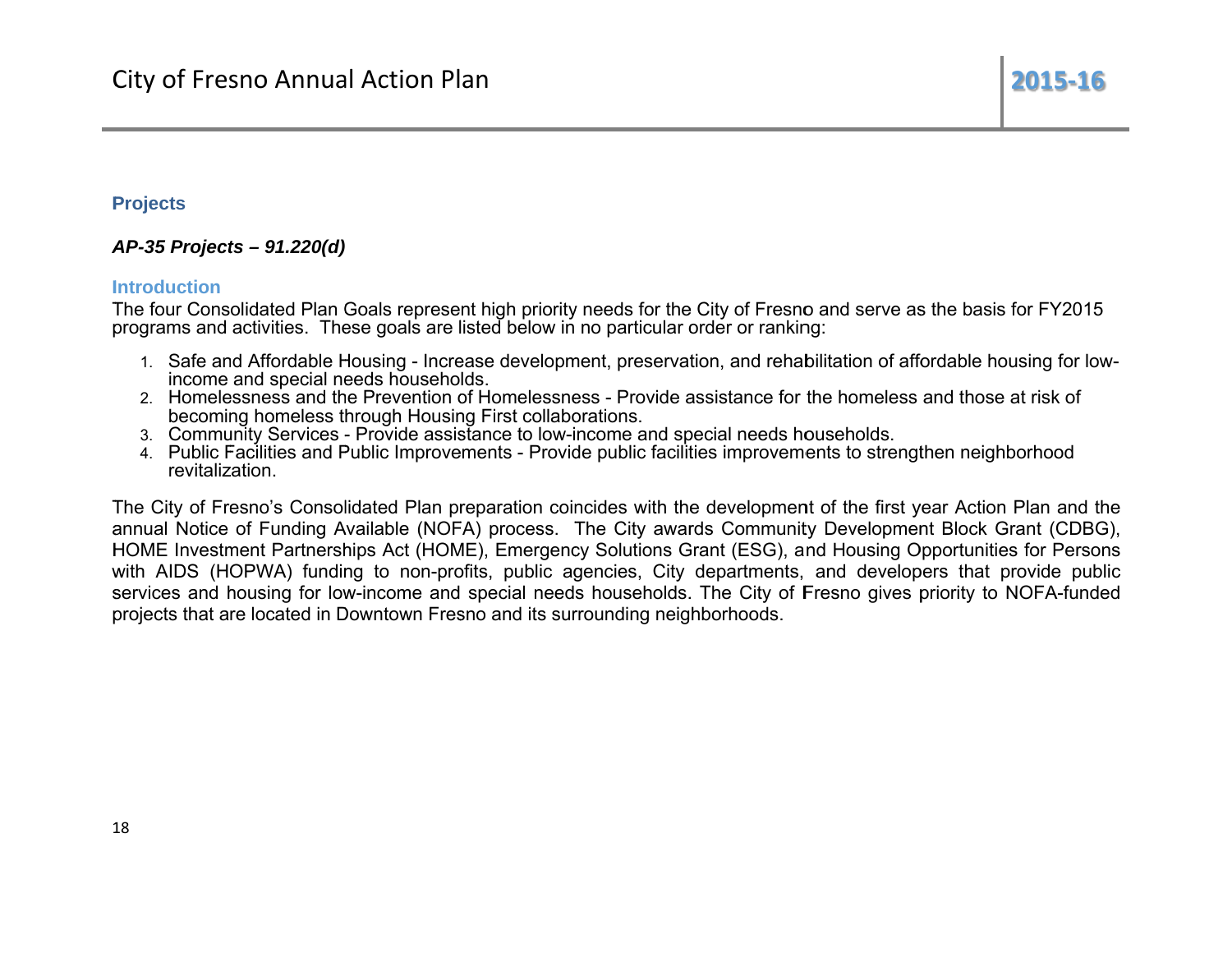## **Projects**

| #                       | <b>Project Name</b>                           |
|-------------------------|-----------------------------------------------|
| 1                       | <b>Lead Paint</b>                             |
| $\overline{2}$          | Senior Paint Program                          |
| $\overline{3}$          | <b>Community Revitalization</b>               |
| $\overline{\mathbf{4}}$ | <b>Community Revitalization</b>               |
| 5                       | Minor Code Compliance Grant Program           |
| 6                       | Anti-Graffiti Program                         |
| $\overline{7}$          | Anti-Graffiti Program                         |
| 8                       | Section 108 Loan Repayment                    |
| 9                       | <b>CDBG Administration</b>                    |
| 10                      | Roy & Almy Reconstruction                     |
| 11                      | Neighborhood Street Improvements              |
| 12 <sup>°</sup>         | <b>Park Facilities Improvements</b>           |
| 13 <sup>°</sup>         | <b>Senior Hot Meals</b>                       |
| 14                      | Parks After School Program                    |
| 15 <sub>1</sub>         | <b>HUD Repayment</b>                          |
| 16                      | <b>CHDO Set Aside</b>                         |
| 17 <sub>1</sub>         | Homeowner Rehab Program                       |
| 18                      | <b>HOME Rental Rehab and New Construction</b> |
| 19                      | <b>HOME Program Administration</b>            |
| 20                      | <b>ESG 2015</b>                               |
| 21                      | <b>ESG Repayment</b>                          |
| 22                      | <b>HOPWA 2015</b>                             |
| 23                      | <b>HOPWA Administration</b>                   |

Describe the reasons for allocation priorities and any obstacles to addressing underserved needs

**CDBG** 

19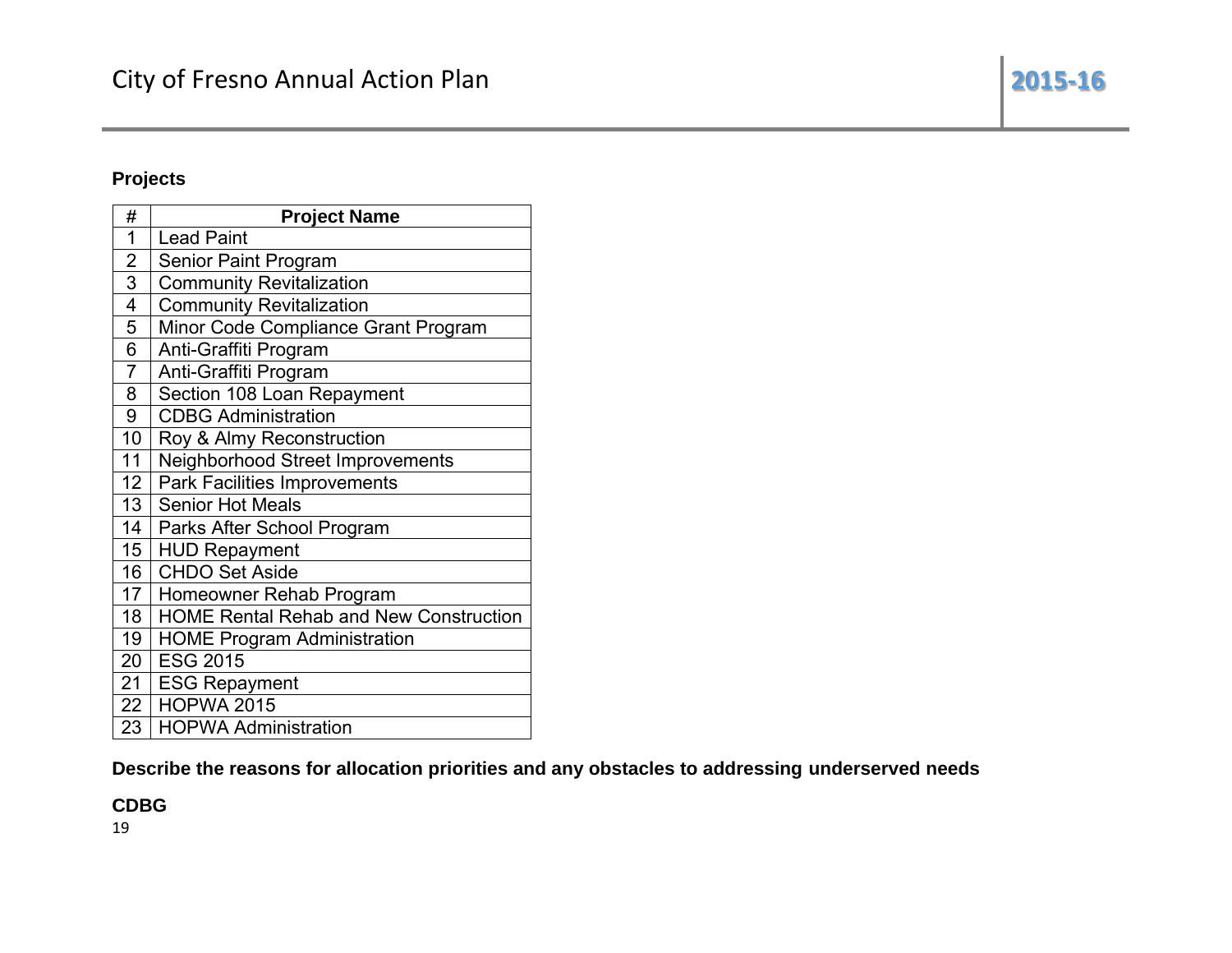## **Acquisition and Rehabilitation**

The Consolidated Plan identified neighborhood deterioration and decent, safe affordable housing as two very high priority concerns. The City manages several programs that serve to arrest deterioration and provide assistance to improve the livability of affordable housing.

## **Public Services**

The Consolidated Plan identified services for seniors and youth to be high priorities. The City provides essential services to targeted low- and very-low income neighborhoods through its Senior Hot Meals and PARCS After School Programs.

## **Public Facilities and Improvements**

The Consolidated Plan identified public facilities and improvements in low-moderate income neighborhoods as a high priority. In particular, roadway deterioration along with access to schools and parks was highlighted as critical to livability. The City is focused on strategic investments that will enhance other private and public investment targeted to low and very-low income neighborhoods.

## **HOME**

The Consolidated Plan identified quality, affordable housing as a high priority. The City will utilize its one CHDO to develop new affordable housing for purchase, continue its contract with a local nonprofit to rehabilitate owner-occupied properties in target neighborhoods, and allocate new funding for owner-occupied rehabilitation for low and very-low income homeowners.

## **ESG**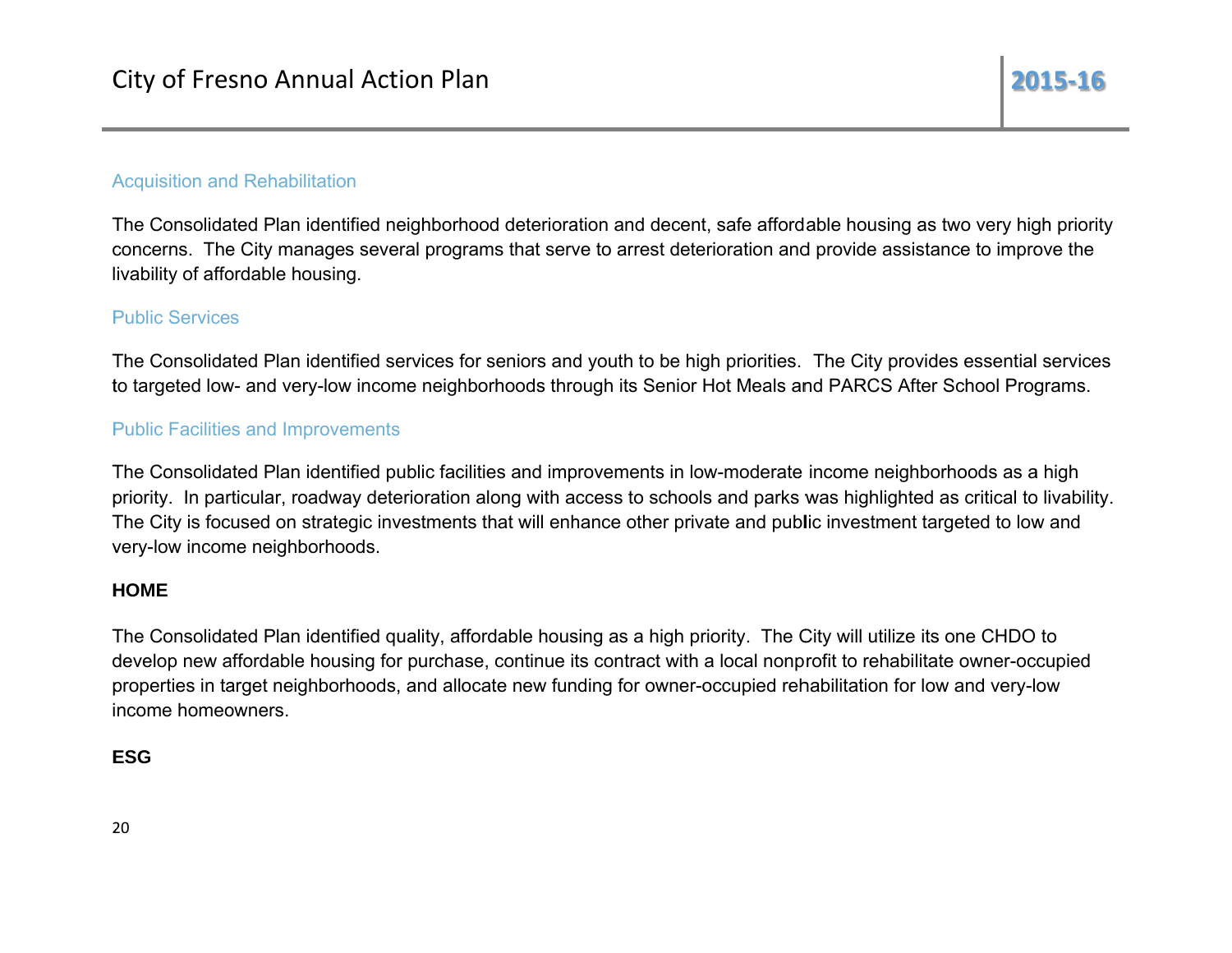Homelessness was identified as a high priority for residents. The City with coordinate with Fresno County to issue a NOFA for the allocation of ESG funding and will consult with the Fresno Madera Continuum of Care to identify specific projects.

## **HOPWA**

The City will coordinate with the State of California Department of Health and the Fresno County Department of Health to continue services and affordable housing programs for existing clients and to identify NOFA priorities for the allocation of the program.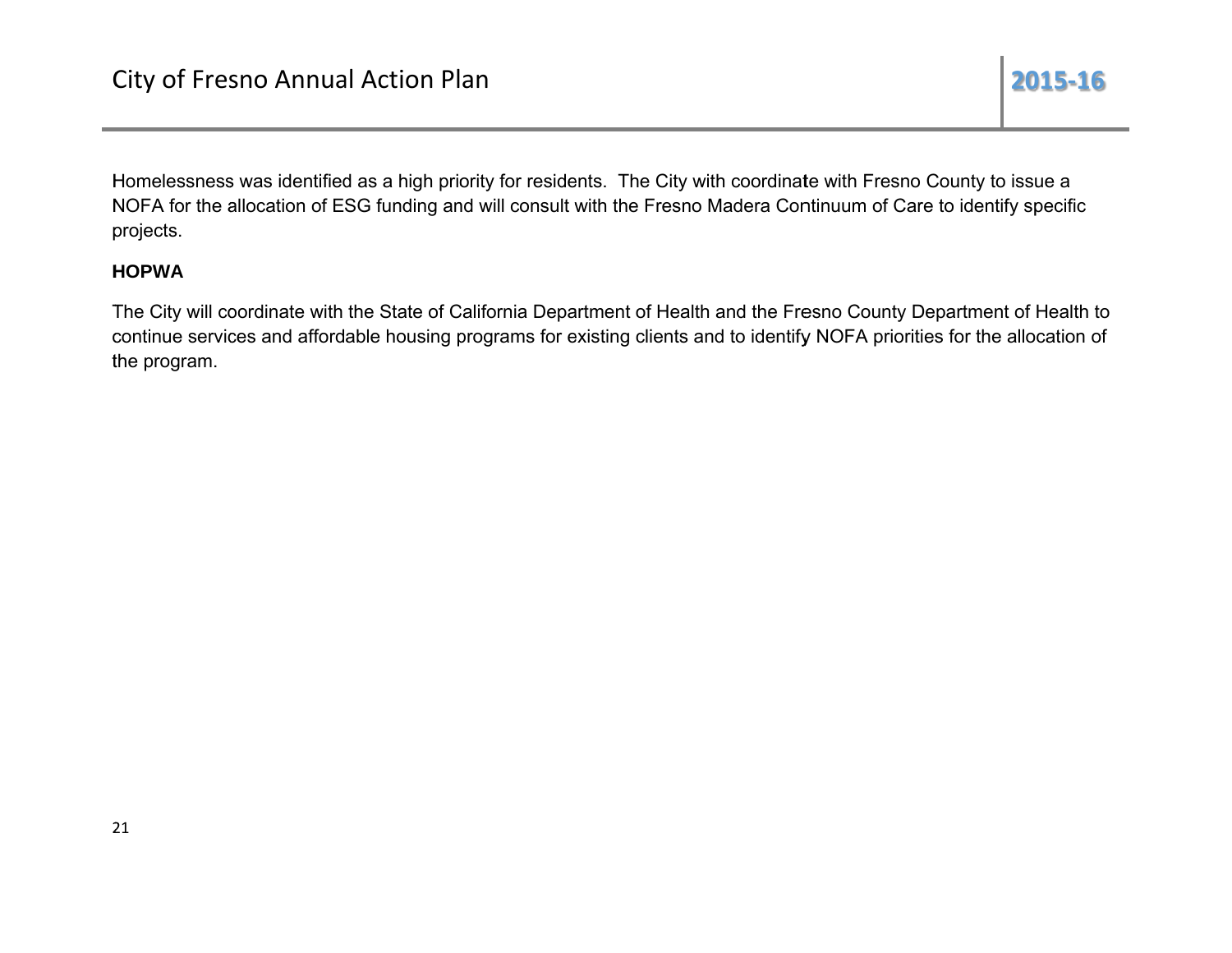## **AP-38 Project Summary**

## **Project Summary Information**

| #              | <b>Project Name</b>            | <b>Description</b>                                                                                                                | <b>Target</b><br>Area | <b>Goals</b><br><b>Supported</b>        | <b>Need</b><br><b>Addressed</b> | <b>Funding</b>                          | <b>Planned</b><br><b>Activity</b> | Goal<br><b>Outcome</b><br><b>Indicator</b>                            |
|----------------|--------------------------------|-----------------------------------------------------------------------------------------------------------------------------------|-----------------------|-----------------------------------------|---------------------------------|-----------------------------------------|-----------------------------------|-----------------------------------------------------------------------|
|                | Lead Paint                     | Funding will be used to<br>remediate lead paint<br>hazards in low and<br>very low income<br>households; can be<br>owner or renter | n/a                   | Safe and<br>1.<br>Affordable<br>Housing | Affordable<br>Housing           | CDBG:<br>\$150,000                      | Lead<br>Paint                     | Homeowner<br>housing<br>units<br>rehabilitated<br>10 housing<br>units |
| $\overline{2}$ | <b>Senior Paint</b><br>Program | <b>Minor Rehabilitation</b>                                                                                                       | n/a                   | Safe and<br>Affordable<br>Housing       | Affordable<br>Housing           | CDBG:<br>\$100,000<br>CDBG:<br>\$19,243 | Senior<br>Paint<br>Program        | Homeowner<br>housing<br>units<br>rehabilitated<br>20 housing<br>units |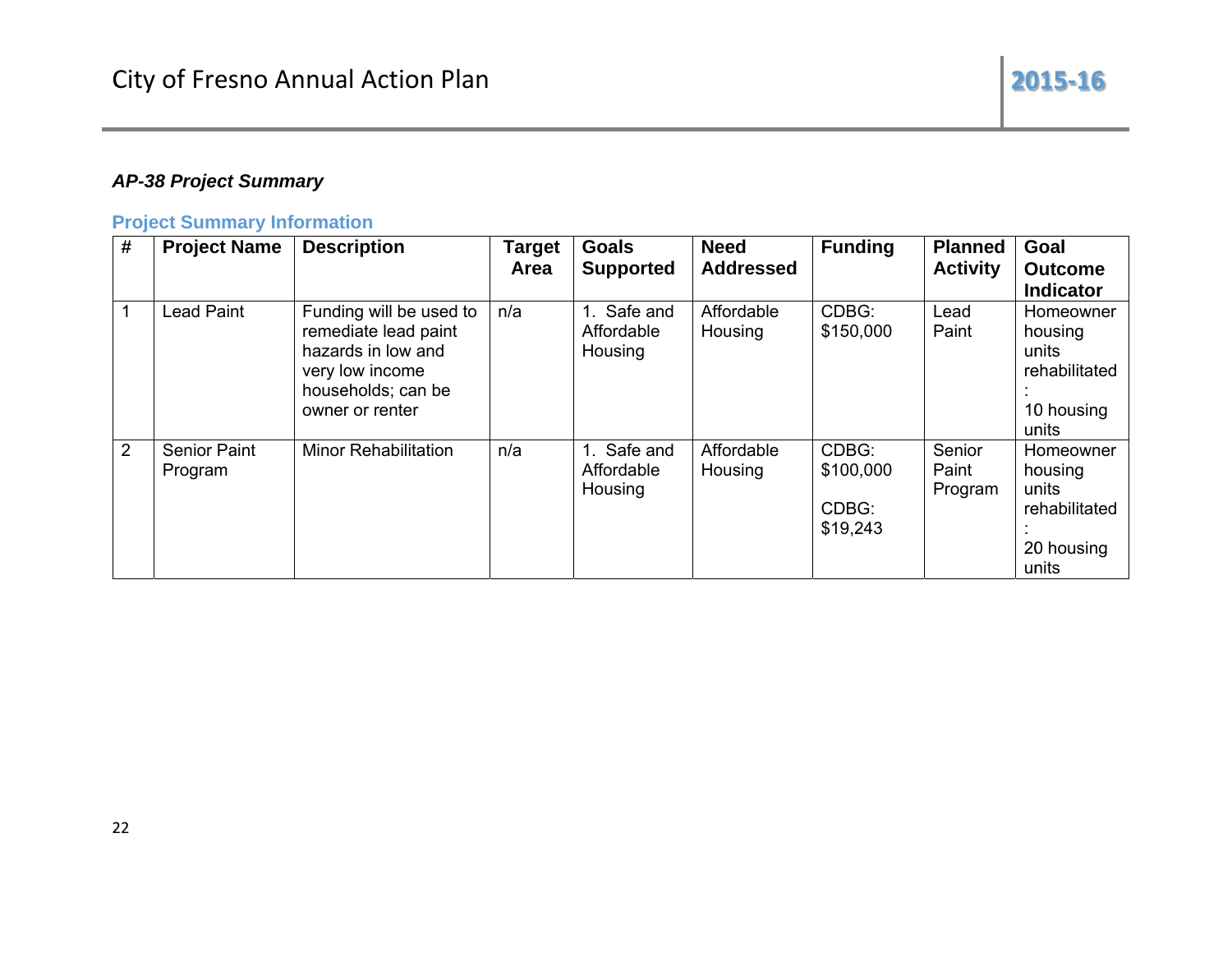| # | <b>Project Name</b>         | <b>Description</b>                                                                                                                                                                                                                                           | Target<br>Area              | <b>Goals</b><br><b>Supported</b>     | <b>Need</b><br><b>Addressed</b> | <b>Funding</b>     | <b>Planned</b><br><b>Activity</b>   | Goal<br><b>Outcome</b><br><b>Indicator</b>                               |
|---|-----------------------------|--------------------------------------------------------------------------------------------------------------------------------------------------------------------------------------------------------------------------------------------------------------|-----------------------------|--------------------------------------|---------------------------------|--------------------|-------------------------------------|--------------------------------------------------------------------------|
| 3 | Community<br>Revitalization | Funding for two<br>targeted neighborhood<br>revitalization teams<br>(NRT) to improve<br>housing conditions<br>through the<br>identification of blight<br>and code violations on<br>private and public<br>property, and to<br>remove conditions of<br>blight. | Targete<br>d see<br>page 32 | 1. Safe and<br>Affordable<br>Housing | Affordable<br>Housing           | CDBG:<br>\$906,600 | Communi<br>ty<br>Revitaliza<br>tion | 400 code<br>violations<br>related to<br>health and<br>safety<br>resolved |
| 4 | Community<br>Revitalization | Funding for two<br>targeted neighborhood<br>revitalization teams<br>(NRT) to identify and<br>connect resources to<br>establish sustainable<br>neighborhoods                                                                                                  | Targete<br>d see<br>page 32 | 3. Communit<br>y Services            | Community<br><b>Services</b>    | CDBG:<br>\$100,000 | Communi<br>ty<br>Revitaliza<br>tion | 400<br>households<br>assisted<br>with<br>connection<br>to resources      |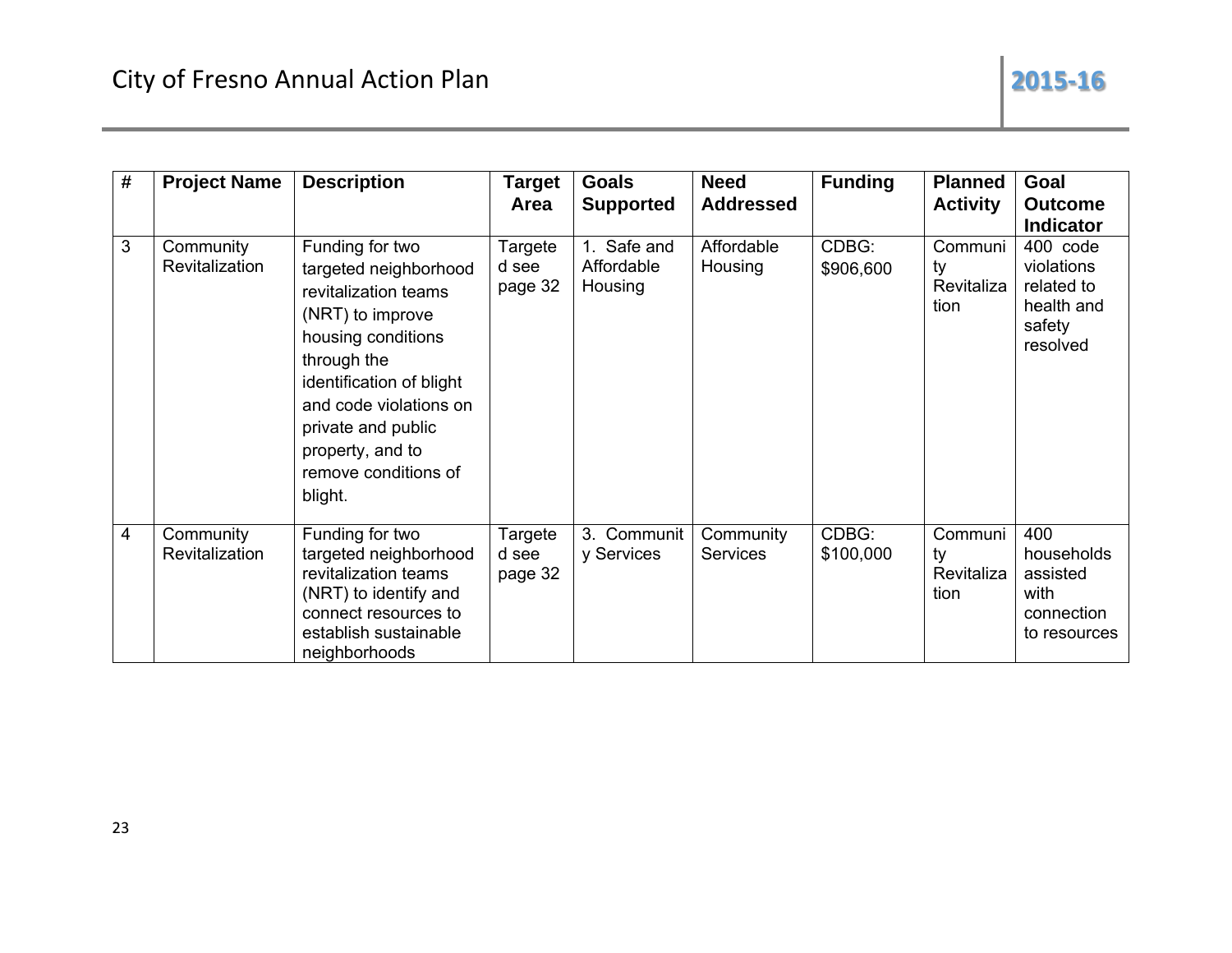| # | <b>Project Name</b>                              | <b>Description</b>                                                                                                                                                | <b>Target</b><br>Area | <b>Goals</b><br><b>Supported</b>                                 | <b>Need</b><br><b>Addressed</b>                                | <b>Funding</b>       | <b>Planned</b><br><b>Activity</b>                | Goal<br><b>Outcome</b><br><b>Indicator</b>                           |
|---|--------------------------------------------------|-------------------------------------------------------------------------------------------------------------------------------------------------------------------|-----------------------|------------------------------------------------------------------|----------------------------------------------------------------|----------------------|--------------------------------------------------|----------------------------------------------------------------------|
| 5 | Minor Code<br>Compliance<br><b>Grant Program</b> | Low income<br>homeowners with<br>minor code violations<br>can access this<br>program to remediate<br>the code violations to<br>create safe living<br>environments | n/a                   | 1. Safe and<br>Affordable<br>Housing                             | Affordable<br>Housing                                          | CDBG:<br>\$50,000    | Minor<br>Code<br>Complian<br>ce Grant<br>Program | Homeowner<br>housing<br>units<br>rehabilitated<br>2 housing<br>units |
| 6 | Anti-Graffiti<br>Program                         | Funds are used to<br>remove blight<br>conditions that impair<br>low income<br>neighborhoods to<br>foster safe living<br>environments                              | n/a                   | 4. Public<br><b>Facilities and</b><br>Public<br>Improvement<br>S | Public<br><b>Facilities and</b><br>Public<br>Improve-<br>ments | CDBG:<br>\$480,000   | Anti-<br>Graffiti<br>Program                     | 20,000<br>incidents<br>removed                                       |
| 7 | Anti-Graffiti<br>Program                         | Funds are used to<br>remove blight<br>conditions that impair<br>low income<br>neighborhoods to<br>foster safe living<br>environments                              | n/a                   | 3. Communit<br>y Services                                        | Community<br><b>Services</b>                                   | CDBG:<br>\$120,000   | Anti-<br>Graffiti<br>Program                     | 5,000<br>incidents<br>removed                                        |
| 8 | Section 108<br>Loan<br>Repayment                 | Annual repayment of<br>federal loan                                                                                                                               | n/a                   | n/a                                                              | n/a                                                            | CDBG:<br>501,100     | Section<br>108 Loan<br>Repayme<br>nt             | n/a                                                                  |
| 9 | <b>CDBG</b><br>Administration                    | Homeless<br>Administration<br><b>Historic Preservation</b>                                                                                                        | n/a                   | n/a                                                              | n/a                                                            | CDBG:<br>\$1,561,100 | CDBG<br>Administr<br>ation                       | n/a                                                                  |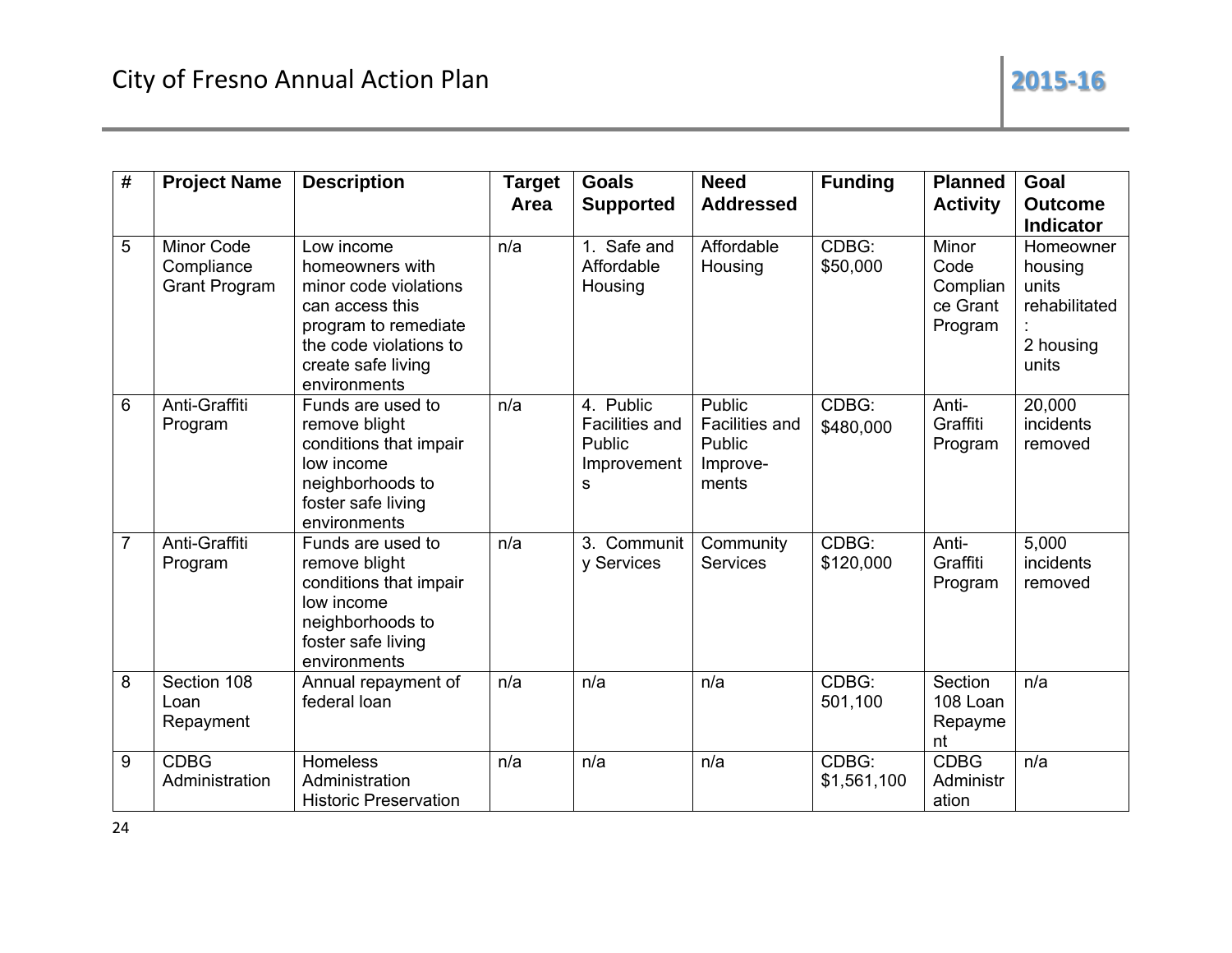| #  | <b>Project Name</b>          | <b>Description</b>                                                                                                                                                                                                                                                                              | <b>Target</b><br>Area | <b>Goals</b><br><b>Supported</b>                          | <b>Need</b><br><b>Addressed</b>                         | <b>Funding</b>     | <b>Planned</b><br><b>Activity</b>   | Goal<br><b>Outcome</b><br><b>Indicator</b>                             |
|----|------------------------------|-------------------------------------------------------------------------------------------------------------------------------------------------------------------------------------------------------------------------------------------------------------------------------------------------|-----------------------|-----------------------------------------------------------|---------------------------------------------------------|--------------------|-------------------------------------|------------------------------------------------------------------------|
|    |                              | Housing Rehab<br>Administration<br>Grant Monitoring &<br>Administration<br>Southwest Specific<br>Plan<br>Southeast Specific<br>Plan<br><b>Fair Housing Council</b>                                                                                                                              |                       |                                                           |                                                         |                    |                                     |                                                                        |
| 10 | Roy & Almy<br>Reconstruction | Reconstruction of two<br>severely deteriorated<br>streets with curbs,<br>gutters, and sidewalks<br>in a very low income<br>neighborhood<br>complimenting ongoing<br>revitalization efforts<br>including new housing<br>construction,<br>commercial investment<br>and a new<br>neighborhood park | n/a                   | 4. Public<br>Facilities and<br>Public<br>Improvement<br>s | Public<br>Facilities and<br>Public<br>Improve-<br>ments | CDBG:<br>\$812,800 | Roy &<br>Almy<br>Reconstr<br>uction | Complete<br>street<br>reconstructi<br>on project<br>3813<br>households |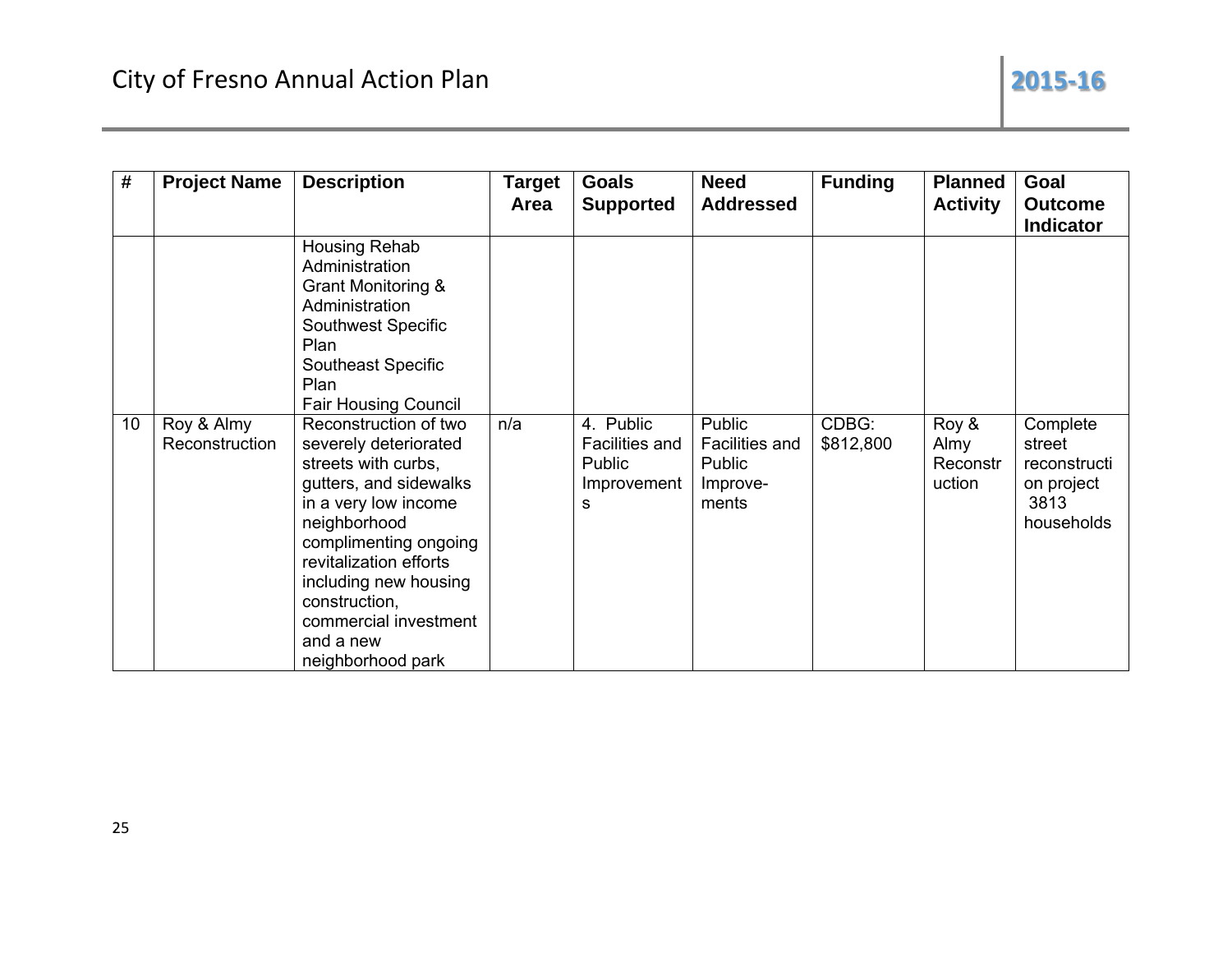| #  | <b>Project Name</b>                           | <b>Description</b>                                                                                                                                                                                                                                                                        | <b>Target</b><br>Area | <b>Goals</b><br><b>Supported</b>                                        | <b>Need</b><br><b>Addressed</b>                               | <b>Funding</b>       | <b>Planned</b><br><b>Activity</b>                     | Goal<br><b>Outcome</b><br><b>Indicator</b>                            |
|----|-----------------------------------------------|-------------------------------------------------------------------------------------------------------------------------------------------------------------------------------------------------------------------------------------------------------------------------------------------|-----------------------|-------------------------------------------------------------------------|---------------------------------------------------------------|----------------------|-------------------------------------------------------|-----------------------------------------------------------------------|
| 11 | Neighborhood<br><b>Street</b><br>Improvements | Improvements to target<br>area infrastructure<br>based upon community<br>input on access to<br>schools, parks and<br>services as well as<br>leveraging other<br>community<br>revitalization activities<br>such as new housing<br>construction,<br>rehabilitation and park<br>improvements | n/a                   | 4. Public<br><b>Facilities and</b><br><b>Public</b><br>Improvement<br>s | Public<br><b>Facilities and</b><br>Public<br>Improvement<br>s | CDBG:<br>\$1,095,700 | Neighbor<br>hood<br><b>Street</b><br>Improve<br>ments | public<br>street<br>improvemen<br>ts impacting<br>6,554<br>households |
| 12 | <b>Park Facilities</b><br>Improvements        | Improvements to<br>neighborhood parks<br>which serve eligible<br>low-mod areas                                                                                                                                                                                                            | n/a                   | 4. Public<br><b>Facilities and</b><br>Public<br>Improvement<br>s        | Public<br><b>Facilities and</b><br>Public<br>Improvement<br>s | CDBG:<br>\$113,500   | Park<br><b>Facilities</b><br>Improve<br>ments         | 5 park<br>facilities                                                  |
| 13 | Senior Hot<br><b>Meals</b>                    | Weekday meals and<br>programming for<br>limited clientele in<br>targeted neighborhood<br>community centers;<br>compliments other<br>clientele socialization<br>activities                                                                                                                 | n/a                   | 3.<br>Communit<br>y Services                                            | Community<br>Services                                         | CDBG:<br>\$155,100   | Senior<br>Hot<br>Meals                                | 750 LMC -<br>Senior<br>Citizens                                       |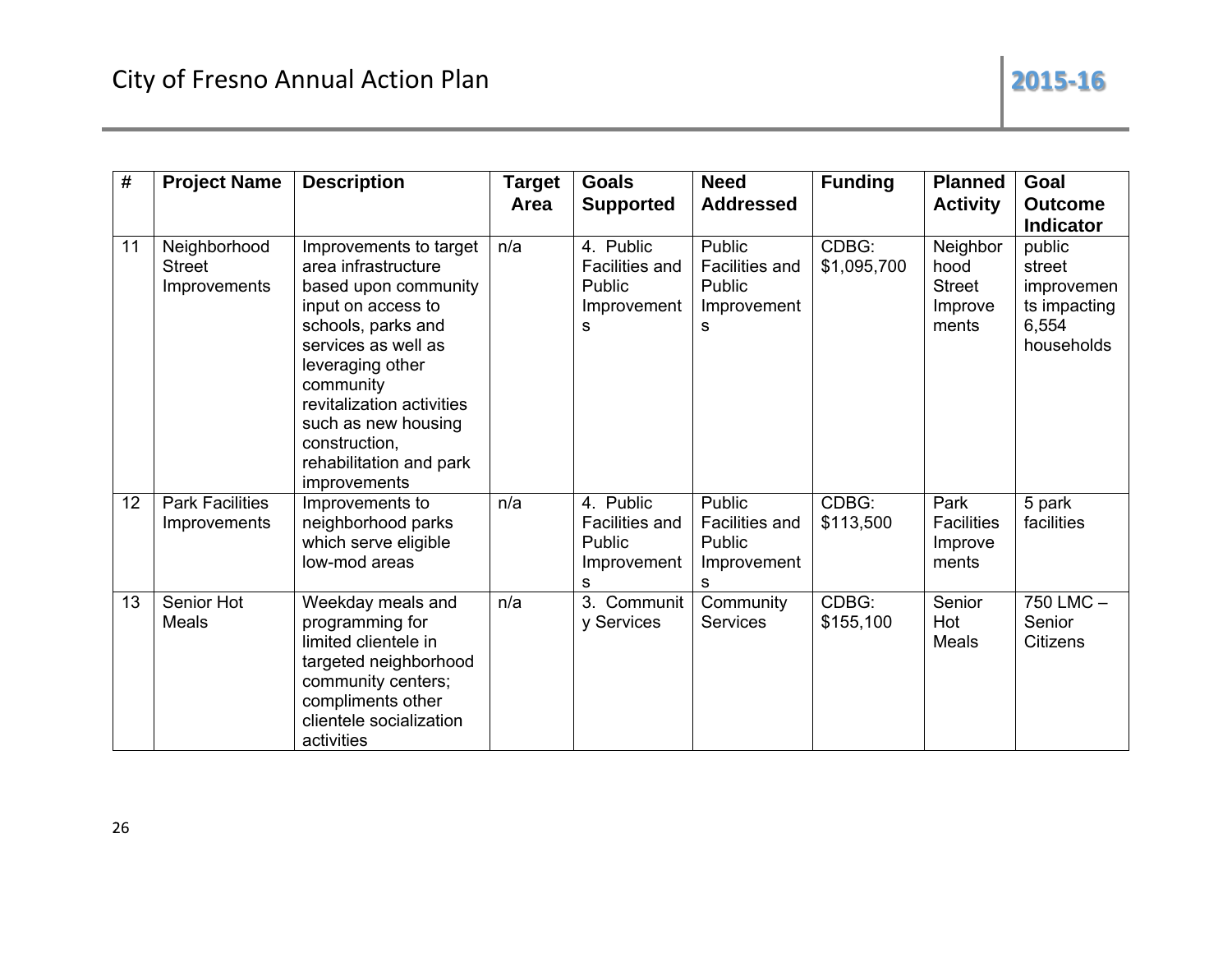2015-16

| $\#$ | <b>Project Name</b>           | <b>Description</b>                                                                                                                                                                                                                                                                                                         | <b>Target</b><br>Area | <b>Goals</b><br><b>Supported</b>                                           | <b>Need</b><br><b>Addressed</b>                               | <b>Funding</b>     | <b>Planned</b><br><b>Activity</b>   | Goal<br><b>Outcome</b><br><b>Indicator</b>                                 |
|------|-------------------------------|----------------------------------------------------------------------------------------------------------------------------------------------------------------------------------------------------------------------------------------------------------------------------------------------------------------------------|-----------------------|----------------------------------------------------------------------------|---------------------------------------------------------------|--------------------|-------------------------------------|----------------------------------------------------------------------------|
| 14   | Parks After<br>School Program | Programs after school<br>on weekdays and<br>Saturday programming<br>for targeted<br>neighborhood<br>community centers to<br>provide enrichment<br>activities, homework<br>assistance, career<br>development,<br>socialization, crime &<br>drug prevention, and<br>meal supplements for<br>low and very low<br>income youth | n/a                   | Public<br>4.<br><b>Facilities and</b><br><b>Public</b><br>Improvement<br>s | Public<br><b>Facilities and</b><br>Public<br>Improvement<br>S | CDBG:<br>\$601,000 | Parks<br>After<br>School<br>Program | 1860 LMH -<br>Youth                                                        |
| 15   | <b>HUD</b><br>Repayment       | Unprogrammed funds<br>to address prior<br>ineligible expenses                                                                                                                                                                                                                                                              | n/a                   | n/a                                                                        | n/a                                                           | CDBG:<br>\$500,000 | n/a                                 | n/a                                                                        |
| 16   | <b>CHDO Set</b><br>Aside      | Housing development<br>activities carried out by<br>certified CHDO entities<br>and capacity building<br>activities for newly<br>developing housing<br>development nonprofit<br>agencies                                                                                                                                    | n/a                   | 1. Safe and<br>Affordable<br>Housing                                       | Affordable<br>Housing                                         | HOME:<br>\$249,500 | <b>CHDO</b><br><b>Set Aside</b>     | Homeowner<br>housing<br>units<br>constructed:<br>2 Housing<br><b>Units</b> |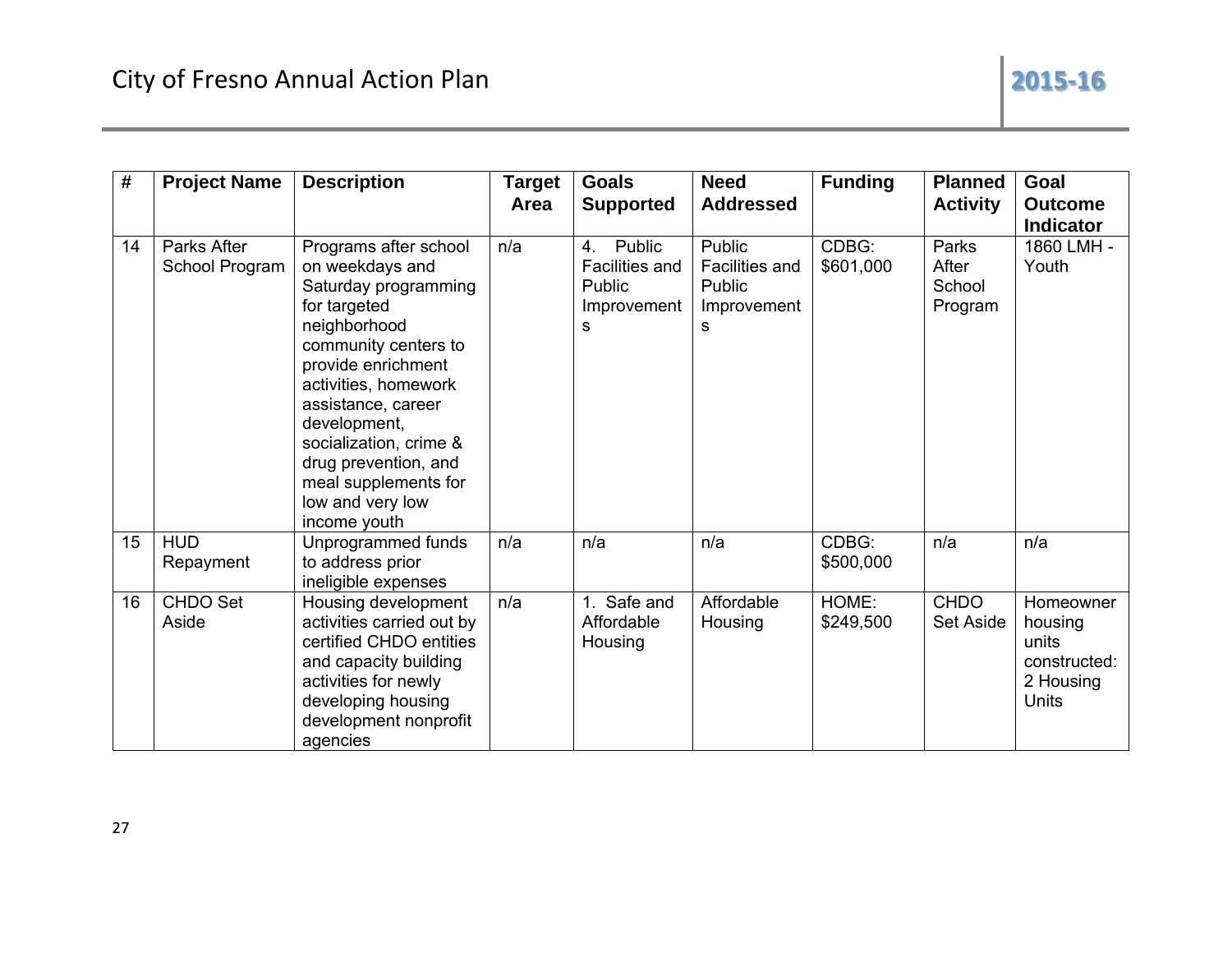| #  | <b>Project Name</b>                                 | <b>Description</b>                                                             | <b>Target</b><br><b>Area</b> | <b>Goals</b><br><b>Supported</b>        | <b>Need</b><br><b>Addressed</b> | <b>Funding</b>                             | <b>Planned</b><br><b>Activity</b>                              | Goal<br><b>Outcome</b><br><b>Indicator</b>                            |
|----|-----------------------------------------------------|--------------------------------------------------------------------------------|------------------------------|-----------------------------------------|---------------------------------|--------------------------------------------|----------------------------------------------------------------|-----------------------------------------------------------------------|
| 17 | Homeowner<br>Rehab Program                          | Housing rehabilitation<br>for low and very low<br>income homeowners;           | n/a                          | Safe and<br>1.<br>Affordable<br>Housing | Affordable<br>Housing           | HOME:<br>\$1,447,400                       | Homeow<br>ner<br>Rehab<br>Program                              | Homeowner<br>housing<br>units<br>rehabilitated<br>20 housing<br>units |
| 18 | <b>HOME Rental</b><br>Rehab and New<br>Construction | Affordable housing<br>creation through rental<br>rehab and new<br>construction | n/a                          | Safe and<br>1.<br>Affordable<br>Housing | Affordable<br>Housing           | HOME:<br>\$1,300,000<br>CDBG:<br>\$367,600 | <b>HOME</b><br>Rental<br>Rehab<br>and New<br>Construct<br>ion. | Rental units<br>rehabilitated<br>constructed:<br>30 Housing<br>Units  |
| 19 | <b>HOME Program</b><br>Administration               | Programmatic<br>oversight and<br>monitoring of HOME<br>activities              | n/a                          | N/A                                     | N/A                             | HOME:<br>\$166,300                         | <b>HOME</b><br>Program<br>Administr<br>ation                   | n/a                                                                   |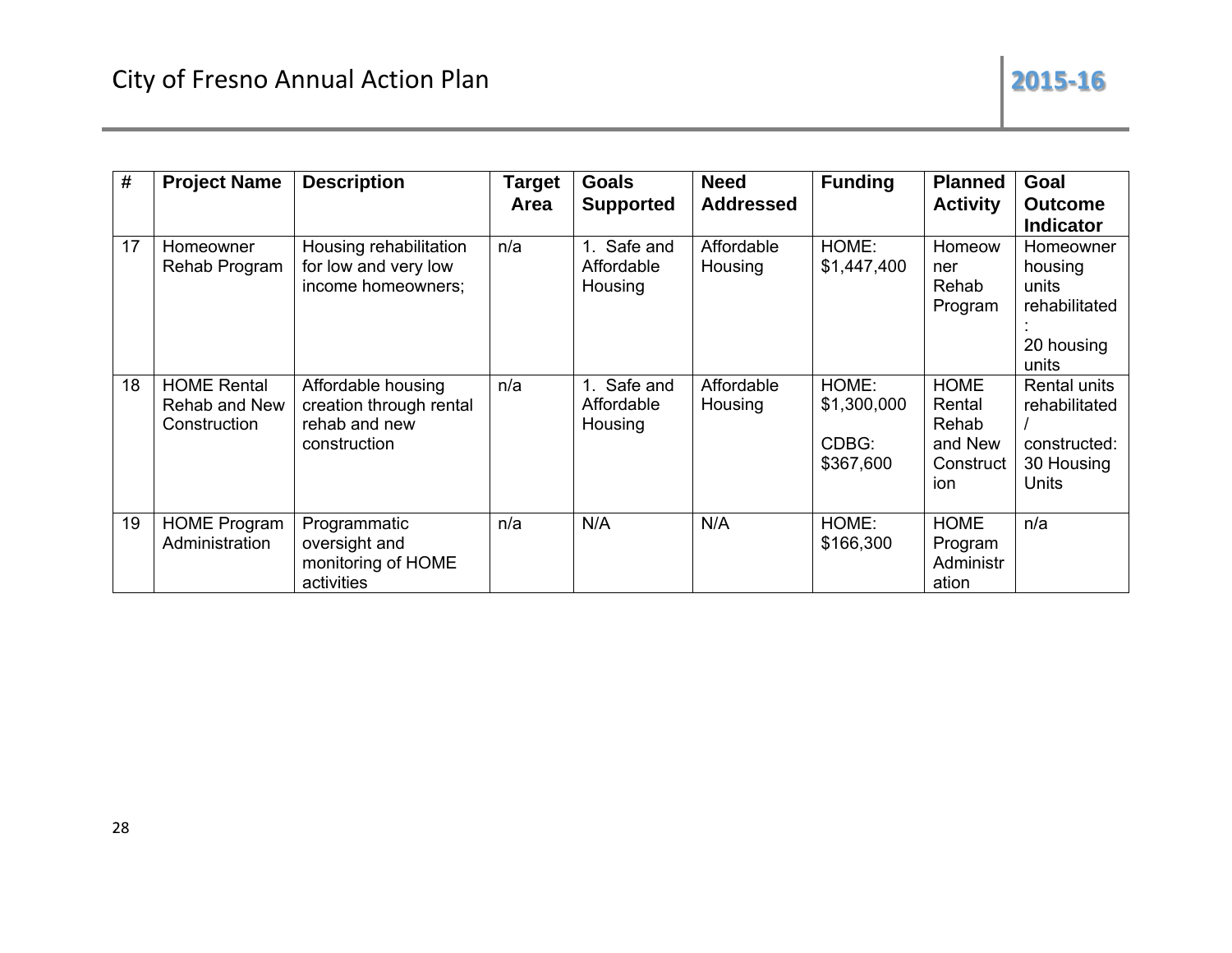| #  | <b>Project Name</b> | <b>Description</b>                                                                                                                                                                                                                                                                                                                                                                                                                                                                                                                                                                                                                                         | Target<br>Area | <b>Goals</b><br><b>Supported</b>                                 | <b>Need</b><br><b>Addressed</b> | <b>Funding</b>      | <b>Planned</b><br><b>Activity</b> | Goal<br><b>Outcome</b><br><b>Indicator</b> |
|----|---------------------|------------------------------------------------------------------------------------------------------------------------------------------------------------------------------------------------------------------------------------------------------------------------------------------------------------------------------------------------------------------------------------------------------------------------------------------------------------------------------------------------------------------------------------------------------------------------------------------------------------------------------------------------------------|----------------|------------------------------------------------------------------|---------------------------------|---------------------|-----------------------------------|--------------------------------------------|
| 20 | <b>ESG 2015</b>     | <b>Essential Services</b><br>related to reaching out<br>to unsheltered<br>homeless individuals<br>and families,<br>connecting them with<br>emergency shelter,<br>housing, or critical<br>services, and providing<br>them with urgent, non-<br>facility-based care.<br>Eligible costs include<br>engagement, case<br>management,<br>emergency health and<br>mental health services,<br>transportation, and<br>services for special<br>populations. Where no<br>appropriate emergency<br>shelter is available for<br>a homeless family or<br>individual, eligible costs<br>may also include a<br>hotel or motel voucher<br>for that family or<br>individual. | n/a            | 2. Homeless<br>ness and the<br>Prevention of<br>Homelessne<br>SS | Homelessne<br><b>SS</b>         | ESG:<br>\$1,027,434 | <b>ESG</b><br>2015                | 50<br><b>Homeless</b><br>Assisted          |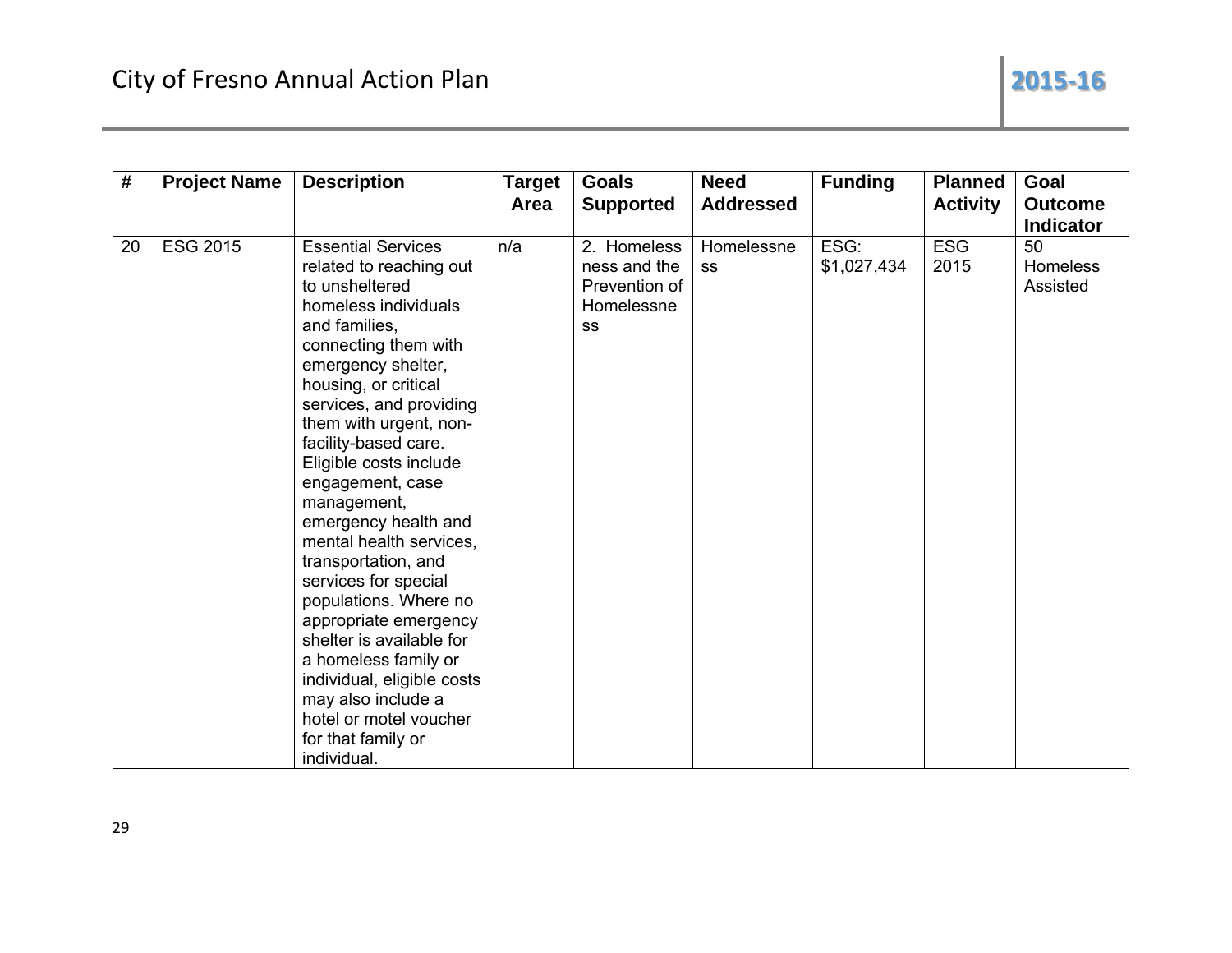| #  | <b>Project Name</b>            | <b>Description</b>                                                                                                                        | <b>Target</b><br>Area | <b>Goals</b><br><b>Supported</b>                                                | <b>Need</b><br><b>Addressed</b> | <b>Funding</b>      | <b>Planned</b><br><b>Activity</b>  | Goal<br><b>Outcome</b><br><b>Indicator</b>                 |
|----|--------------------------------|-------------------------------------------------------------------------------------------------------------------------------------------|-----------------------|---------------------------------------------------------------------------------|---------------------------------|---------------------|------------------------------------|------------------------------------------------------------|
| 21 | <b>ESG</b><br>Repayment        | Unprogrammed funds<br>to address prior<br>ineligible expenses                                                                             | n/a                   | n/a                                                                             | n/a                             | \$50,000            | n/a                                | n/a                                                        |
| 22 | <b>HOPWA 2015</b>              | Housing Information<br>and Resource<br>Identification, Rental<br>Assistance,<br>Homelessness<br>Prevention, Supportive<br><b>Services</b> | n/a                   | Homeless<br>2 <sub>1</sub><br>ness and the<br>Prevention of<br>Homelessne<br>SS | Homelessne<br>SS                | HOPWA:<br>\$344,825 | <b>HOPWA</b><br>2015               | $47$ LMC $-$<br><b>HOPWA</b><br><b>Clients</b><br>Assisted |
| 23 | <b>HOPWA</b><br>Administration | <b>HOPWA Administrative</b><br>expenses shared<br>between City and<br>subrecipients                                                       | n/a                   | N/A                                                                             | N/A                             | HOPWA:<br>\$38,314  | <b>HOPWA</b><br>Administr<br>ation | n/a                                                        |

## **HOPWA Ongoing Considerations**

DPH/OA also assumed the responsibility of administering the FY 2013-14 City of Fresno EMSA HOPWA grant totaling \$355,403. In addition, there was an unspent balance of \$437,889 from FY 2011-12 and FY 2012-13. Of the \$793,292 available, Previous editions are obsolete Page 21 form HUD-40110-D (Expiration Date: 10/31/2014) \$188,975 was allocated to Fresno County Public Health (Fresno County) for the continuation of homeless prevention and supportive services in FY 2013-14, and \$487,612 was allocated through a Request for Application process to the Fresno Housing Authority to launch a TBRA program with a case management component. DPH/OA retained a 3% allowable grant administration fee, and the balance of \$106, 043 remains uncommitted. Fresno County provided homeless prevention housing services to 47 households and supportive services to 49 households during the program year. Fresno Housing Authority experienced a slow program start-up due to contracting and program development delays. The TBRA program 30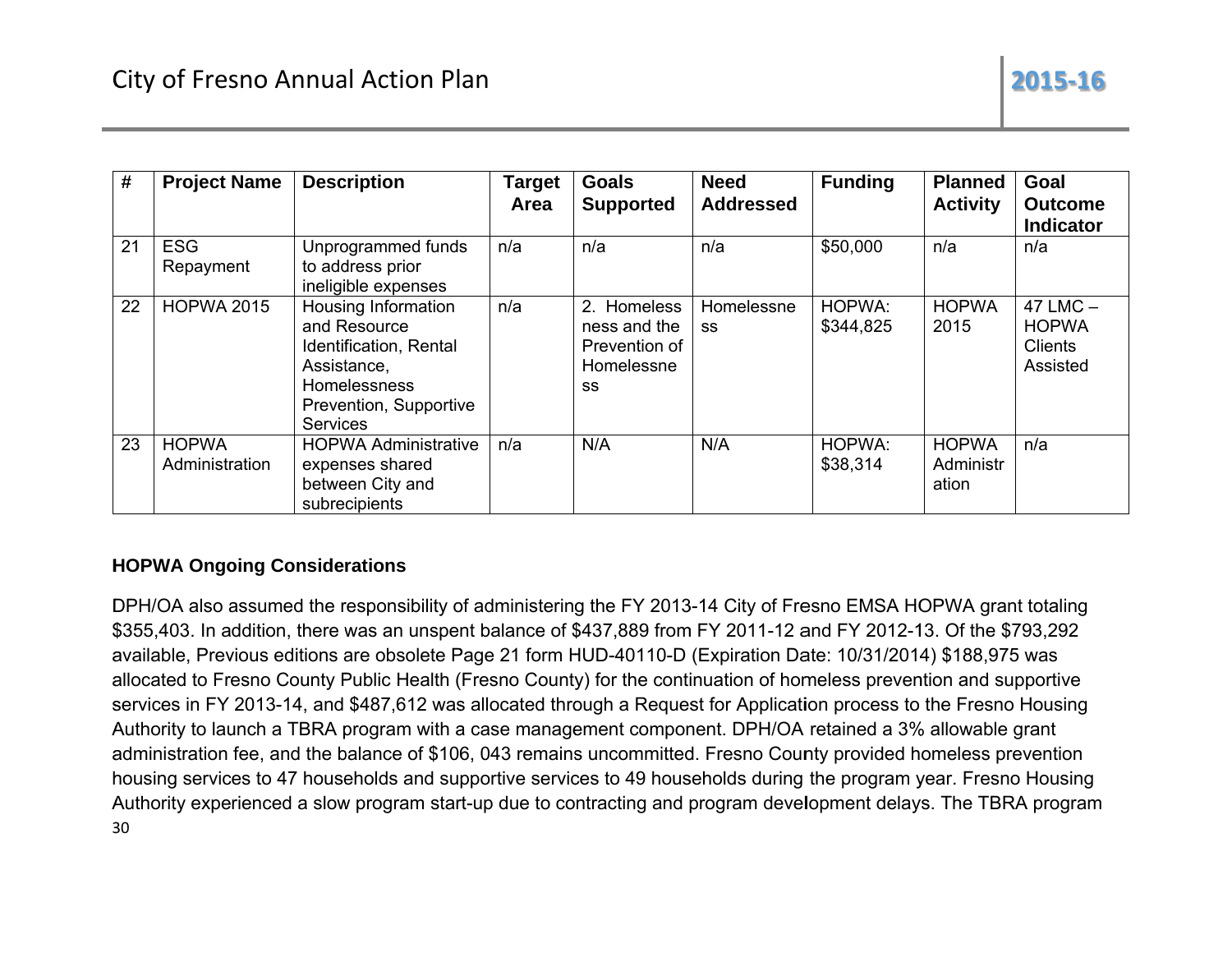began operation July 1, 2014 and program accomplishments will be reported in the next reporting year. All prior year grant funds will be expended within the allowable three-year operating period.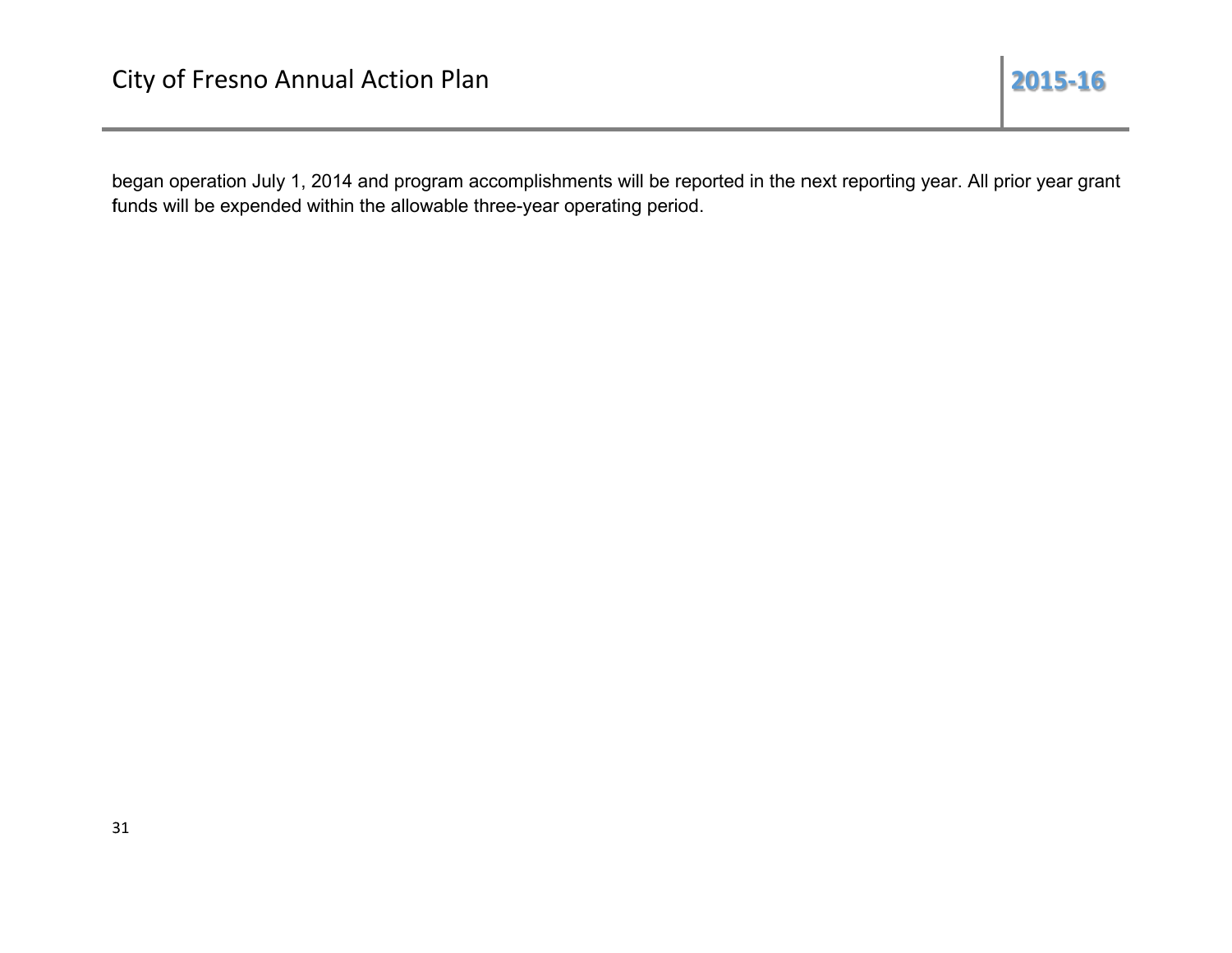## AP-50 Geographic Distribution - 91.220(f)

Description of the geographic areas of the entitlement (including areas of low-income and minority concentration) where assistance will be directed

Not applicable. The City has not established specific target areas to focus the investment of entitlement funds.

#### **Geographic Distribution**

| <b>Target Area</b> | <b>Percentage of Funds</b> |
|--------------------|----------------------------|
| Not applicable     | Not applicable             |

#### Rationale for the priorities for allocating investments geographically

The Consolidated Plan allocates federal entitlement dollars according to low-and moderate-income (LMI) census tracts without target areas these include non-contiguous neighborhoods including but not limited to El Dorado Park, Herndon Town, Highway City, Manchester and Pinedale neighborhoods.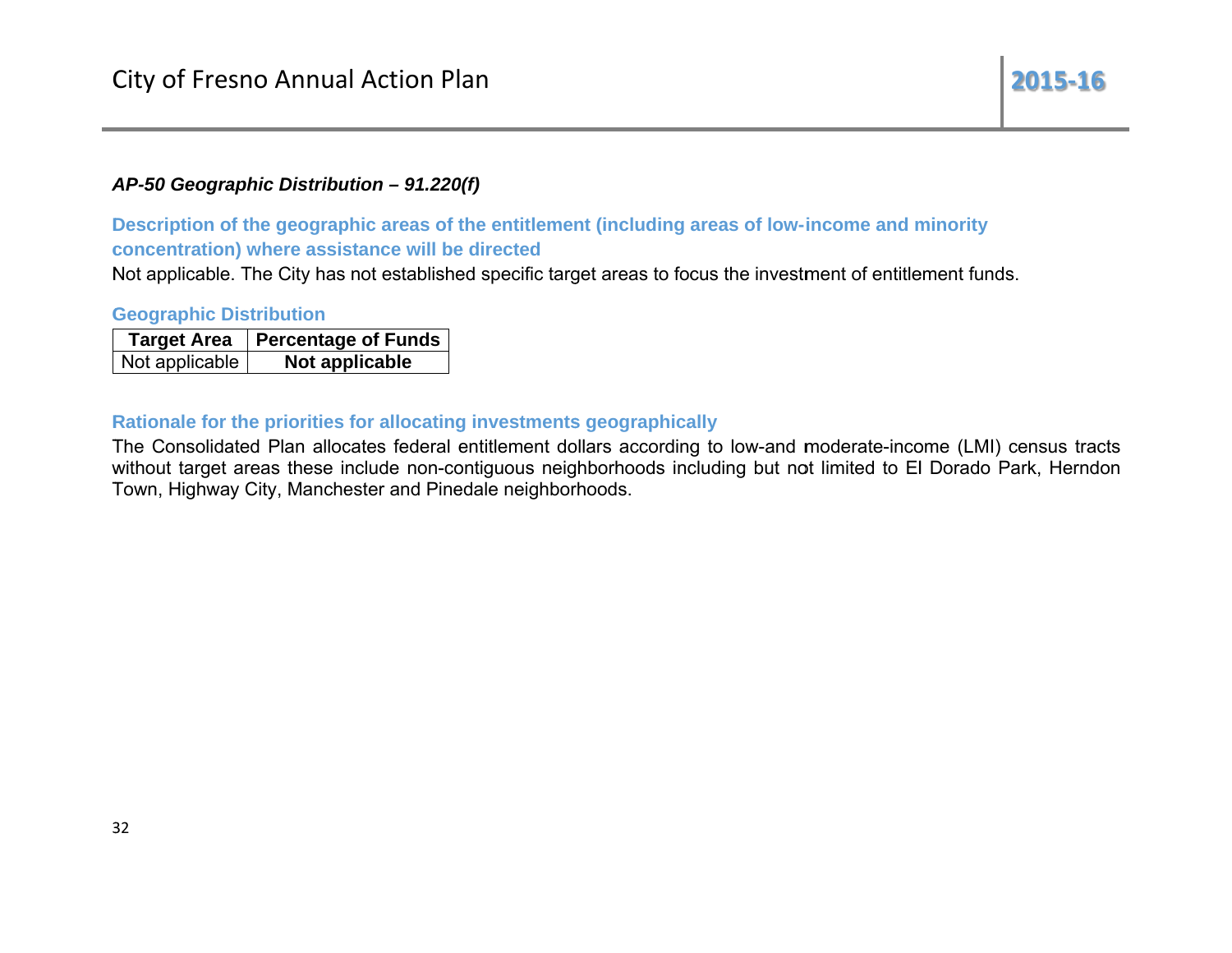#### **Affordable Housing**

## AP-55 Affordable Housing -  $91.220(g)$

#### **Introduction**

Although entitlement dollars are limited, the City does anticipate expending a significant portion of its federal allocation dollars on the preservation and provision of affordable housing. A detailed discussion of how HUD assisted itemized by goal.

| One Year Goals for the Number of Households to be<br><b>Supported</b> |     |  |
|-----------------------------------------------------------------------|-----|--|
|                                                                       |     |  |
| Homeless                                                              | 50  |  |
| Non-Homeless                                                          | 54  |  |
| <b>Special-Needs</b>                                                  | 47  |  |
| Total                                                                 | 151 |  |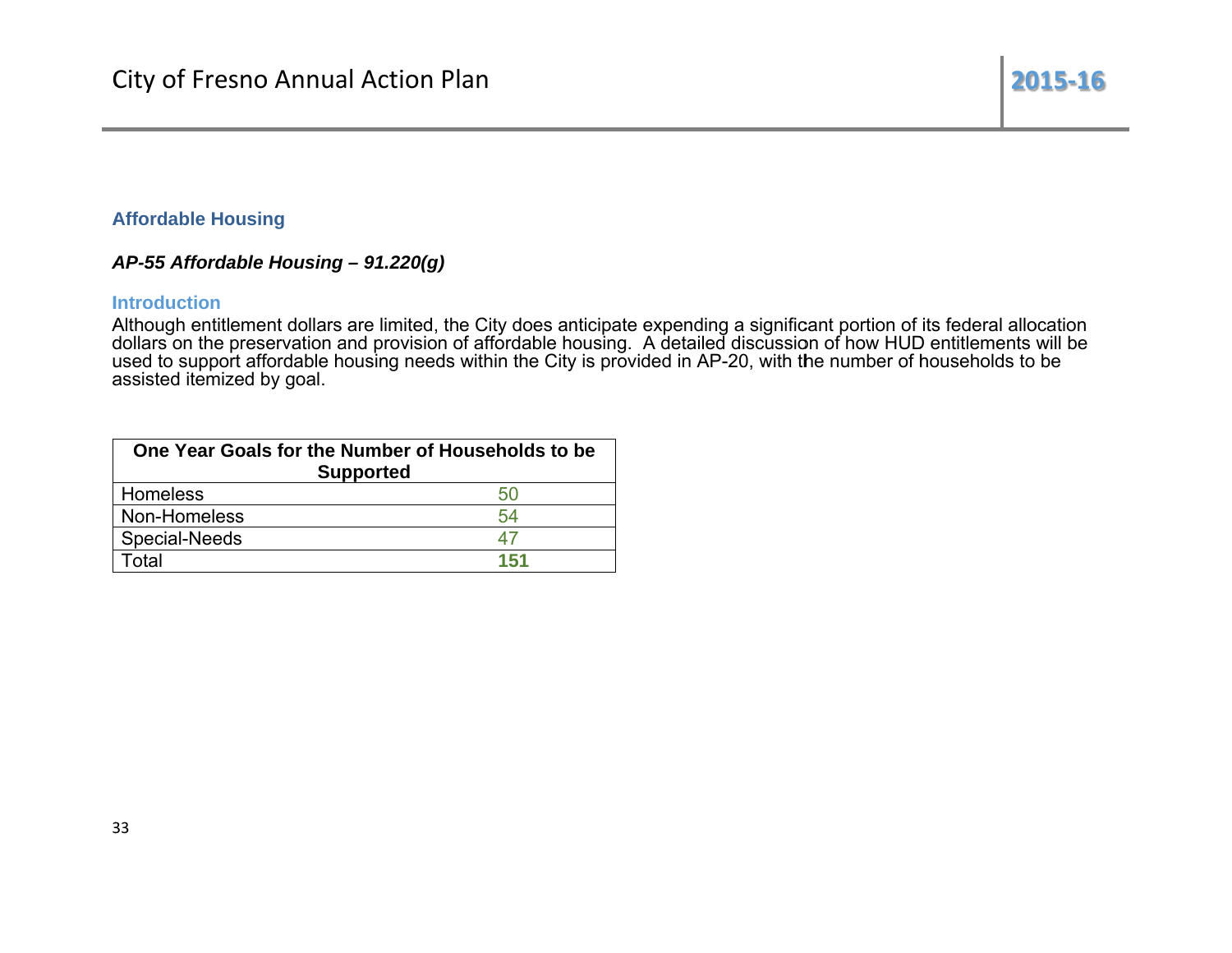| One Year Goals for the Number of Households<br><b>Supported Through</b> |     |  |
|-------------------------------------------------------------------------|-----|--|
| <b>Rental Assistance</b>                                                | 97  |  |
| The Production of New Units                                             |     |  |
| <b>Rehab of Existing Units</b>                                          | 52  |  |
| <b>Acquisition of Existing Units</b>                                    |     |  |
| Total                                                                   | 151 |  |

## **Discussion**

See discussion above.

## AP-60 Public Housing - 91.220(h)

**Introduction** 

## Actions planned during the next year to address the needs to public housing

A portfolio application inclusive of all Public Housing developments within the City of Fresno was submitted to HUD for the Rental Assistance Demonstration (RAD) program. Additionally, site specific RAD applications were submitted for 50% of the City of Fresno portfolio. Conversions are anticipated to take place during this period which may include renovations and/or transfers of rental assistance to newly constructed developments.

Actions to encourage public housing residents to become more involved in management and participate in homeownership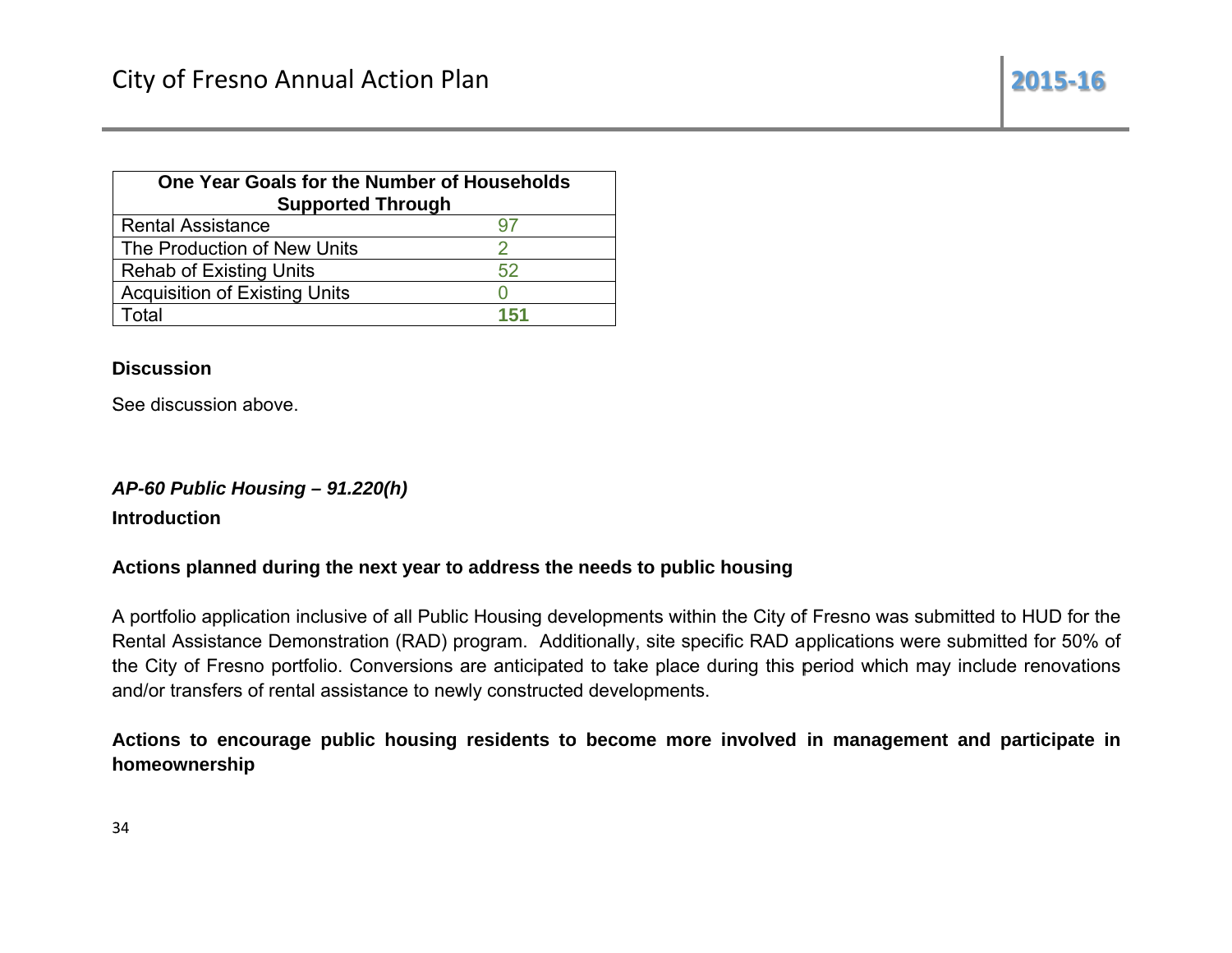The Housing Authority of City of Fresno (HACF) Resident Advisory Board (RAB) meets at least annually to review any changes to the Admissions and Continued Occupancy Policy (ACOP) and the HACF Annual Plan policies. In addition, residents are able to make comments before the Board of Commissioners and their comments are solicited for all major policy changes.

The Housing Authority of the City of Fresno (HACF) participated in a homeownership program in previous years where over 200 foreclosed homes (in the City and County) were renovated and sold to low-income residents and other individuals. There are 7 homes available for purchase in the City of Fresno.

## **Discussion**

The City's plan includes working with responsible entities for the development of housing affordable to low- and moderateincome persons. The City will accomplish this goal by making funds available from its HOME grant for eligible multifamily rental developments and homebuyer assistance to those residents ready for homeownership. The City will continue to work with the Housing Authority of Fresno City (HACF) and other qualified private nonprofit entities during the next Program Year to address the needs of housing within the City's Jurisdiction. The City will actively market its Homebuyer Assistance Program to public housing residents to encourage homeownership. The City fully supports the HACF's efforts to ensure adequate affordable housing for all City residents.

## AP-65 Homeless and Other Special Needs Activities - 91.220(i) **Introduction**

## Describe the jurisdictions one-year goals and actions for reducing and ending homelessness including

## Reaching out to homeless persons (especially unsheltered persons) and assessing their individual needs

The FMCoC, the 25 Cities Initiative, and the Homeless Task Force each have the ongoing task and responsibility to conduct street outreach and assessment. The Fresno Homeless Task Force conducts daily activities in areas where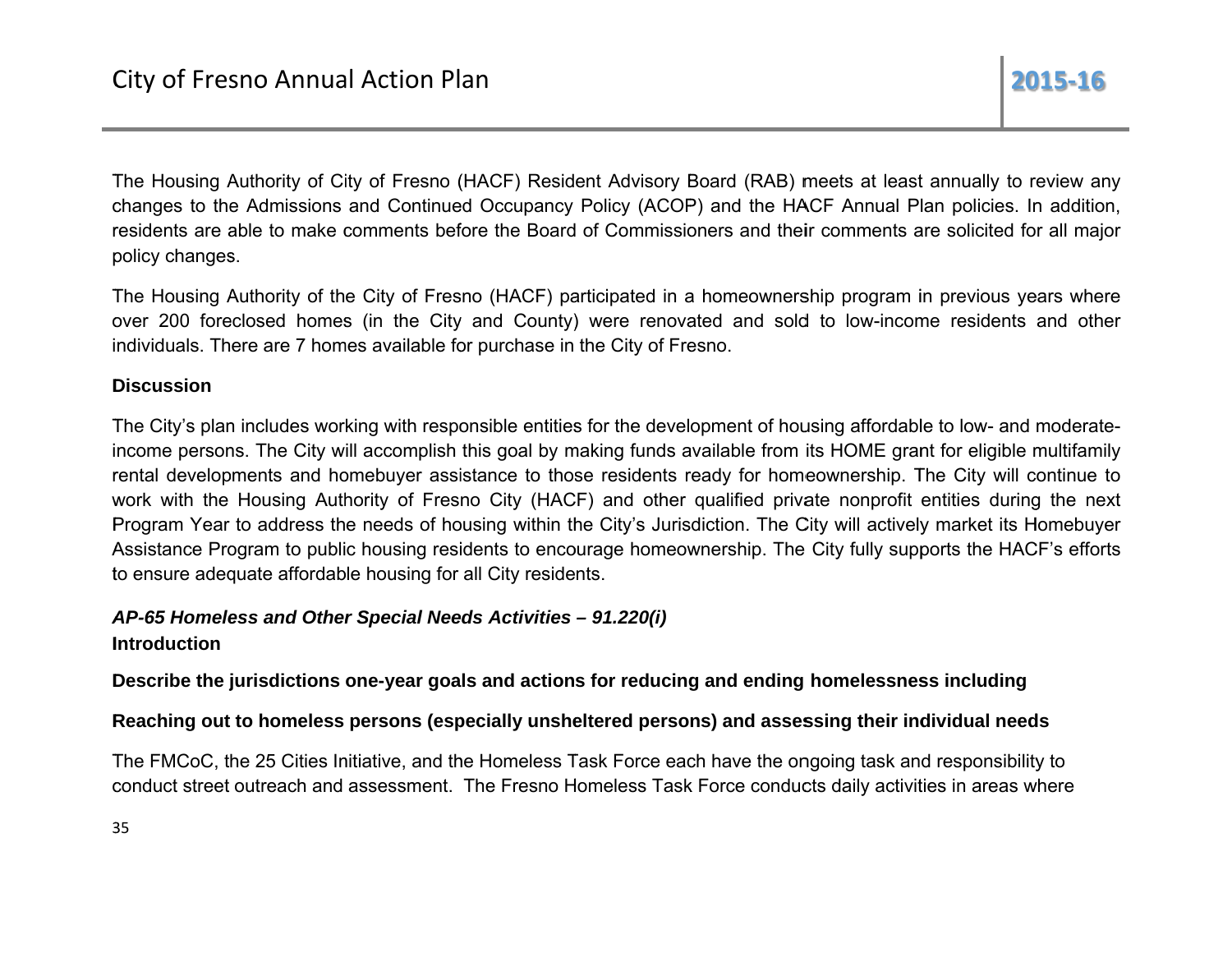homeless individuals and families congregate or are known to visit. The 25 Cities Initiative has weekly outreach activities to areas which have been identified as having the potential to attract or induce homeless persons and families to congregate. The FMCoC develops and carries out regular outreach and assessment activities such as Homeless Connect and the annual PIT Count.

## Addressing the emergency shelter and transitional housing needs of homeless persons

Through a collaboration of mental health and governmental agencies, the community has identified the need for a general homeless shelter. This subset of agencies and institutions has met regularly and is in the process of drafting a plan to create a "come as you are" shelter; the FMCoC has had representation in the "Community Conversation" as it has been named. As the plans are further developed and needs identified, the City may choose to amend the Annual Action Plan to assist with the creation of such a shelter.

Helping homeless persons (especially chronically homeless individuals and families, families with children, veterans and their families, and unaccompanied youth) make the transition to permanent housing and independent living, including shortening the period of time that individuals and families experience homelessness, facilitating access for homeless individuals and families to affordable housing units, and preventing individuals and families who were recently homeless from becoming homeless again.

Through its subgrantees, the City is able to reach vulnerable individuals and families who are homeless. These agencies provide not only rapid rehousing and housing assistance, but also wrap-around services designed to create sustainable and safe housing opportunities for long-term permanent and independent living.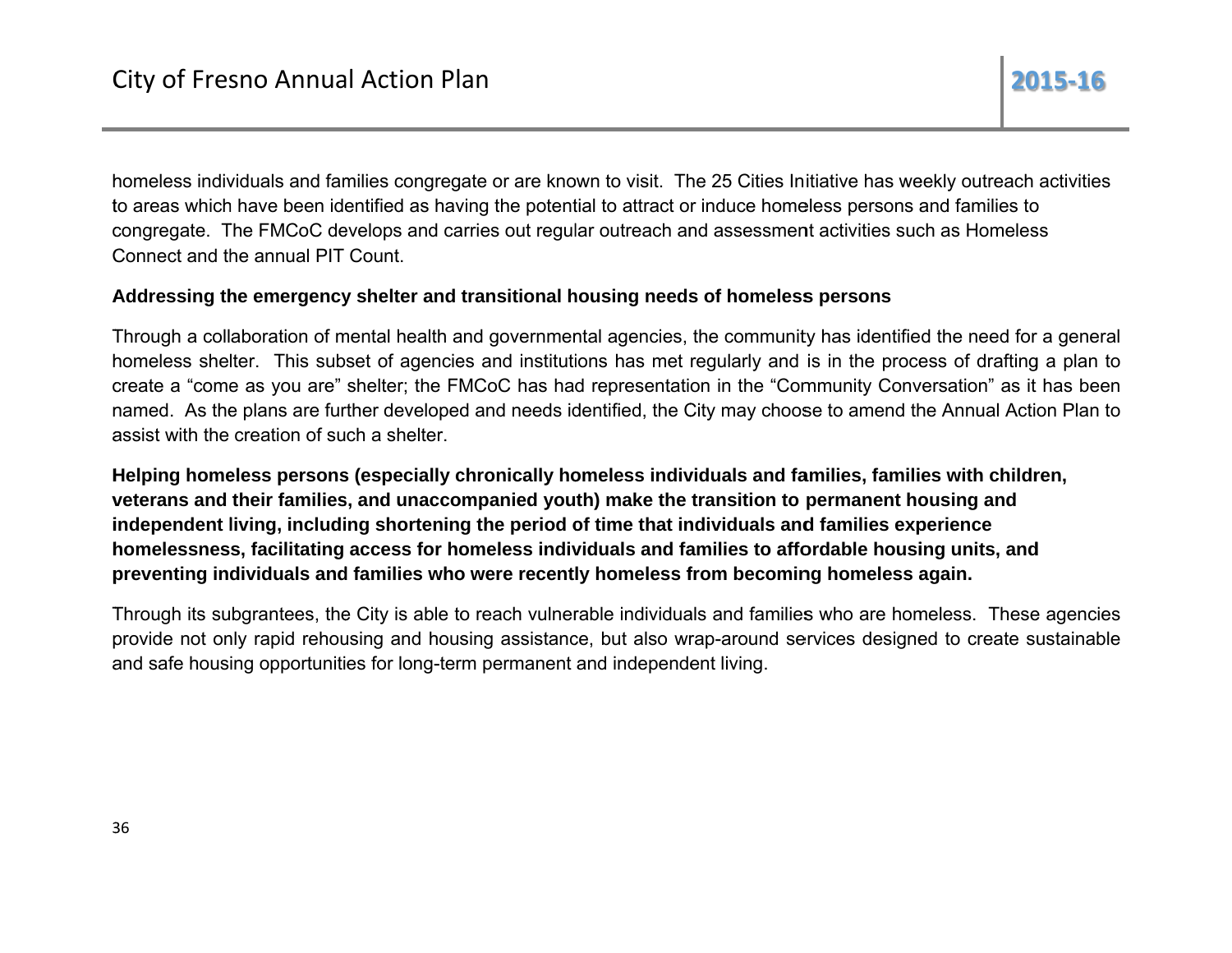Helping low-income individuals and families avoid becoming homeless, especially extremely low-income individuals and families and those who are: being discharged from publicly funded institutions and systems of care (such as health care facilities, mental health facilities, foster care and other youth facilities, and corrections programs and institutions); or, receiving assistance from public or private agencies that address housing, health, social services, employment, education, or youth needs.

Through a network of social service agencies and supportive nonprofits, at-risk families and individuals are identified and assisted with short-term and long-term wrap-around services. These agencies include the Fresno County Mental Health network, the Fresno Police Department, the Fresno County Courts system, etc.

The City has no formal homeless discharge coordination policy in place. However, in the upcoming fiscal year, the City, through the FMCoC, will continue to support and coordinate with a number of community organizations and governmental agencies that actively engage in planning and implementing discharge plans and protocols that address the needs of individuals at risk of becoming homeless after receiving services. These individuals include youth aging out of foster care, homeless individuals who are frequent users of health care or mental health services, and individuals leaving county correctional facilities who have special needs and need assistance with transitioning to mainstream society. Members of the CoC work together to coordinate their efforts and build a continuum of care that provides supportive and preventative services to these individuals at high risk of homelessness after release.

## **Discussion**

The City of Fresno will use the Emergency Solutions Grant program funds in the following categories of activities:

## **Street Outreach**

The City of Fresno will provide a portion of its ESG allocation to fund a portion of the full-service multidisciplinary outreach and engagement program currently being undertaken as a part of the 25 Cities Initiative. The two main purposes of these programs are: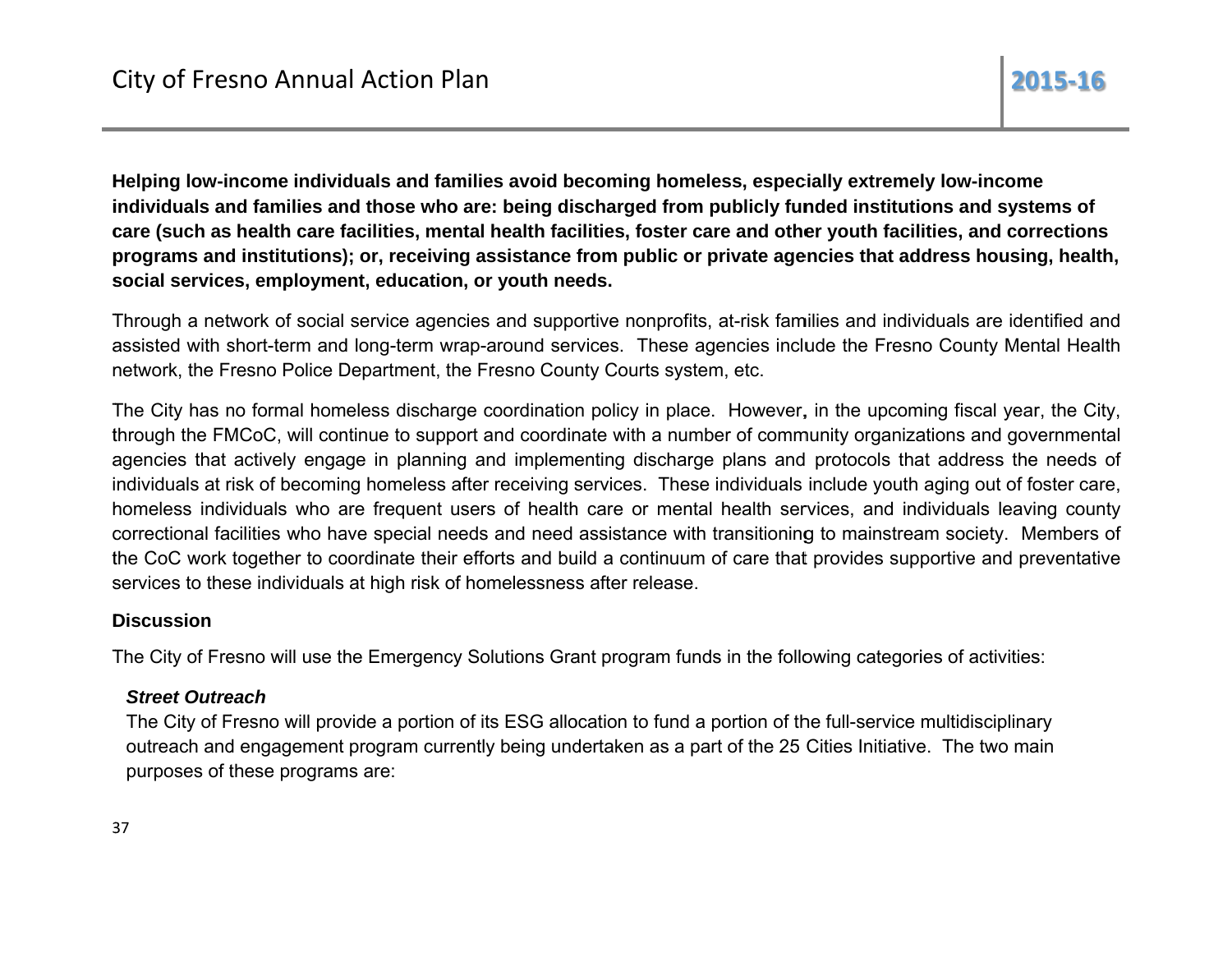- 1. To provide a consistent presence on the streets and other outdoor locations throughout Fresno to build rapport and trust with unsheltered homeless residents with the goal of assessing their needs and eligibility for housing assistance and providing case management services to link them with emergency shelter, housing, and/or critical health services; and
- 2. To provide an avenue to alleviate resident concerns about homeless residents living in their neighborhoods or other areas of Fresno, by connecting unsheltered homeless people with emergency shelter, housing, and/or critical health services.

## **Emergency Shelter**

The City of Fresno will offer a portion of ESG funds to be available to fund full-service emergency shelter program (s) that serve specific target populations, including homeless individuals, families, youth, and victims of domestic violence. Services will include the provision of shelter beds, case management, deposit/rental assistance, and other services as appropriate. The goal of this program is to provide all of the services and support that the participating families and youth need to become and remain permanently housed.

## **Homelessness Prevention**

The City of Fresno will utilize local non-profit service providers to offer homelessness prevention services to stabilize housing for individuals and families at risk of homelessness.

## **Rapid Re-Housing**

The City of Fresno will utilize eligible local non-profit service providers to offer housing relocation and stabilization services and short-and/or medium-term rental assistance as necessary to help individuals or families living in an emergency shelter or other place described in paragraph (1) of the "homeless" definition in 24 CFR 576.2 move as quickly as possible into permanent housing and achieve stability in that housing.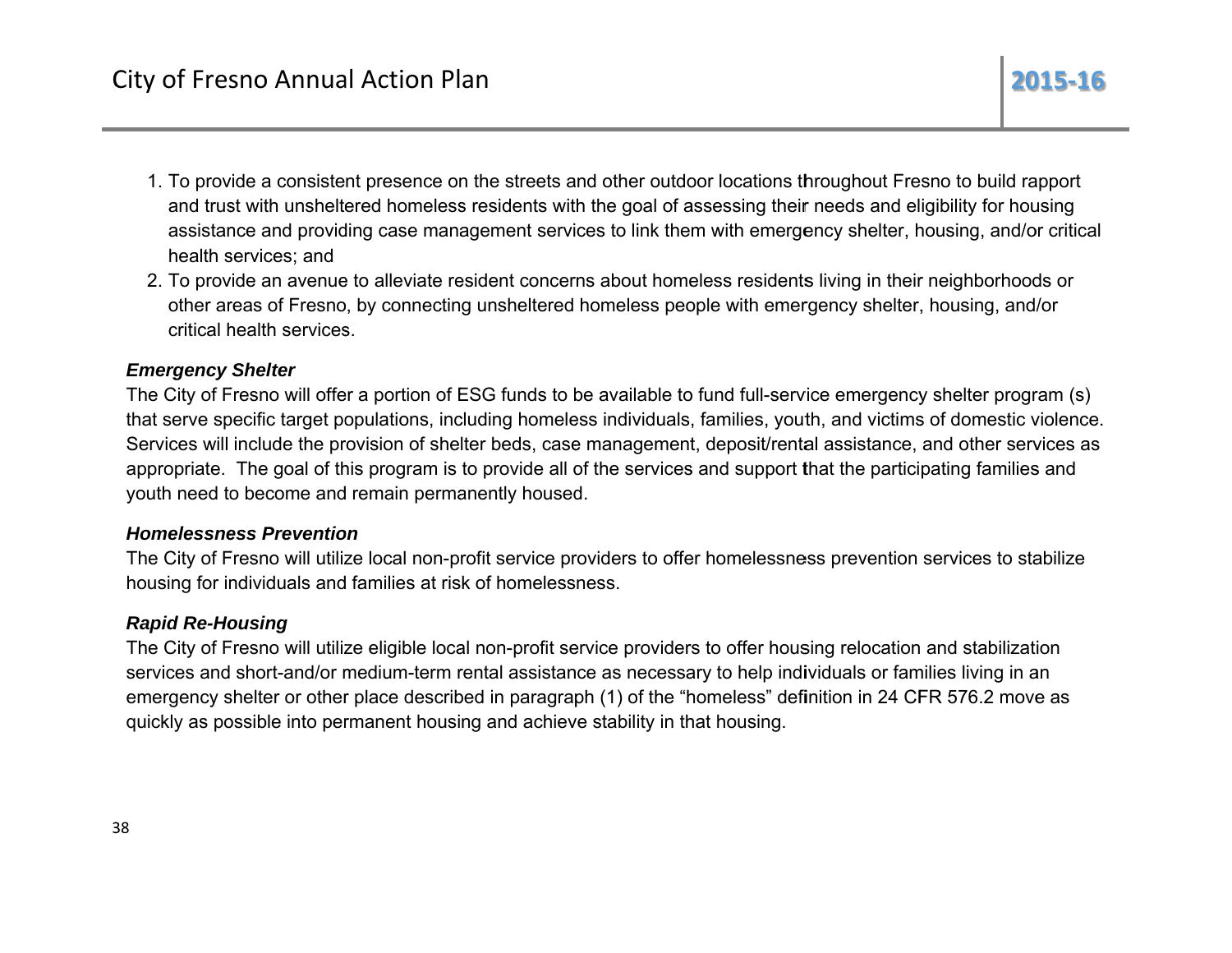Component services and assistance may consist of short-term and medium-term rental assistance, rental arrears, rental application fees, security deposits, advance payment of last month's rent, utility deposits and payments, moving costs, housing search and placement, housing stability case management, mediation, legal services, and credit repair.

## **HMIS**

The ESG program will continue to fund a portion of the costs of the Homeless Management Information System (HMIS) program. The City of Fresno requires the use of HMIS to monitor outcomes and performance measures for all of its funded homeless service agencies, except for populations that are specifically excluded from entering information into the database such as victims of domestic violence.

## \*25 Cities Initiative to End Chronic & Veteran Homelessness by 2015\*

The City of Fresno has joined the national initiative that began in March of 2014. As a member of the Initiative, the City proposes to allocate ESG funds to match other resources, including private funding from Fresno First Steps Home, to support the efforts of local agencies by providing bridge housing to begin to stabilize and move homeless individuals and families to permanent housing. Spending for bridge housing will primarily include ESG eligible costs for rapid rehousing and may also include some emergency shelter costs (e.g. motel vouchers) subject to the applicable cap on ESG funding allocated for street outreach and emergency shelter, as required by federal law.

The specific request for bridge housing was submitted by the 25 Cities Community Team to assist 60 households; during the bridge period, clients are supported through the participating social service agencies. The intent is to allow time for document readiness to enroll in transitional or permanent supportive housing.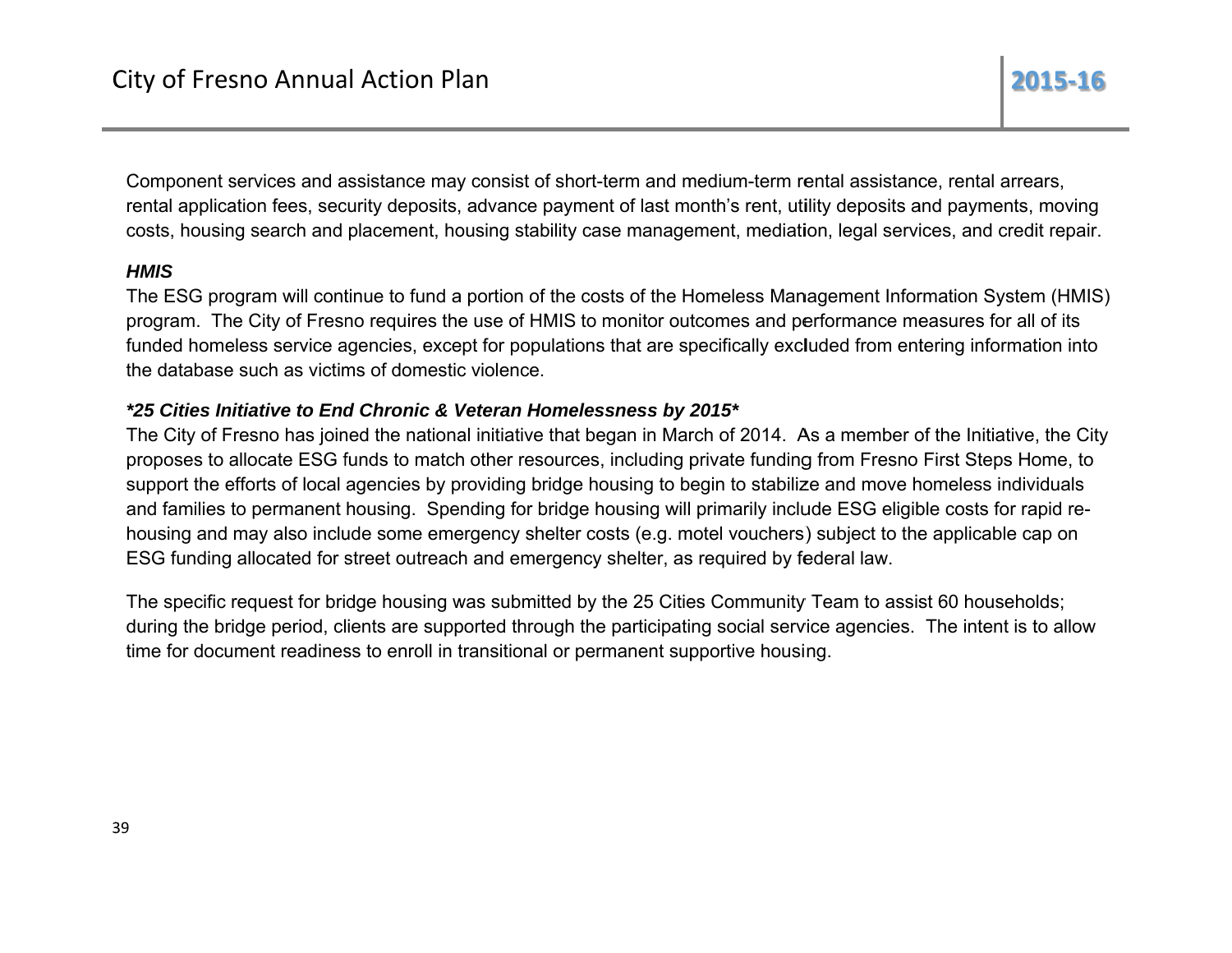## AP-70 HOPWA Goals - 91.220 (I)(3)

## One Year Goals for HOPWA

| Short-term rent, mortgage, and utility assistance to prevent | -47 |
|--------------------------------------------------------------|-----|
| homelessness of the individual or family                     |     |
| Tenant-based rental assistance                               |     |
| Units provided in permanent housing facilities developed,    |     |
| leased, or operated with HOPWA funds                         |     |
| Units provided in transitional short-term housing facilities |     |
| developed, leased, or operated with HOPWA funds              |     |
| Total                                                        | 47  |

2015-16

## **Discussion**

As stated in AP-35, the City will coordinate with the State of California Department of Health and the Fresno County Department of Health to continue services and affordable housing programs for existing clients and to identify NOFA priorities for the allocation of the program.

## AP-75 Barriers to affordable housing - 91.220(j)

## Introduction:

Actions it planned to remove or ameliorate the negative effects of public policies that serve as barriers to affordable housing such as land use controls, tax policies affecting land, zoning ordinances, building codes, fees and charges, growth limitations, and policies affecting the return on residential investment

## Discussion:

The City of Fresno identified several constraints to the development, maintenance, and improvement of housing and affordable housing in its 2008-2016 Housing Element update:

**Market Constraints** 

40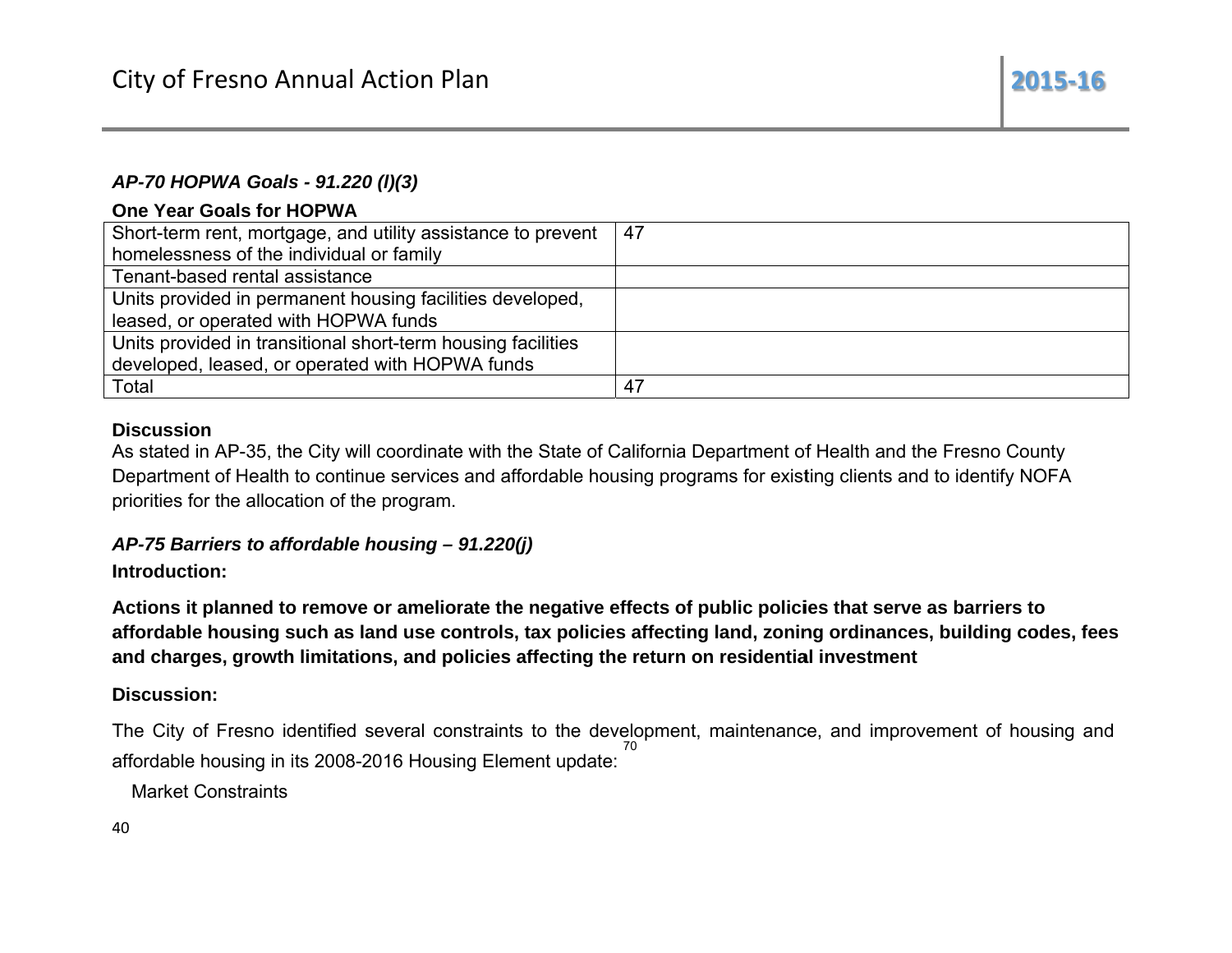2015-16

o Land Cost and Availability o Land Use Controls o Off-Site Improvements o Materials and Labor o Financing Costs **Other Non-Governmental Constraints** o Accessibility to Mobility o Social Perceptions o Excessive Land Value in Select Areas **Governmental Constraints** o Inclusionary Housing o Governmental Layers for Entitlements o Annexation o Development Review Process Components o Fees and Exactions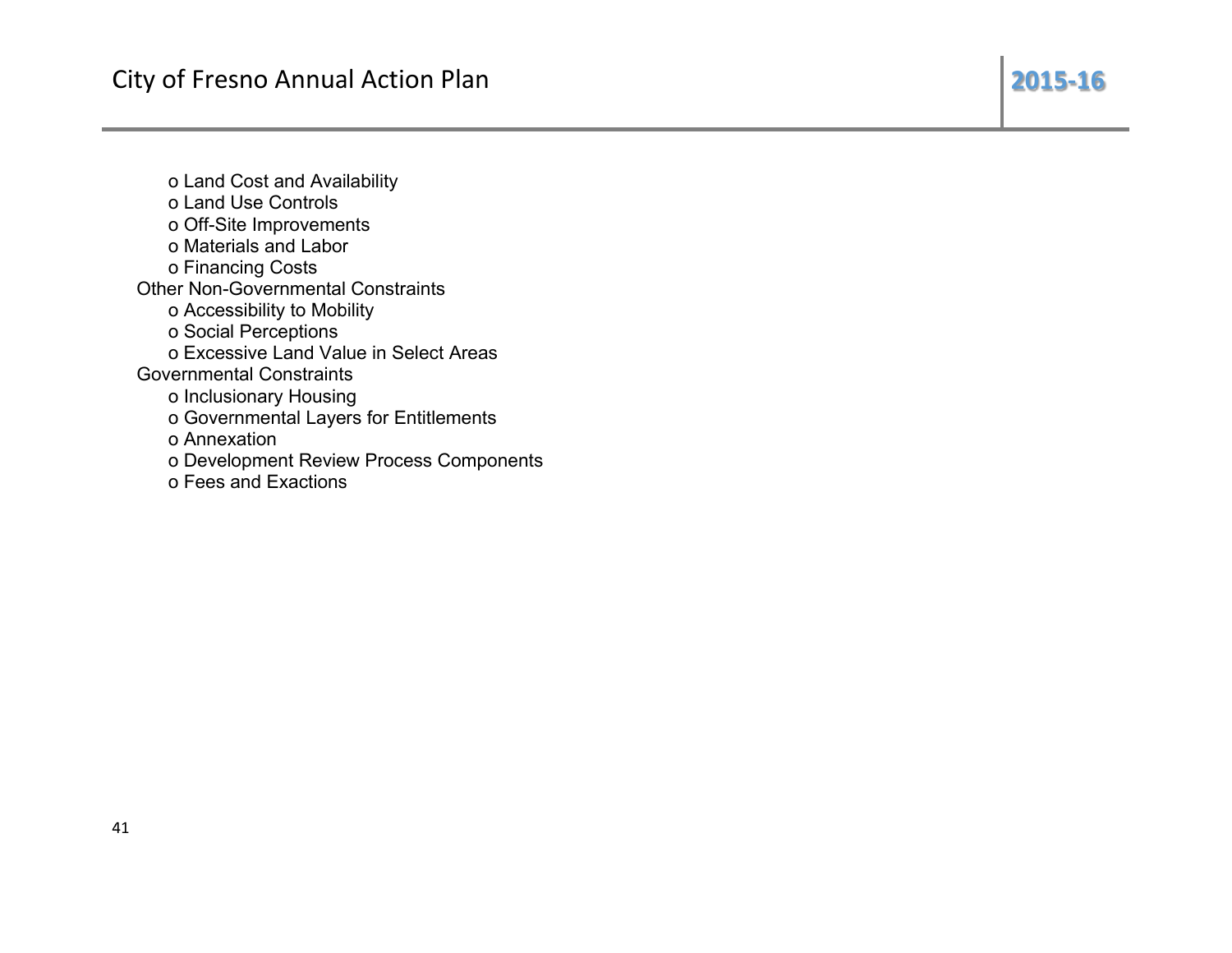During the first year of the Consolidated Plan, the City will commit to the following actions to reduce the barriers to affordable housing:

- planning entitlement fee reductions for projects constructed in the City's Inner City Fee Reduction Target Area
- density bonuses for eligible projects
- Measure C TOD fee reduction programs for eligible projects

The City is also in the process of updating its over 40 year old Development Code. It expects to adopt the new Development Code in the late summer of 2015 with implementation occurring in the fall of 2015. This Code will make it easier to develop compact, walkable, affordable housing along high capacity transit corridors and in downtown. These Code changes will positively impact the availability of housing that meets the State of California guidelines for affordability for low and very low income households.

It is anticipated that the City will evaluate its post-RDA housing properties for reuse as affordable housing; however it is not expected that these properties will be available during the program year.

## AP-85 Other Actions  $-91.220(k)$

Introduction:

## Actions planned to address obstacles to meeting underserved needs

The City will update its Parks Master Plan to implement recreation opportunities throughout the community. With a recognized deficit of parks and open space, the City continues to seek partnerships which increase the availability of parks and open space in underserved neighborhoods. This includes the annual Housing Related Parks program offered by the State. The City has prioritized established neighborhoods for reinvestment – especially focusing on high intensity transit corridors for development and redevelopment. These actions will provide new or reconstructed infrastructure in low-mod census tracts and adjacent to low-mod neighborhoods. Bus Rapid Transit (BRT) will be under construction in the next year and operational in the next two years. This highly efficient alternative transportation option will enhance surrounding low-mod neighborhoods.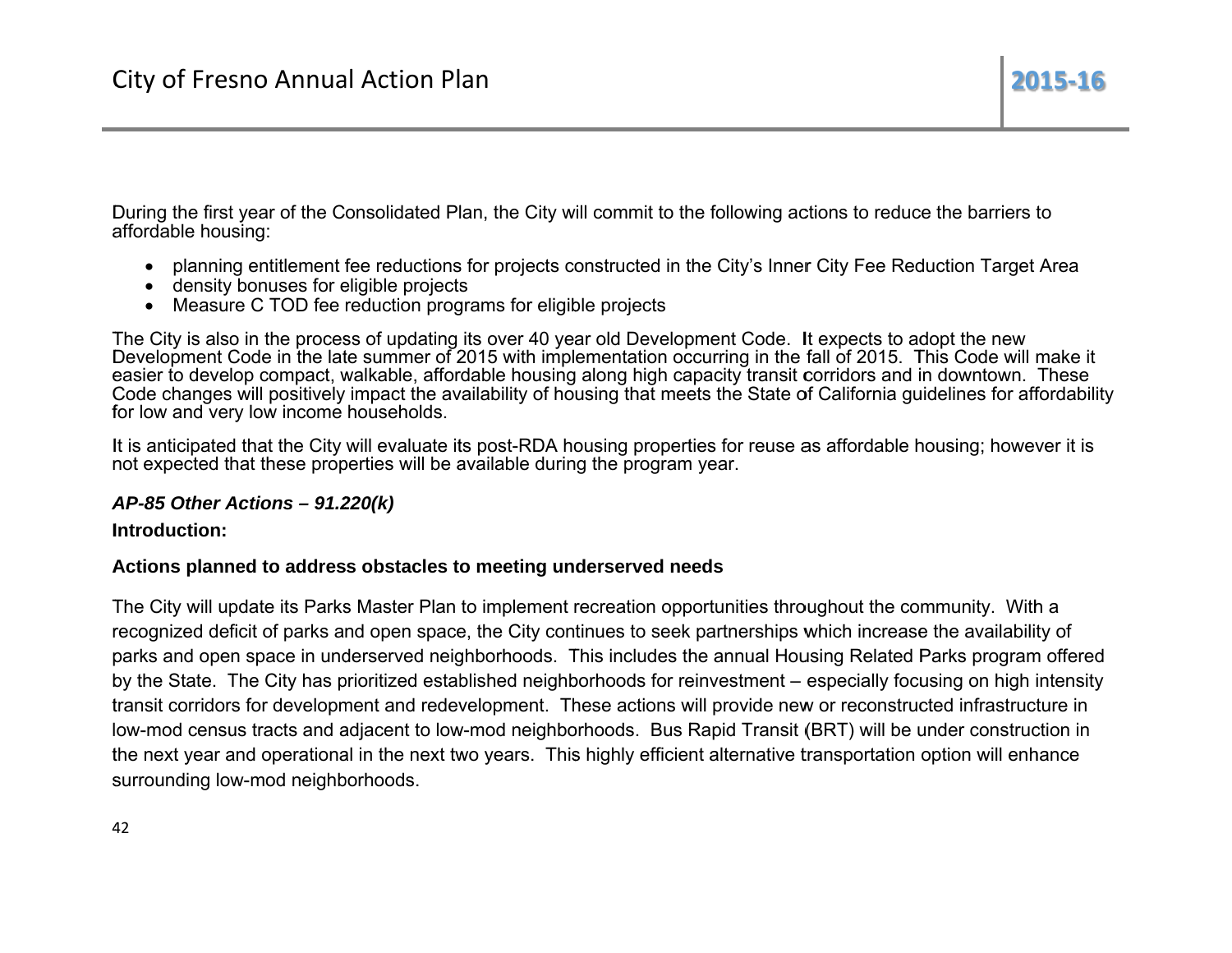#### Actions planned to foster and maintain affordable housing

The City coordinates closely with the Fresno Housing Authority, local nonprofit housing providers, and other governmental agencies to identify resources available for fostering and maintaining affordable housing. These actions include support for LIHTC applications for both 9% and 4% tax credits, support for Cap & Trade applications for the development of new TOD housing options, support for Cal Home – the State's first time homebuyer program, and monitoring of the mobile home rent control guidelines.

Additionally this year, the City will update its Housing Element to provide zoned land appropriate for higher density housing – within the State's definition for affordable housing.

#### Actions planned to reduce lead-based paint hazards

To address potential and actual health hazards derived from lead-based paint (LBP) the City of Fresno will support the Fresno County Human Services Agency's efforts to identify and remediate hazards caused by LBP, provide outreach to the community regarding structural dangers or cultural practices that may cause lead poisoning, and continue to include lead abatement practices in code enforcement and rehabilitation programs as feasible. The City of Fresno anticipates conducting the appropriate lead evaluations as part of its rehabilitation activities.

City will utilize CLPPP funding and CDBG to identify, test and remediate LBP in 10 LMH with children under the age of 6.

## Actions planned to reduce the number of poverty-level families

The City of Fresno allocates funding for homeless prevention and housing, including emergency shelter, transitional housing, and permanent housing. The City of Fresno will continue to provide assistance for the homeless and those in danger of becoming homeless and improve communication and service delivery capabilities of agencies and organizations that provide programs to assist the homeless.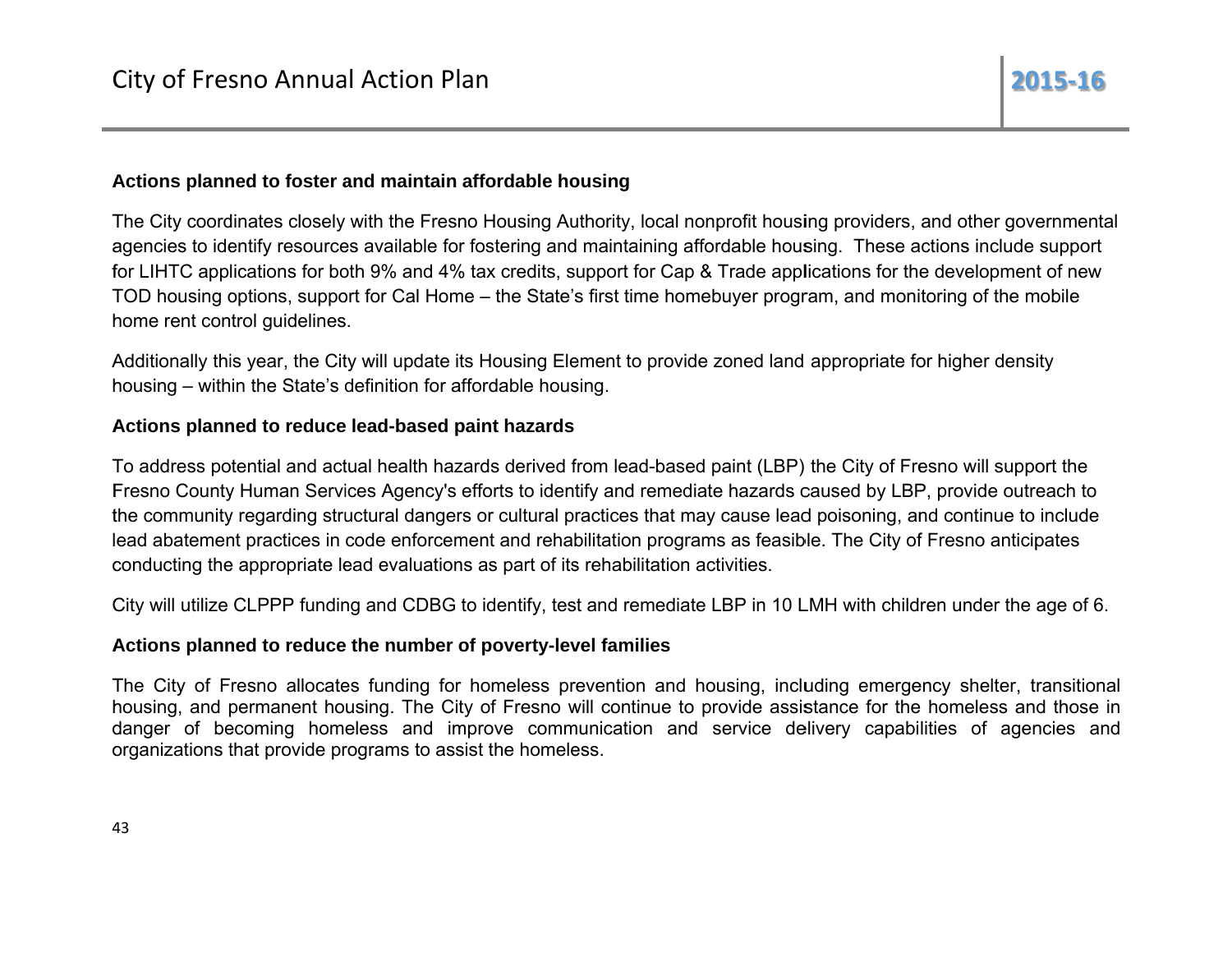The City of Fresno assists persons that are homeless or vulnerable to becoming homeless is provided through nonprofit agencies and City of Fresno departments. Services and activities provided offset household costs so that low-income persons are able to use their income for other expenses:

The Parks and Community Services Department provides seniors low cost or free meals at community centers in low-income neighborhoods.

The City of Fresno provides cooling centers in the summer for homeless and low income persons that do not have access to cooled environments and also to offset the cost associated with cooling a home. There are also warming centers in the winter when the temperatures drop below 35 degrees.

The City of Fresno Transportation Department provides bus services to these centers free of charge. These centers are located at community centers throughout Fresno and specifically in low-income areas.

The Sustainability Division provides home energy audits for exterior and interior energy efficiency rehabilitation.

Additionally, area nonprofits receive funding from HUD through the Supportive Housing Program (SHP) to assist homeless families and individuals, and the chronically homeless.

The City of Fresno has partnered with local homeless care providers and the FMCoC to adopt and implement a ten-year plan to end chronic homelessness. The City of Fresno is a part of the FMCoC and services provided by these agencies are direct services with the goal of ending chronic homelessness. Through the ESG Program the City of Fresno funds agencies that provide services and activities such as:

Homelessness and psychosocial assessments

Case management

Referrals to other service and programs

Transportation; meals

**Shelter**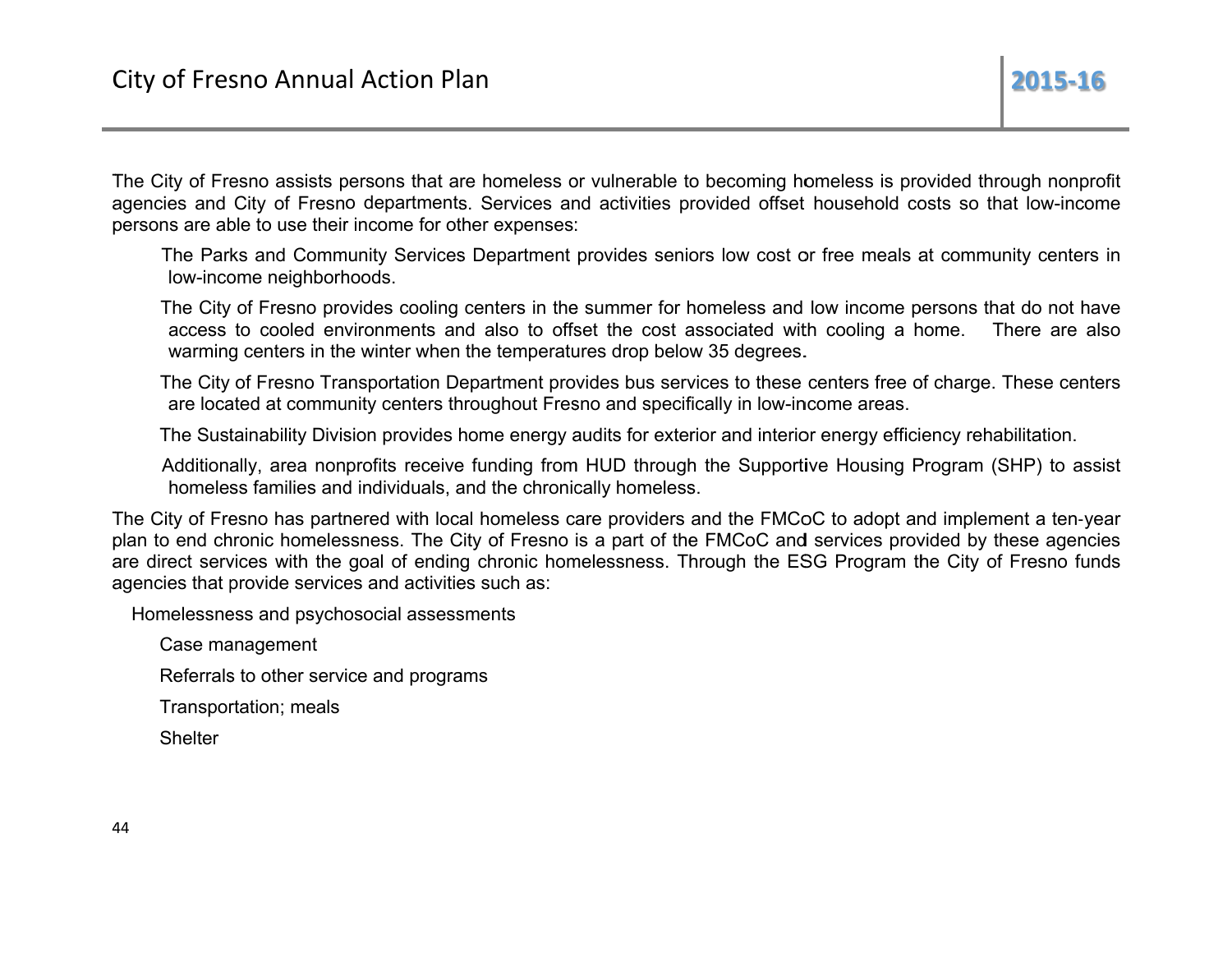## **Economic Development Activities**

As discussed in the Market Analysis, the City of Fresno will provide economic development and employment opportunity programs through a variety of funding sources, and will focus its economic activities and budget on four major areas:

- 1. Foster an environment that will lead to the creation of new jobs and the retention of existing jobs
- 2. Encourage entrepreneurs to establish new businesses
- 3. Work with existing Fresno businesses to encourage them to stay in Fresno. Expand, and create additional jobs
- 4. Attract new job creating

## Actions planned to develop institutional structure

The City is undertaking a series of technological improvements and enhancements designed to streamline development applications, coordinate with other city services and provide more accessible information to the public. While these changes to the City's land management system will take several years to implement, the actions will provide the public with quick and easy access to zoning, business licensing, permitting, code enforcement, and other data currently difficult to access.

Housing Division staff will have access to additional online, local and regional training to improve and enhance the City's knowledge of federal and state funding opportunities. All new funding designated to service established neighborhoods will leverage the federal programs in eligible low-mod census tracts.

## Actions planned to enhance coordination between public and private housing and social service agencies

The City will continue to participate as a member of the FMCoC with other social service and housing providers for homeless activities. City staff will participate in local and regional workshops designed to develop relationships with other providers and improve coordination.

The Administration of the City meets regularly with the Fresno Housing Authority, other cities in the Central Valley, and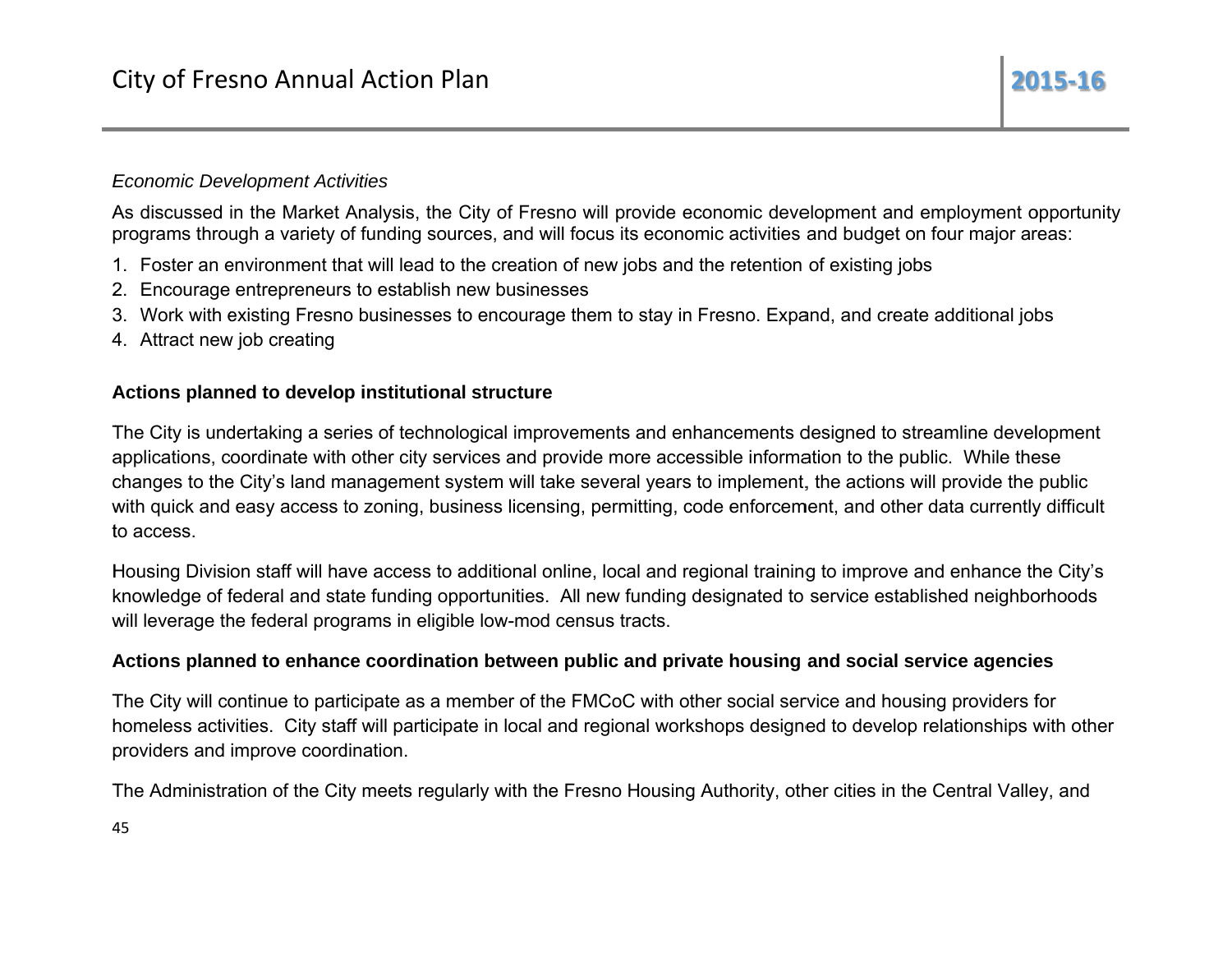nonprofit agencies. The City actively recruits new investment in underserved neighborhoods.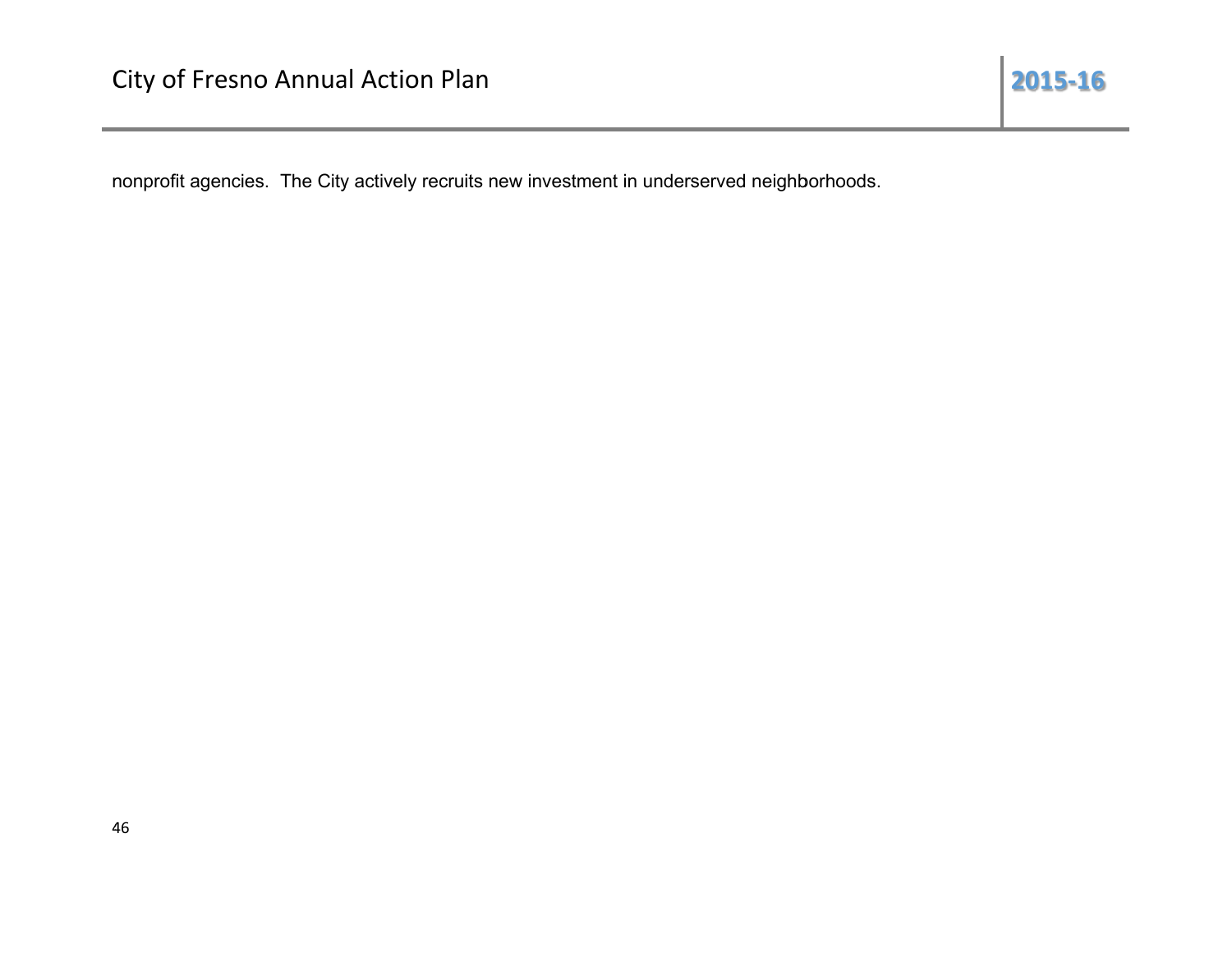**Program Specific Requirements** 

AP-90 Program Specific Requirements - 91.220(I)(1,2,4) Introduction:

## **Community Development Block Grant Program (CDBG)** Reference 24 CFR 91.220(I)(1)

Projects planned with all CDBG funds expected to be available during the year are identified in the Projects Table. The following identifies program income that is available for use that is included in projects to be carried out.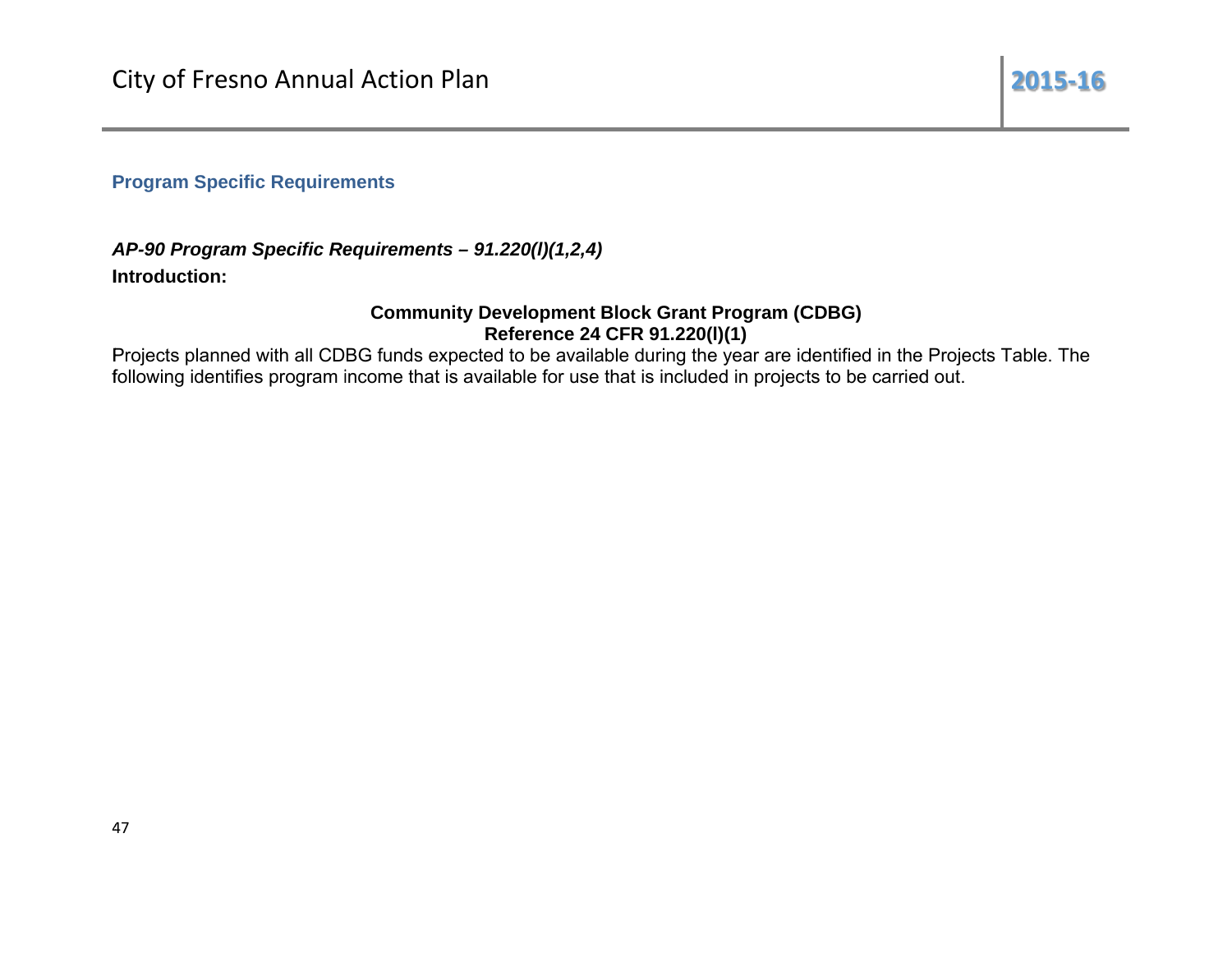| 1. The total amount of program income that will have been received before<br>the start of the next program year and that has not yet been reprogrammed | 282,100 |
|--------------------------------------------------------------------------------------------------------------------------------------------------------|---------|
| 2. The amount of proceeds from section 108 loan guarantees that will be                                                                                |         |
| used during the year to address the priority needs and specific objectives                                                                             |         |
| identified in the grantee's strategic plan                                                                                                             |         |
| 3. The amount of surplus funds from urban renewal settlements                                                                                          |         |
| 4. The amount of any grant funds returned to the line of credit for which the                                                                          |         |
| planned use has not been included in a prior statement or plan.                                                                                        |         |
| 5. The amount of income from float-funded activities                                                                                                   | 0       |
| <b>Total Program Income</b>                                                                                                                            | 282,100 |

## **Other CDBG Requirements**

| 1. The amount of urgent need activities                                                                                                                                                                                                                                                                                                                                                                    | n/a     |
|------------------------------------------------------------------------------------------------------------------------------------------------------------------------------------------------------------------------------------------------------------------------------------------------------------------------------------------------------------------------------------------------------------|---------|
| 2. The estimated percentage of CDBG funds that will be used for activities that benefit persons of<br>low and moderate income. Overall Benefit - A consecutive period of one, two or three years may be<br>used to determine that a minimum overall benefit of 70% of CDBG funds is used to benefit persons<br>of low and moderate income. Specify the years covered that include this Annual Action Plan. | 100.00% |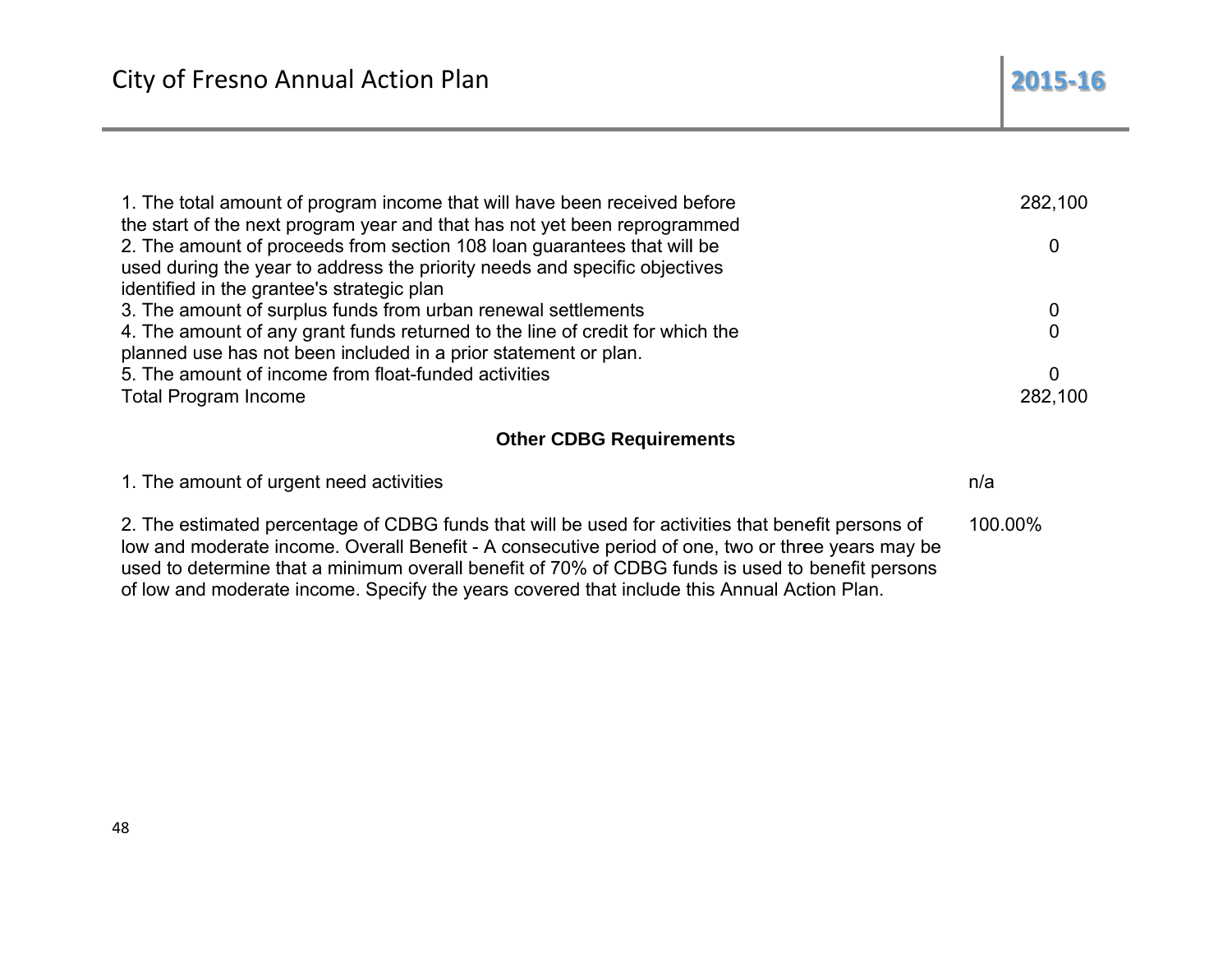## **HOME Investment Partnership Program (HOME)** Reference 24 CFR 91.220(I)(2)

## 1. A description of other forms of investment being used beyond those identified in Section 92.205 is as follows:

The City will not employ other forms of investment beyond those identified in Section 92.205.

## 2. A description of the guidelines that will be used for resale or recapture of HOME funds when used for homebuyer activities as required in 92.254, is as follows:

Recapture provisions are based on 24 CFR 92.254 (a) (5) (ii), which stipulates the conditions for recapture of the HOME investment used to assist low-income families in purchasing a home. Homebuyer recapture provisions are included in, or as a deed restriction rider, to the recorded deed of trust that secures a HOME loan Note, and requires recapture of funds if the home does not continue to be the borrower's principal residence or if all or any part of the property or any interest in it is sold, rented, conveyed or transferred during the duration of the period of affordability. Recapture provisions also stipulate that the only direct subsidy to the homebuyer is subject to recapture. With regard to development projects, only that portion of HOME funds that are provided to a homebuyer as down payment assistance is considered subsidy and shall not represent more than 10% of the total HOME funds to a development project.

The net proceeds are the sale price minus the senior loan repayment (other than HOME funds) and any closing costs. If the net proceeds are not sufficient to recapture the full HOME investment plus enable the homeowner to recover the amount of the homeowner's down payment and any capital improvement investment made by the owner since the purchase, the City may share the net proceeds. The net proceeds may be divided proportionally between the City and the homeowner as set forth in the following mathematical formulas:

| HOME subsidy x Net proceeds         | = HOME amount to be recaptured |
|-------------------------------------|--------------------------------|
| HOME subsidy + homeowner investment |                                |
|                                     |                                |
| Homeowner investment x Net proceeds | = amount to homeowner          |
| HOME subsidy + homeowner investment |                                |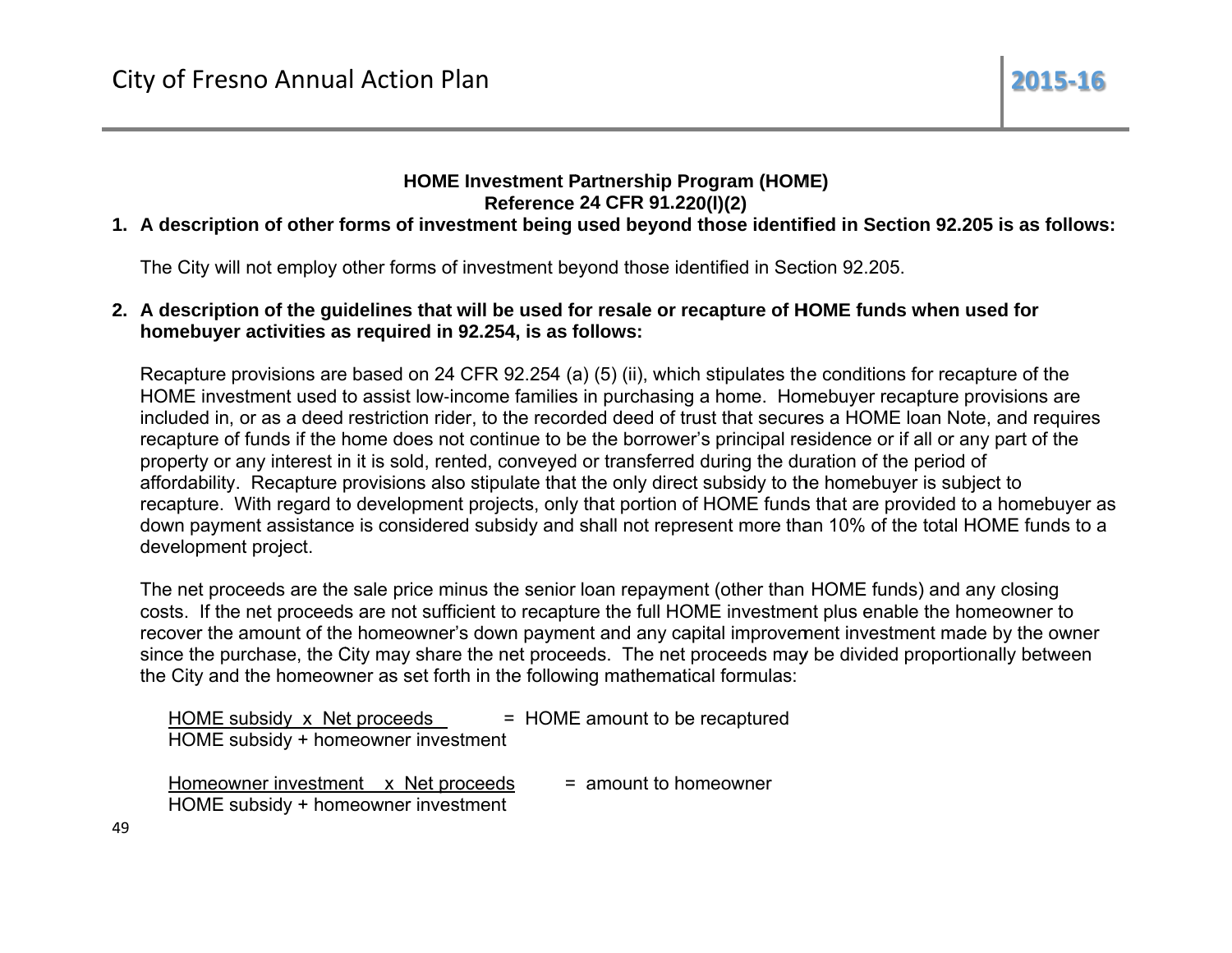In the event of foreclosure, the amount subject to recapture is based on the amount of net proceeds (if any) from the foreclosure sale

## 3. A description of the guidelines for resale or recapture that ensures the affordability of units acquired with HOME funds? See 24 CFR 92.254(a)(4) are as follows:

For HOME-funded affordable housing development projects, the City records a HOME Regulatory agreement against the property that places a covenant and use restriction. The covenants and restrictions are for the benefit and protection of the City, and enforceable by the City, and bind the current borrower, its successors, assigns, transferees and future owner(s) of the property. The borrower agrees on behalf of itself and its successors and assigns, and each future owner of the property to adhere to all requirements of the HOME Program during the period of affordability. The requirements include, by way of example, but are not limited to: (1) requirements related to rent limitations; (2) requirements related to tenant income, and any required reporting and certification requirements; (3) requirements related to the provision of HOME Program-required tenant and participant protections; (4) requirements related to HOME Program nondiscrimination requirements and Affirmative fair housing marketing requirements; (5) requirements related to HUD required tenant protections as stated in The Violence Against Women Reauthorization Act of 2013. For HOME-funded homebuyer assistance loans, the Promissory Note, Deed of Trust, and Homebuyer Agreement stipulate the terms for early loan repayment or repayment due to default. The City chooses to recapture the funds if the repayment occurs during the affordability period, rather than to place continued affordability restrictions upon subsequent buyers/owners of the properties.

4. Plans for using HOME funds to refinance existing debt secured by multifamily housing that is rehabilitated with HOME funds along with a description of the refinancing guidelines required that will be used under 24 CFR 92.206(b), are as follows:

The City does not refinance existing debt for multifamily housing projects.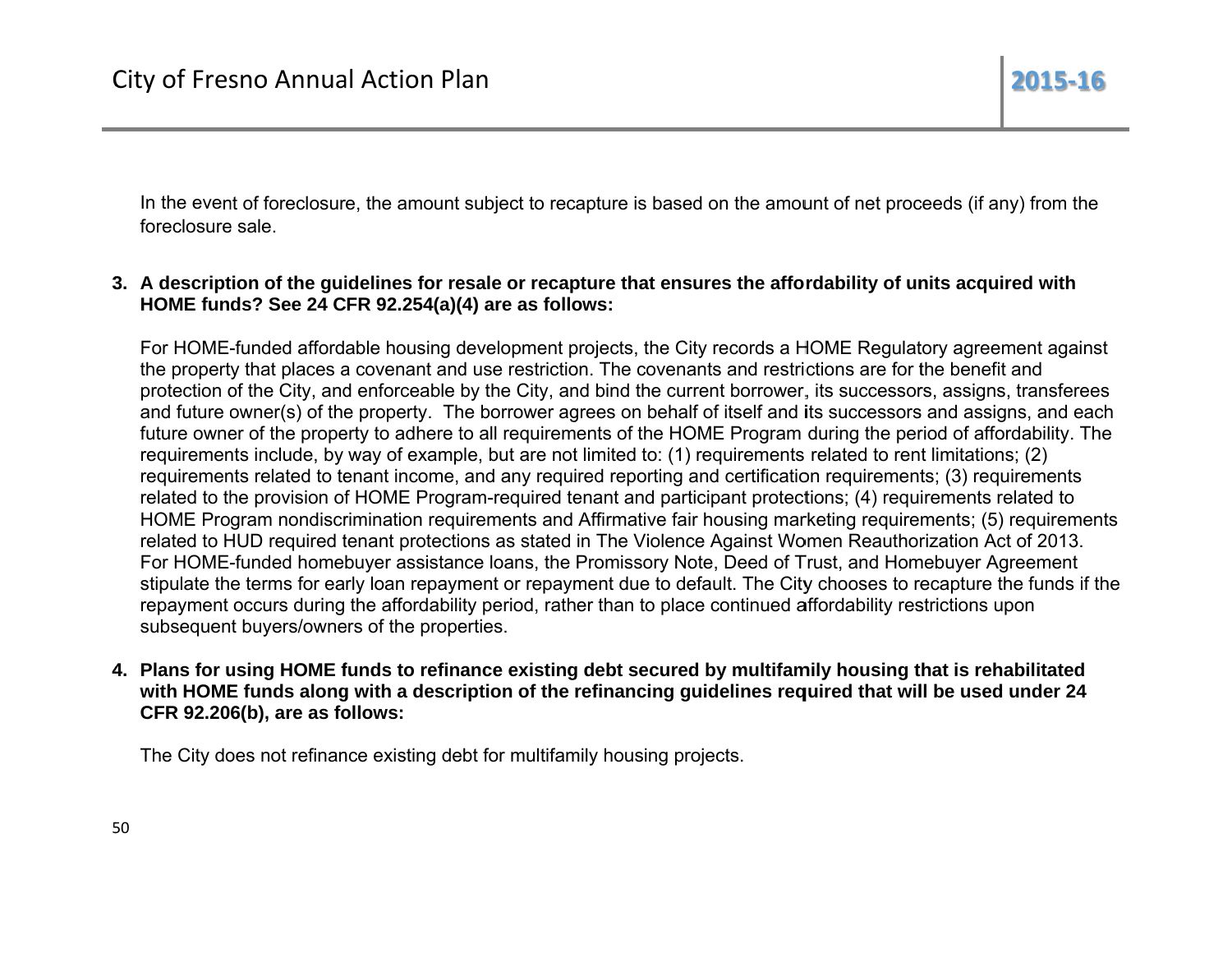## **Emergency Solutions Grant (ESG)** Reference 91.220(I)(4)

## Include written standards for providing ESG assistance (may include as attachment)

The City and County administrations have jointly adopted ESG Policies and Procedures (PPGs) for ESG providers. The City will work cooperatively with the County and the FMCoC to update the ESG Policies and Procedures. A copy of the current document is included in the Appendix.

#### If the Continuum of Care has established centralized or coordinated assessment system that meets HUD requirements, describe that centralized or coordinated assessment system.

The Fresno Madera Continuum of Care is a part of the 25 Cities initiative and is piloting a coordinated assessment system for chronically homeless and veterans. The system utilized by FMCoC is the Coordinated Assessment Housing Match (CAHM) system and is managed in partnership by FMCoC members. The CAHM system is a client-centered process that streamlines access to the most appropriate housing interventions for individuals or families experiencing homelessness. There are four key components to the system including:

1. Assessment.

- 2. Navigation and Case Conferencing,
- 3. Housing Referral with Choice, and
- 4 Data Collection and Communication

The CAHM has several elements working in conjunction with each other to streamline services for homeless persons. Through the CAHM system, a homeless person is assessed by a match navigator to determine what resources are needed and identify the best available resources to meet the need, then, if needed, is temporarily placed in an unrestricted emergency shelter until the person is able to be housed or otherwise provided with needed resources. As the community continues participation in 25 Cities the coordinated assessment system will be fully integrated by all partners.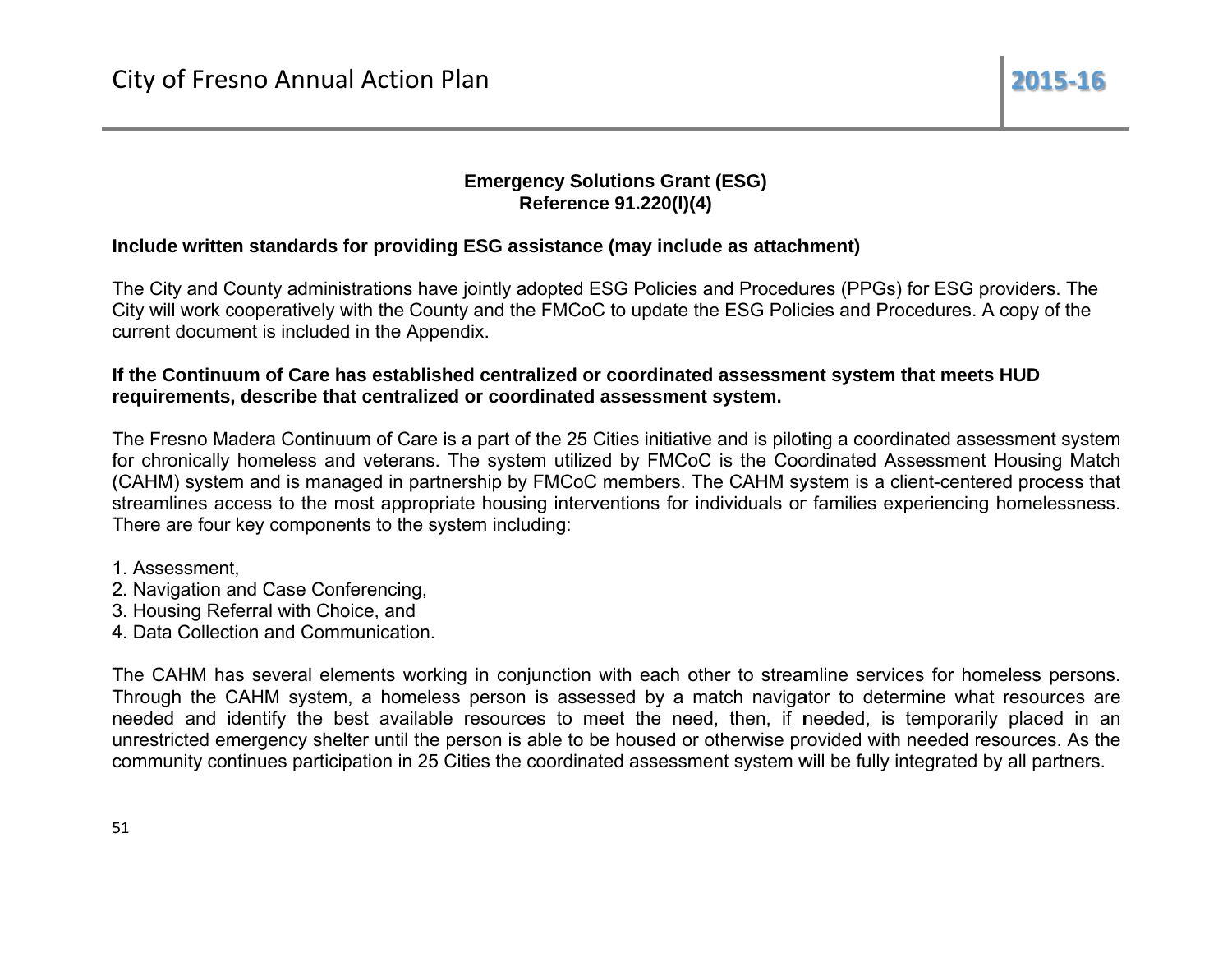ldentify the process for making sub-awards and describe how the ESG allocation available to private nonprofit **o**rganizations (including community and faith-based organizations).

Within the HUD defined homeless categories, the City of Fresno has determined the following sub-populations are a high p priority for ESG G services:

- $\bullet$  Unsheltered homeless persons who are living outdoors or in other places not intended for human habitation;
- Chronically homeless persons;
- Homeless veterans; and
- Other homeless persons who have been identified as highly vulnerable.

In addition, the following populations are also a priority for ESG services in the City of Fresno:

- Unaccompanied youth under the age of 18;
- Youth aging out of the foster care system;
- Victims of domestic violence; and
- $\bullet$  Households with children.

Proposals that propose to serve these populations will be given additional points in the scoring process. Proposals providing ESG services to populations outside of the identified high priority population WILL be considered for funding. Bidders may propose to provide all or a portion of the ESG eligible activities stated above. Qualified/eligible vendor(s) are those agencies that are State certified non-profit entities, validly existing in California, with a tax-exempt IRS determination lletter, as of the date the bid is submitted, or public agencies that are qualified to receive ESG funds under applicable federal rules. Qualified/eligible vendors are those that have a minimum of two years' experience serving the beneficiary populations and a minimum of two years' experience utilizing federal, state and/or local funding.

The County and City of Fresno are collaborating to effectively coordinate resources, leverage available funding, minimize overlapping of services, and target outreach efforts to program beneficiaries. The City of Fresno will invite the County of Fresno to participate in a selection panel to review proposals submitted in response to this RFP. The County of Fresno is expected to issue a separate RFP for ESG services that will be funded and administered separately by the County. The City and County of Fresno will continue to collaborate and may issue a combined RFP for ESG funding in future years.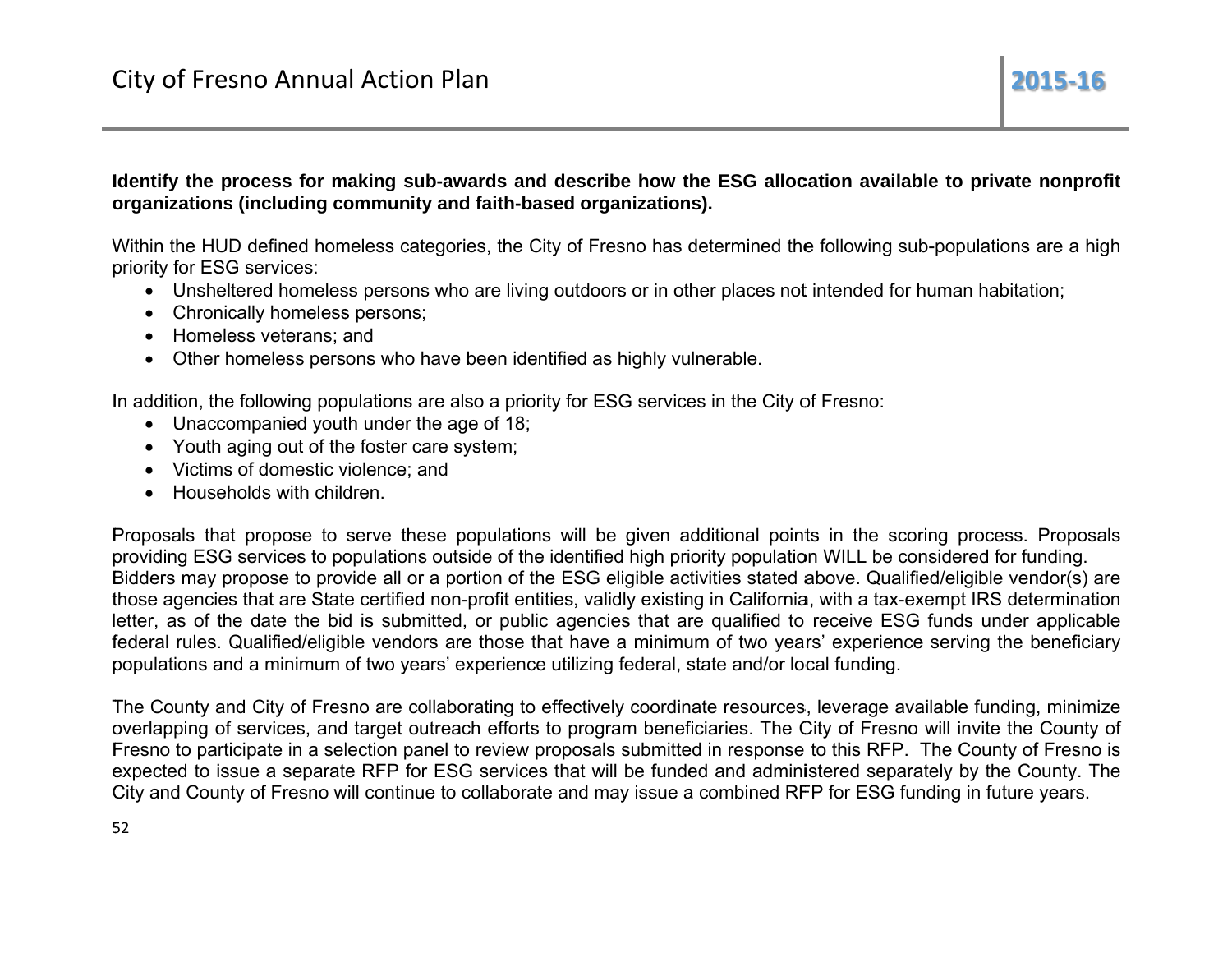If the jurisdiction is unable to meet the homeless participation requirement in 24 CFR 576.405(a), the jurisdiction must specify its plan for reaching out to and consulting with homeless or formerly homeless individuals in considering policies and funding decisions regarding facilities and services funded under ESG.

During the development of the Consolidated Plan, the City consulted with the FMCoC in making decisions related to ESG funds for the five year cycle. The FMCoC includes representation from the homeless community, which meet the homeless participation requirement in 24 CFR 576.405(a).

#### Describe performance standards for evaluating ESG.

The following performance standards will be included in both the RFP issued for ESG services and the ensuing ESG agreements:

- 1. Decrease the number of homeless youth and households with children by 10% from the FMCoC Point in Time Count of January 2012.
- 2. Increase the percentage of participants in transitional housing that move into permanent housing to 65% or more.
- 3. Increase the percentage of participants that are employed at program exit to 20% or more.